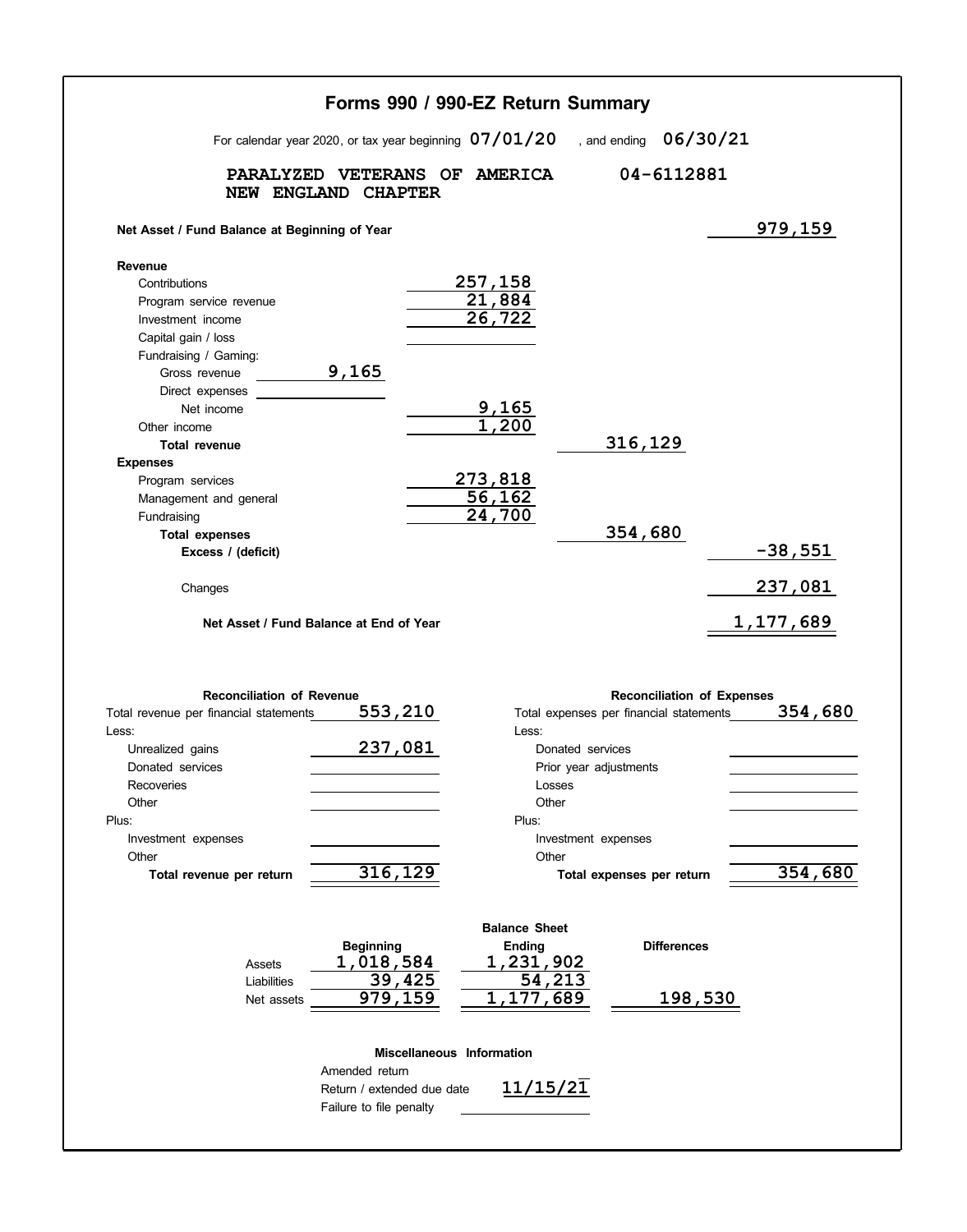| Form 8879-EO                                                            | <b>IRS e-file Signature Authorization</b><br>for an Exempt Organization                                                                                                                                                                                                                                                                                                                                                                                                                                                                                                                                                                                                                                                                                                                                                                                                                                                                                                                                                                                                                                                                                                                                                                                                                                                                                                                                                                                                                                                                                                                                                                                                                                                                                                                                                                                                                                   |                                                   | OMB No. 1545-0047                     |
|-------------------------------------------------------------------------|-----------------------------------------------------------------------------------------------------------------------------------------------------------------------------------------------------------------------------------------------------------------------------------------------------------------------------------------------------------------------------------------------------------------------------------------------------------------------------------------------------------------------------------------------------------------------------------------------------------------------------------------------------------------------------------------------------------------------------------------------------------------------------------------------------------------------------------------------------------------------------------------------------------------------------------------------------------------------------------------------------------------------------------------------------------------------------------------------------------------------------------------------------------------------------------------------------------------------------------------------------------------------------------------------------------------------------------------------------------------------------------------------------------------------------------------------------------------------------------------------------------------------------------------------------------------------------------------------------------------------------------------------------------------------------------------------------------------------------------------------------------------------------------------------------------------------------------------------------------------------------------------------------------|---------------------------------------------------|---------------------------------------|
| Department of the Treasury<br>Internal Revenue Service                  | For calendar year 2020, or fiscal year beginning $7/01$ , 2020, and ending<br>Do not send to the IRS. Keep for your records.<br>Go to www.irs.gov/Form8879EO for the latest information.                                                                                                                                                                                                                                                                                                                                                                                                                                                                                                                                                                                                                                                                                                                                                                                                                                                                                                                                                                                                                                                                                                                                                                                                                                                                                                                                                                                                                                                                                                                                                                                                                                                                                                                  | $6/30_{20}$ 21                                    | 2020                                  |
|                                                                         | Name of exempt organization or person subject to tax PARALYZED VETERANS OF AMERICA                                                                                                                                                                                                                                                                                                                                                                                                                                                                                                                                                                                                                                                                                                                                                                                                                                                                                                                                                                                                                                                                                                                                                                                                                                                                                                                                                                                                                                                                                                                                                                                                                                                                                                                                                                                                                        | Taxpayer identification number                    |                                       |
|                                                                         | NEW ENGLAND CHAPTER                                                                                                                                                                                                                                                                                                                                                                                                                                                                                                                                                                                                                                                                                                                                                                                                                                                                                                                                                                                                                                                                                                                                                                                                                                                                                                                                                                                                                                                                                                                                                                                                                                                                                                                                                                                                                                                                                       | 04-6112881                                        |                                       |
|                                                                         | Name and title of officer or person subject to tax MICHAEL G. NEGRETE                                                                                                                                                                                                                                                                                                                                                                                                                                                                                                                                                                                                                                                                                                                                                                                                                                                                                                                                                                                                                                                                                                                                                                                                                                                                                                                                                                                                                                                                                                                                                                                                                                                                                                                                                                                                                                     |                                                   |                                       |
|                                                                         | PRESIDENT                                                                                                                                                                                                                                                                                                                                                                                                                                                                                                                                                                                                                                                                                                                                                                                                                                                                                                                                                                                                                                                                                                                                                                                                                                                                                                                                                                                                                                                                                                                                                                                                                                                                                                                                                                                                                                                                                                 |                                                   |                                       |
| Part I                                                                  | Type of Return and Return Information (Whole Dollars Only)<br>Check the box for the return for which you are using this Form 8879-EO and enter the applicable amount, if any, from the return. If you                                                                                                                                                                                                                                                                                                                                                                                                                                                                                                                                                                                                                                                                                                                                                                                                                                                                                                                                                                                                                                                                                                                                                                                                                                                                                                                                                                                                                                                                                                                                                                                                                                                                                                     |                                                   |                                       |
|                                                                         | check the box on line 1a, 2a, 3a, 4a, 5a, 6a, or 7a below, and the amount on that line for the return being filed with this form was                                                                                                                                                                                                                                                                                                                                                                                                                                                                                                                                                                                                                                                                                                                                                                                                                                                                                                                                                                                                                                                                                                                                                                                                                                                                                                                                                                                                                                                                                                                                                                                                                                                                                                                                                                      |                                                   |                                       |
|                                                                         | blank, then leave line 1b, 2b, 3b, 4b, 5b, 6b, or 7b, whichever is applicable, blank (do not enter -0-). But, if you entered -0- on the                                                                                                                                                                                                                                                                                                                                                                                                                                                                                                                                                                                                                                                                                                                                                                                                                                                                                                                                                                                                                                                                                                                                                                                                                                                                                                                                                                                                                                                                                                                                                                                                                                                                                                                                                                   |                                                   |                                       |
|                                                                         | return, then enter -0- on the applicable line below. Do not complete more than one line in Part I.                                                                                                                                                                                                                                                                                                                                                                                                                                                                                                                                                                                                                                                                                                                                                                                                                                                                                                                                                                                                                                                                                                                                                                                                                                                                                                                                                                                                                                                                                                                                                                                                                                                                                                                                                                                                        |                                                   |                                       |
| 1a Form 990 check here                                                  | $X_{b}$ Total revenue, if any (Form 990, Part VIII, column (A), line 12) $\ldots$                                                                                                                                                                                                                                                                                                                                                                                                                                                                                                                                                                                                                                                                                                                                                                                                                                                                                                                                                                                                                                                                                                                                                                                                                                                                                                                                                                                                                                                                                                                                                                                                                                                                                                                                                                                                                         |                                                   | $1b$ 316, 129                         |
| 2a Form 990-EZ check here ▶                                             | <b>b</b> Total revenue, if any (Form 990-EZ, line 9) <b>Constant Constant Constant Constant</b>                                                                                                                                                                                                                                                                                                                                                                                                                                                                                                                                                                                                                                                                                                                                                                                                                                                                                                                                                                                                                                                                                                                                                                                                                                                                                                                                                                                                                                                                                                                                                                                                                                                                                                                                                                                                           |                                                   |                                       |
| 3a Form 1120-POL check here ▶                                           |                                                                                                                                                                                                                                                                                                                                                                                                                                                                                                                                                                                                                                                                                                                                                                                                                                                                                                                                                                                                                                                                                                                                                                                                                                                                                                                                                                                                                                                                                                                                                                                                                                                                                                                                                                                                                                                                                                           |                                                   |                                       |
| 4a Form 990-PF check here                                               | b Tax based on investment income (Form 990-PF, Part VI, line 5)                                                                                                                                                                                                                                                                                                                                                                                                                                                                                                                                                                                                                                                                                                                                                                                                                                                                                                                                                                                                                                                                                                                                                                                                                                                                                                                                                                                                                                                                                                                                                                                                                                                                                                                                                                                                                                           |                                                   |                                       |
| 5a Form 8868 check here ▶                                               |                                                                                                                                                                                                                                                                                                                                                                                                                                                                                                                                                                                                                                                                                                                                                                                                                                                                                                                                                                                                                                                                                                                                                                                                                                                                                                                                                                                                                                                                                                                                                                                                                                                                                                                                                                                                                                                                                                           | 5b                                                |                                       |
| 6a Form 990-T check here                                                |                                                                                                                                                                                                                                                                                                                                                                                                                                                                                                                                                                                                                                                                                                                                                                                                                                                                                                                                                                                                                                                                                                                                                                                                                                                                                                                                                                                                                                                                                                                                                                                                                                                                                                                                                                                                                                                                                                           | 6b                                                |                                       |
| 7a Form 4720 check here $\blacktriangleright$<br><b>Part II</b>         | Declaration and Signature Authorization of Officer or Person Subject to Tax                                                                                                                                                                                                                                                                                                                                                                                                                                                                                                                                                                                                                                                                                                                                                                                                                                                                                                                                                                                                                                                                                                                                                                                                                                                                                                                                                                                                                                                                                                                                                                                                                                                                                                                                                                                                                               |                                                   |                                       |
| (name of organization)<br>PIN: check one box only<br>$\Box$ I authorize | Under penalties of perjury, I declare that $ \mathbf{X} $ I am an officer of the above organization or $ $ I am a person subject to tax with respect to<br>, $(EIN)$<br>of the 2020 electronic return and accompanying schedules and statements, and, to the best of my knowledge and belief, they are<br>true, correct, and complete. I further declare that the amount in Part I above is the amount shown on the copy of the electronic return.<br>I consent to allow my intermediate service provider, transmitter, or electronic return originator (ERO) to send the return to the IRS and<br>to receive from the IRS (a) an acknowledgement of receipt or reason for rejection of the transmission, (b) the reason for any delay in<br>processing the return or refund, and (c) the date of any refund. If applicable, I authorize the U.S. Treasury and its designated Financial<br>Agent to initiate an electronic funds withdrawal (direct debit) entry to the financial institution account indicated in the tax preparation<br>software for payment of the federal taxes owed on this return, and the financial institution to debit the entry to this account. To revoke<br>a payment, I must contact the U.S. Treasury Financial Agent at 1-888-353-4537 no later than 2 business days prior to the payment<br>(settlement) date. I also authorize the financial institutions involved in the processing of the electronic payment of taxes to receive<br>confidential information necessary to answer inquiries and resolve issues related to the payment. I have selected a personal<br>identification number (PIN) as my signature for the electronic return and, if applicable, the consent to electronic funds withdrawal.<br>ERO firm name<br>on the tax year 2020 electronically filed return. If I have indicated within this return that a copy of the return is being filed with a | Enter five numbers, but<br>do not enter all zeros | and that I have examined a copy       |
| ΙX                                                                      | state agency(ies) regulating charities as part of the IRS Fed/State program, I also authorize the aforementioned ERO to enter my<br>PIN on the return's disclosure consent screen.<br>As an officer or person subject to tax with respect to the organization, I will enter my PIN as my signature on the tax year 2020<br>electronically filed return. If I have indicated within this return that a copy of the return is being filed with a state agency(ies)<br>regulating charities as part of the IRS Fed/State program, I will enter my PIN on the return's disclosure consent screen.                                                                                                                                                                                                                                                                                                                                                                                                                                                                                                                                                                                                                                                                                                                                                                                                                                                                                                                                                                                                                                                                                                                                                                                                                                                                                                             |                                                   |                                       |
| Signature of officer or person subject to tax                           | Date                                                                                                                                                                                                                                                                                                                                                                                                                                                                                                                                                                                                                                                                                                                                                                                                                                                                                                                                                                                                                                                                                                                                                                                                                                                                                                                                                                                                                                                                                                                                                                                                                                                                                                                                                                                                                                                                                                      | 10/30/21                                          |                                       |
| Part III                                                                | Certification and Authentication<br>ERO's EFIN/PIN. Enter your six-digit electronic filing identification                                                                                                                                                                                                                                                                                                                                                                                                                                                                                                                                                                                                                                                                                                                                                                                                                                                                                                                                                                                                                                                                                                                                                                                                                                                                                                                                                                                                                                                                                                                                                                                                                                                                                                                                                                                                 |                                                   |                                       |
|                                                                         | number (EFIN) followed by your five-digit self-selected PIN.                                                                                                                                                                                                                                                                                                                                                                                                                                                                                                                                                                                                                                                                                                                                                                                                                                                                                                                                                                                                                                                                                                                                                                                                                                                                                                                                                                                                                                                                                                                                                                                                                                                                                                                                                                                                                                              |                                                   | 38873028084<br>Do not enter all zeros |
| IRS e-file Providers for Business Returns.                              | I certify that the above numeric entry is my PIN, which is my signature on the 2020 electronically filed return indicated above. I confirm<br>that I am submitting this return in accordance with the requirements of Pub. 4163, Modernized e-File (MeF) Information for Authorized                                                                                                                                                                                                                                                                                                                                                                                                                                                                                                                                                                                                                                                                                                                                                                                                                                                                                                                                                                                                                                                                                                                                                                                                                                                                                                                                                                                                                                                                                                                                                                                                                       |                                                   |                                       |
| ERO's signature                                                         | <b>JASON F. CLAUSEN</b><br>Date                                                                                                                                                                                                                                                                                                                                                                                                                                                                                                                                                                                                                                                                                                                                                                                                                                                                                                                                                                                                                                                                                                                                                                                                                                                                                                                                                                                                                                                                                                                                                                                                                                                                                                                                                                                                                                                                           | 10/22/21                                          |                                       |
|                                                                         | <b>ERO Must Retain This Form - See Instructions</b>                                                                                                                                                                                                                                                                                                                                                                                                                                                                                                                                                                                                                                                                                                                                                                                                                                                                                                                                                                                                                                                                                                                                                                                                                                                                                                                                                                                                                                                                                                                                                                                                                                                                                                                                                                                                                                                       |                                                   |                                       |
|                                                                         | Do Not Submit This Form to the IRS Unless Requested To Do So                                                                                                                                                                                                                                                                                                                                                                                                                                                                                                                                                                                                                                                                                                                                                                                                                                                                                                                                                                                                                                                                                                                                                                                                                                                                                                                                                                                                                                                                                                                                                                                                                                                                                                                                                                                                                                              |                                                   |                                       |
|                                                                         | For Paperwork Reduction Act Notice, see back of form.                                                                                                                                                                                                                                                                                                                                                                                                                                                                                                                                                                                                                                                                                                                                                                                                                                                                                                                                                                                                                                                                                                                                                                                                                                                                                                                                                                                                                                                                                                                                                                                                                                                                                                                                                                                                                                                     |                                                   | Form 8879-EO (2020)                   |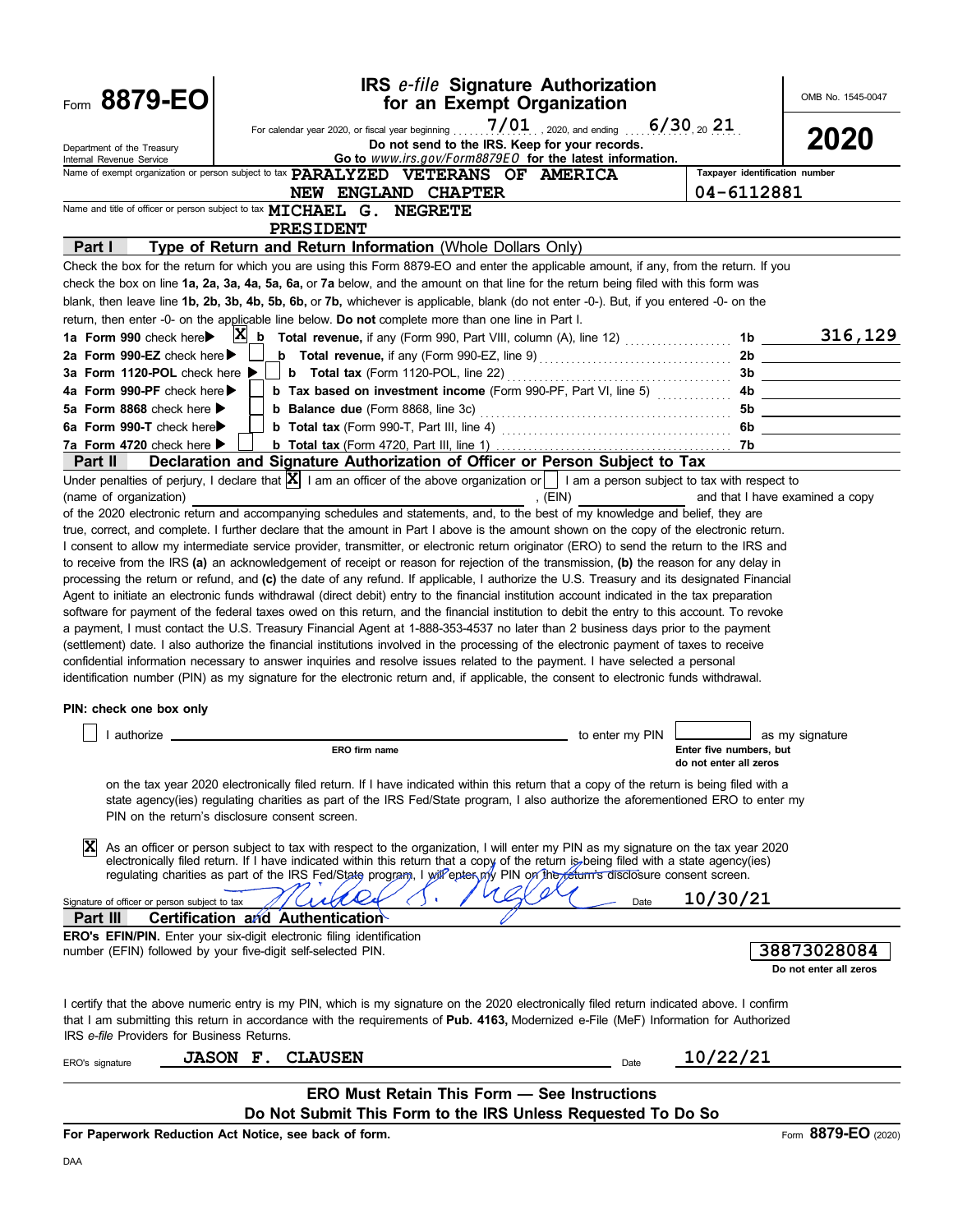# **990 200 2020**<br>
Under section 501(c), 527, or 4947(a)(1) of the Internal Revenue Code (except private foundations)

Department of the Treasury **Depentity Fig. 1.1 Consumer Social security numbers on this form as it may be made public. Copentity Public<br>Internal Revenue Service <b>Copentity Copen Consumer Copentity** Gotto www.irs.gov/Form99

OMB No. 1545-0047 **Inspection** 

|                                |                      |                         |                                                                                                                         |                                                 |          |                                                                    |  |                                                                                 | of the manufacture of the control of the control of the ratest information.<br>For the 2020 calendar year, or tax year beginning $07/01/20$ , and ending $06/30/21$                                                                                                                                                     |     |           |                                               |              |                          |                                          |                               |                |
|--------------------------------|----------------------|-------------------------|-------------------------------------------------------------------------------------------------------------------------|-------------------------------------------------|----------|--------------------------------------------------------------------|--|---------------------------------------------------------------------------------|-------------------------------------------------------------------------------------------------------------------------------------------------------------------------------------------------------------------------------------------------------------------------------------------------------------------------|-----|-----------|-----------------------------------------------|--------------|--------------------------|------------------------------------------|-------------------------------|----------------|
| в                              | Check if applicable: |                         | C Name of organization<br>D Employer identification number<br>PARALYZED VETERANS OF AMERICA                             |                                                 |          |                                                                    |  |                                                                                 |                                                                                                                                                                                                                                                                                                                         |     |           |                                               |              |                          |                                          |                               |                |
|                                | Address change       |                         | NEW ENGLAND CHAPTER                                                                                                     |                                                 |          |                                                                    |  |                                                                                 |                                                                                                                                                                                                                                                                                                                         |     |           |                                               |              |                          |                                          |                               |                |
|                                | Name change          |                         |                                                                                                                         | Doing business as                               |          |                                                                    |  |                                                                                 |                                                                                                                                                                                                                                                                                                                         |     |           |                                               |              |                          | 04-6112881                               |                               |                |
|                                | Initial return       |                         | Number and street (or P.O. box if mail is not delivered to street address)<br>Room/suite<br>1208 VFW PARKWAY, SUITE 301 |                                                 |          |                                                                    |  |                                                                                 |                                                                                                                                                                                                                                                                                                                         |     |           | <b>E</b> Telephone number                     | 800-660-1181 |                          |                                          |                               |                |
|                                | Final return/        |                         |                                                                                                                         |                                                 |          |                                                                    |  | City or town, state or province, country, and ZIP or foreign postal code        |                                                                                                                                                                                                                                                                                                                         |     |           |                                               |              |                          |                                          |                               |                |
|                                | terminated           |                         |                                                                                                                         | WEST ROXBURY                                    |          |                                                                    |  | MA 02132                                                                        |                                                                                                                                                                                                                                                                                                                         |     |           |                                               |              |                          |                                          |                               | 316,129        |
|                                | Amended return       |                         |                                                                                                                         | F Name and address of principal officer:        |          |                                                                    |  |                                                                                 |                                                                                                                                                                                                                                                                                                                         |     |           |                                               |              | G Gross receipts\$       |                                          |                               |                |
|                                |                      | Application pending     |                                                                                                                         |                                                 |          | MICHAEL G. NEGRETE                                                 |  |                                                                                 |                                                                                                                                                                                                                                                                                                                         |     |           | H(a) Is this a group return for subordinates? |              |                          |                                          | Yes                           | $ X $ No       |
|                                |                      |                         |                                                                                                                         |                                                 |          |                                                                    |  |                                                                                 |                                                                                                                                                                                                                                                                                                                         |     |           | H(b) Are all subordinates included?           |              |                          |                                          | Yes                           | No             |
|                                |                      |                         |                                                                                                                         |                                                 |          |                                                                    |  |                                                                                 |                                                                                                                                                                                                                                                                                                                         |     |           |                                               |              |                          | If "No," attach a list. See instructions |                               |                |
|                                |                      |                         |                                                                                                                         |                                                 |          |                                                                    |  |                                                                                 |                                                                                                                                                                                                                                                                                                                         |     |           |                                               |              |                          |                                          |                               |                |
|                                |                      | Tax-exempt status:      | ΙXΙ                                                                                                                     | 501(c)(3)                                       | 501(c)   |                                                                    |  | (insert no.)                                                                    | 4947(a)(1) or                                                                                                                                                                                                                                                                                                           | 527 |           |                                               |              |                          |                                          |                               |                |
|                                | Website:             |                         |                                                                                                                         |                                                 |          | www.newenglandpva.org                                              |  |                                                                                 |                                                                                                                                                                                                                                                                                                                         |     |           | H(c) Group exemption number                   |              |                          |                                          |                               |                |
|                                |                      | K Form of organization: |                                                                                                                         | $ \mathbf{X} $ Corporation                      | Trust    | Association                                                        |  | Other                                                                           |                                                                                                                                                                                                                                                                                                                         |     |           | L Year of formation: 1957                     |              |                          |                                          | M State of legal domicile: MA |                |
|                                | Part I               |                         | <b>Summary</b>                                                                                                          |                                                 |          |                                                                    |  |                                                                                 |                                                                                                                                                                                                                                                                                                                         |     |           |                                               |              |                          |                                          |                               |                |
|                                |                      |                         |                                                                                                                         |                                                 |          |                                                                    |  |                                                                                 |                                                                                                                                                                                                                                                                                                                         |     |           |                                               |              |                          |                                          |                               |                |
| Governance                     |                      |                         |                                                                                                                         | See Schedule O                                  |          |                                                                    |  |                                                                                 |                                                                                                                                                                                                                                                                                                                         |     |           |                                               |              |                          |                                          |                               |                |
|                                |                      |                         |                                                                                                                         |                                                 |          |                                                                    |  |                                                                                 |                                                                                                                                                                                                                                                                                                                         |     |           |                                               |              |                          |                                          |                               |                |
|                                |                      |                         |                                                                                                                         |                                                 |          |                                                                    |  |                                                                                 |                                                                                                                                                                                                                                                                                                                         |     |           |                                               |              |                          |                                          |                               |                |
|                                |                      | 2 Check this box        |                                                                                                                         |                                                 |          |                                                                    |  |                                                                                 | if the organization discontinued its operations or disposed of more than 25% of its net assets.                                                                                                                                                                                                                         |     |           |                                               |              |                          |                                          |                               |                |
| య                              |                      |                         |                                                                                                                         |                                                 |          |                                                                    |  | 3 Number of voting members of the governing body (Part VI, line 1a)             |                                                                                                                                                                                                                                                                                                                         |     |           |                                               |              | 3                        | 9                                        |                               |                |
|                                |                      |                         |                                                                                                                         |                                                 |          |                                                                    |  |                                                                                 | 4 Number of independent voting members of the governing body (Part VI, line 1b)                                                                                                                                                                                                                                         |     |           |                                               |              |                          | 9                                        |                               |                |
| <b>Activities</b>              |                      |                         |                                                                                                                         |                                                 |          |                                                                    |  |                                                                                 |                                                                                                                                                                                                                                                                                                                         |     |           |                                               |              |                          | 3                                        |                               |                |
|                                | 5                    |                         |                                                                                                                         |                                                 |          |                                                                    |  |                                                                                 | Total number of individuals employed in calendar year 2020 (Part V, line 2a) [[[[[[[[[[[[[[[[[[[[[[[[[[[[[[[[                                                                                                                                                                                                           |     |           |                                               |              |                          |                                          |                               |                |
|                                |                      |                         |                                                                                                                         |                                                 |          | 6 Total number of volunteers (estimate if necessary)               |  |                                                                                 |                                                                                                                                                                                                                                                                                                                         |     |           |                                               |              | 6                        | 39                                       |                               |                |
|                                |                      |                         |                                                                                                                         |                                                 |          |                                                                    |  |                                                                                 |                                                                                                                                                                                                                                                                                                                         |     |           |                                               |              | 7a                       |                                          |                               | 0              |
|                                |                      |                         |                                                                                                                         |                                                 |          |                                                                    |  |                                                                                 |                                                                                                                                                                                                                                                                                                                         |     |           |                                               |              | 7b                       |                                          |                               | 0              |
|                                |                      |                         |                                                                                                                         |                                                 |          |                                                                    |  |                                                                                 |                                                                                                                                                                                                                                                                                                                         |     |           | <b>Prior Year</b>                             |              |                          |                                          | <b>Current Year</b>           |                |
|                                |                      |                         |                                                                                                                         | 8 Contributions and grants (Part VIII, line 1h) |          |                                                                    |  |                                                                                 |                                                                                                                                                                                                                                                                                                                         |     |           |                                               |              | 465,437                  |                                          |                               | <u>257,158</u> |
| Revenue                        |                      |                         |                                                                                                                         |                                                 |          | 9 Program service revenue (Part VIII, line 2g)                     |  |                                                                                 |                                                                                                                                                                                                                                                                                                                         |     |           |                                               |              | 36,210                   |                                          |                               | 21,884         |
|                                |                      |                         |                                                                                                                         |                                                 |          | 10 Investment income (Part VIII, column (A), lines 3, 4, and 7d)   |  |                                                                                 |                                                                                                                                                                                                                                                                                                                         |     |           |                                               |              | 1,969                    |                                          |                               | 26,722         |
|                                |                      |                         |                                                                                                                         |                                                 |          |                                                                    |  |                                                                                 | 11 Other revenue (Part VIII, column (A), lines 5, 6d, 8c, 9c, 10c, and 11e)                                                                                                                                                                                                                                             |     |           |                                               |              | 1,594                    |                                          |                               | 10,365         |
|                                |                      |                         |                                                                                                                         |                                                 |          |                                                                    |  |                                                                                 | 12 Total revenue – add lines 8 through 11 (must equal Part VIII, column (A), line 12)                                                                                                                                                                                                                                   |     |           |                                               |              | 505,210                  |                                          |                               | 316,129        |
|                                |                      |                         |                                                                                                                         |                                                 |          |                                                                    |  | 13 Grants and similar amounts paid (Part IX, column (A), lines 1-3)             |                                                                                                                                                                                                                                                                                                                         |     |           |                                               |              |                          |                                          |                               | O              |
|                                |                      |                         |                                                                                                                         |                                                 |          | 14 Benefits paid to or for members (Part IX, column (A), line 4)   |  |                                                                                 |                                                                                                                                                                                                                                                                                                                         |     |           |                                               |              |                          |                                          |                               |                |
|                                |                      |                         |                                                                                                                         |                                                 |          |                                                                    |  |                                                                                 | 15 Salaries, other compensation, employee benefits (Part IX, column (A), lines 5-10)                                                                                                                                                                                                                                    |     |           |                                               |              | 108,799                  |                                          |                               | 156,177        |
| coenses                        |                      |                         |                                                                                                                         |                                                 |          | 16a Professional fundraising fees (Part IX, column (A), line 11e)  |  |                                                                                 |                                                                                                                                                                                                                                                                                                                         |     |           |                                               |              |                          |                                          |                               |                |
|                                |                      |                         |                                                                                                                         |                                                 |          | <b>b</b> Total fundraising expenses (Part IX, column (D), line 25) |  |                                                                                 | 24,700                                                                                                                                                                                                                                                                                                                  |     |           |                                               |              |                          |                                          |                               |                |
| шì                             |                      |                         |                                                                                                                         |                                                 |          |                                                                    |  | 17 Other expenses (Part IX, column (A), lines 11a-11d, 11f-24e)                 |                                                                                                                                                                                                                                                                                                                         |     |           |                                               |              | 161,432                  |                                          |                               | <u>198,503</u> |
|                                |                      |                         |                                                                                                                         |                                                 |          |                                                                    |  |                                                                                 | 18 Total expenses. Add lines 13-17 (must equal Part IX, column (A), line 25)                                                                                                                                                                                                                                            |     |           |                                               |              | 270,231                  |                                          |                               | 354,680        |
|                                |                      |                         |                                                                                                                         |                                                 |          |                                                                    |  |                                                                                 |                                                                                                                                                                                                                                                                                                                         |     |           |                                               |              | 234,979                  |                                          |                               | $-38,551$      |
|                                |                      |                         |                                                                                                                         |                                                 |          | 19 Revenue less expenses. Subtract line 18 from line 12            |  |                                                                                 |                                                                                                                                                                                                                                                                                                                         |     |           | <b>Beginning of Current Year</b>              |              |                          |                                          | End of Year                   |                |
| Net Assets or<br>Fund Balances |                      |                         |                                                                                                                         |                                                 |          |                                                                    |  |                                                                                 |                                                                                                                                                                                                                                                                                                                         |     |           | 1,018,584                                     |              |                          |                                          | 1,231,902                     |                |
|                                |                      |                         |                                                                                                                         | 21 Total liabilities (Part X, line 26)          |          |                                                                    |  |                                                                                 |                                                                                                                                                                                                                                                                                                                         |     |           |                                               |              | 39,425                   |                                          |                               | 54,213         |
|                                |                      |                         |                                                                                                                         |                                                 |          | 22 Net assets or fund balances. Subtract line 21 from line 20      |  |                                                                                 |                                                                                                                                                                                                                                                                                                                         |     |           |                                               |              | 979,159                  |                                          | 1,177,689                     |                |
|                                |                      |                         |                                                                                                                         |                                                 |          |                                                                    |  |                                                                                 |                                                                                                                                                                                                                                                                                                                         |     |           |                                               |              |                          |                                          |                               |                |
|                                | Part II              |                         |                                                                                                                         | <b>Signature Block</b>                          |          |                                                                    |  |                                                                                 |                                                                                                                                                                                                                                                                                                                         |     |           |                                               |              |                          |                                          |                               |                |
|                                |                      |                         |                                                                                                                         |                                                 |          |                                                                    |  |                                                                                 | Under penalties of perjury, I declare that I have examined this retum, including accompanying schedules and statements, and to the best of my knowledge and belief, it is<br>true, correct, and complete. Declaration of preparer (other than officer) is based on all information of which preparer has any knowledge. |     |           |                                               |              |                          |                                          |                               |                |
|                                |                      |                         |                                                                                                                         |                                                 |          |                                                                    |  |                                                                                 |                                                                                                                                                                                                                                                                                                                         |     |           |                                               |              |                          |                                          |                               |                |
|                                |                      |                         |                                                                                                                         |                                                 |          |                                                                    |  |                                                                                 |                                                                                                                                                                                                                                                                                                                         |     |           |                                               |              |                          |                                          |                               |                |
| Sign                           |                      |                         | Signature of officer                                                                                                    |                                                 |          |                                                                    |  |                                                                                 |                                                                                                                                                                                                                                                                                                                         |     |           |                                               |              | Date                     |                                          |                               |                |
| Here                           |                      |                         |                                                                                                                         | MICHAEL/G.                                      |          | <b>NEGRETE</b>                                                     |  |                                                                                 |                                                                                                                                                                                                                                                                                                                         |     | PRESIDENT |                                               |              |                          |                                          |                               |                |
|                                |                      |                         |                                                                                                                         | Type or print name and title                    |          |                                                                    |  |                                                                                 |                                                                                                                                                                                                                                                                                                                         |     |           |                                               |              |                          |                                          |                               |                |
|                                |                      |                         | Print/Type preparer's name                                                                                              |                                                 |          |                                                                    |  | Preparer's signature                                                            |                                                                                                                                                                                                                                                                                                                         |     |           | Date                                          |              | Check                    | $ \mathbf{X} $ if                        | <b>PTIN</b>                   |                |
| Paid                           |                      | <b>JASON F. CLAUSEN</b> |                                                                                                                         |                                                 |          |                                                                    |  | <b>JASON F. CLAUSEN</b>                                                         |                                                                                                                                                                                                                                                                                                                         |     |           |                                               |              | $10/30/21$ self-employed |                                          | P01051094                     |                |
|                                | Preparer             | Firm's name             |                                                                                                                         |                                                 | Jason F. |                                                                    |  | Clausen P.C.                                                                    |                                                                                                                                                                                                                                                                                                                         |     |           |                                               | Firm's EIN   |                          |                                          | 27-4097479                    |                |
|                                | <b>Use Only</b>      |                         |                                                                                                                         |                                                 |          | 16650 15 Mile Rd.                                                  |  |                                                                                 |                                                                                                                                                                                                                                                                                                                         |     |           |                                               |              |                          |                                          |                               |                |
|                                |                      | Firm's address          |                                                                                                                         |                                                 | Fraser,  | MI                                                                 |  | 48026                                                                           |                                                                                                                                                                                                                                                                                                                         |     |           |                                               | Phone no.    |                          |                                          | 586-216-4673                  |                |
|                                |                      |                         |                                                                                                                         |                                                 |          |                                                                    |  | May the IRS discuss this return with the preparer shown above? See instructions |                                                                                                                                                                                                                                                                                                                         |     |           |                                               |              |                          |                                          | X Yes                         | No             |

|                                                                                                      | $\frac{1}{2}$ into $\frac{1}{2}$ ypc properties the indirection | r roparci o cigriataro            | pui | $\cup$ leck $\Delta$     | .            |  |  |
|------------------------------------------------------------------------------------------------------|-----------------------------------------------------------------|-----------------------------------|-----|--------------------------|--------------|--|--|
| Paid                                                                                                 | <b>JASON F.</b><br><b>CLAUSEN</b>                               | <b>CLAUSEN</b><br><b>JASON F.</b> |     | $10/30/21$ self-employed | P01051094    |  |  |
| Preparer                                                                                             | Jason F.<br>Firm's name                                         | Clausen P.C.                      |     | Firm's EIN               | 27-4097479   |  |  |
| Use Only                                                                                             | 16650 15 Mile Rd.                                               |                                   |     |                          |              |  |  |
|                                                                                                      | МI<br>Fraser,<br>Firm's address                                 | 48026                             |     | Phone no.                | 586-216-4673 |  |  |
| May the IRS discuss this return with the preparer shown above? See instructions<br>$ X $ Yes<br>l No |                                                                 |                                   |     |                          |              |  |  |
| Form 990 (2020)<br>For Paperwork Reduction Act Notice, see the separate instructions.<br>DAA         |                                                                 |                                   |     |                          |              |  |  |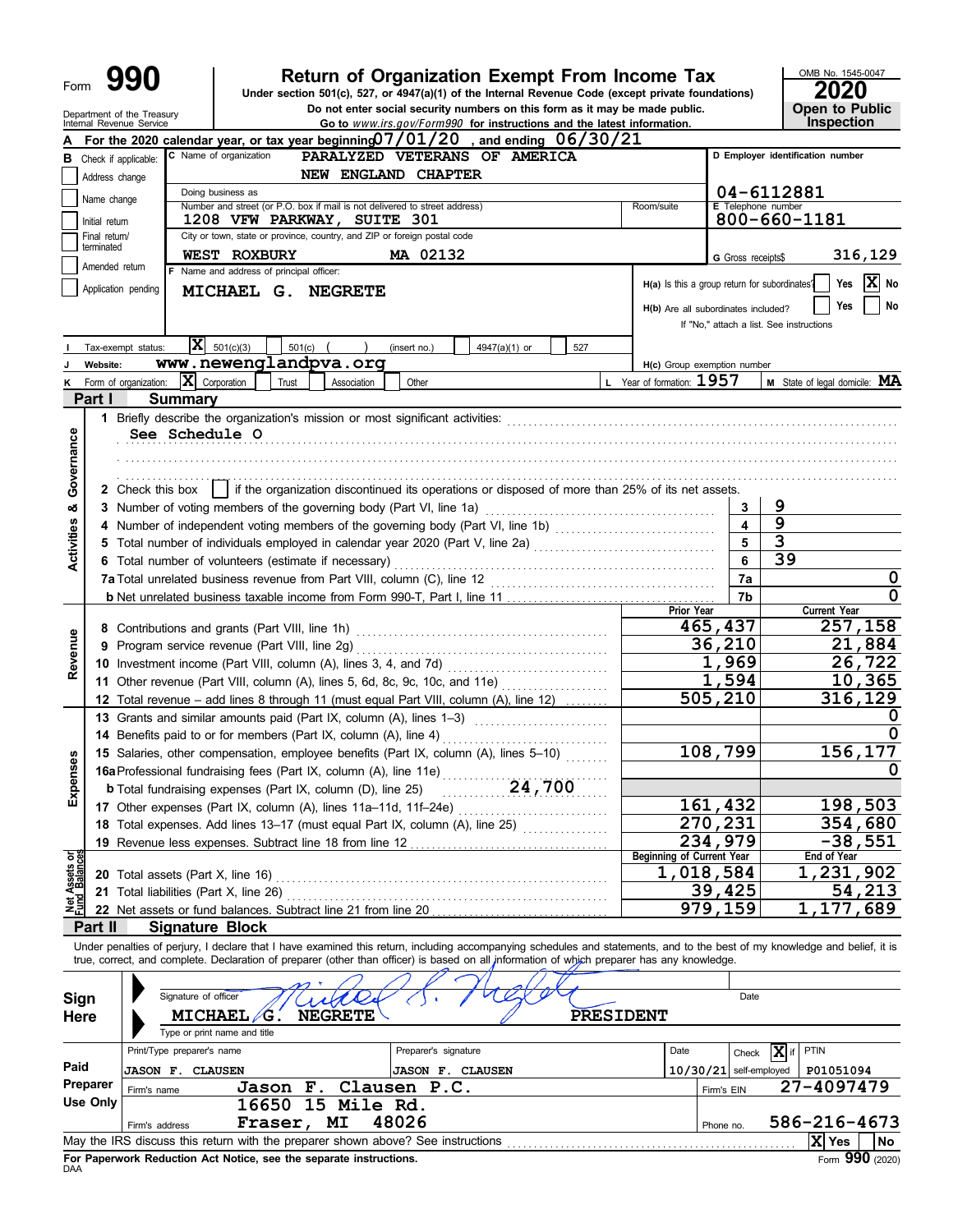|              | Form 990 (2020) PARALYZED VETERANS OF AMERICA                                                                |                                   | 04-6112881                                                                                                                     | Page 2                      |
|--------------|--------------------------------------------------------------------------------------------------------------|-----------------------------------|--------------------------------------------------------------------------------------------------------------------------------|-----------------------------|
| Part III     | <b>Statement of Program Service Accomplishments</b>                                                          |                                   |                                                                                                                                | $\mathbf{x}$                |
|              | 1 Briefly describe the organization's mission:                                                               |                                   |                                                                                                                                |                             |
|              | See Schedule O                                                                                               |                                   |                                                                                                                                |                             |
|              |                                                                                                              |                                   |                                                                                                                                |                             |
|              |                                                                                                              |                                   |                                                                                                                                |                             |
| $\mathbf{2}$ | Did the organization undertake any significant program services during the year which were not listed on the |                                   |                                                                                                                                |                             |
|              | prior Form 990 or 990-EZ?                                                                                    |                                   |                                                                                                                                | Yes $\boxed{\mathbf{X}}$ No |
|              | If "Yes," describe these new services on Schedule O.                                                         |                                   |                                                                                                                                |                             |
| 3            | Did the organization cease conducting, or make significant changes in how it conducts, any program           |                                   |                                                                                                                                |                             |
| services?    |                                                                                                              |                                   |                                                                                                                                | Yes $\boxed{\mathbf{X}}$ No |
|              | If "Yes," describe these changes on Schedule O.                                                              |                                   |                                                                                                                                |                             |
| 4            |                                                                                                              |                                   | Describe the organization's program service accomplishments for each of its three largest program services, as measured by     |                             |
|              |                                                                                                              |                                   | expenses. Section 501(c)(3) and 501(c)(4) organizations are required to report the amount of grants and allocations to others, |                             |
|              | the total expenses, and revenue, if any, for each program service reported.                                  |                                   |                                                                                                                                |                             |
|              |                                                                                                              |                                   |                                                                                                                                |                             |
|              | See Schedule O                                                                                               |                                   |                                                                                                                                |                             |
|              |                                                                                                              |                                   |                                                                                                                                |                             |
|              |                                                                                                              |                                   |                                                                                                                                |                             |
|              |                                                                                                              |                                   |                                                                                                                                |                             |
|              |                                                                                                              |                                   |                                                                                                                                |                             |
|              |                                                                                                              |                                   |                                                                                                                                |                             |
|              |                                                                                                              |                                   |                                                                                                                                |                             |
|              |                                                                                                              |                                   |                                                                                                                                |                             |
|              |                                                                                                              |                                   |                                                                                                                                |                             |
|              |                                                                                                              |                                   |                                                                                                                                |                             |
|              |                                                                                                              |                                   |                                                                                                                                |                             |
|              |                                                                                                              |                                   |                                                                                                                                |                             |
|              |                                                                                                              |                                   |                                                                                                                                |                             |
|              | See Schedule O                                                                                               |                                   |                                                                                                                                |                             |
|              |                                                                                                              |                                   |                                                                                                                                |                             |
|              |                                                                                                              |                                   |                                                                                                                                |                             |
|              |                                                                                                              |                                   |                                                                                                                                |                             |
|              |                                                                                                              |                                   |                                                                                                                                |                             |
|              |                                                                                                              |                                   |                                                                                                                                |                             |
|              |                                                                                                              |                                   |                                                                                                                                |                             |
|              |                                                                                                              |                                   |                                                                                                                                |                             |
|              |                                                                                                              |                                   |                                                                                                                                |                             |
|              |                                                                                                              |                                   |                                                                                                                                |                             |
|              |                                                                                                              |                                   |                                                                                                                                |                             |
|              |                                                                                                              |                                   |                                                                                                                                |                             |
|              |                                                                                                              |                                   |                                                                                                                                |                             |
|              | 4c $(Code:$ $\ldots$ $)$ $(Expenses \$                                                                       |                                   | ) (Revenue \$                                                                                                                  |                             |
| N/A          |                                                                                                              |                                   |                                                                                                                                |                             |
|              |                                                                                                              |                                   |                                                                                                                                |                             |
|              |                                                                                                              |                                   |                                                                                                                                |                             |
|              |                                                                                                              |                                   |                                                                                                                                |                             |
|              |                                                                                                              |                                   |                                                                                                                                |                             |
|              |                                                                                                              |                                   |                                                                                                                                |                             |
|              |                                                                                                              |                                   |                                                                                                                                |                             |
|              |                                                                                                              |                                   |                                                                                                                                |                             |
|              |                                                                                                              |                                   |                                                                                                                                |                             |
|              |                                                                                                              |                                   |                                                                                                                                |                             |
|              |                                                                                                              |                                   |                                                                                                                                |                             |
|              | 4d Other program services (Describe on Schedule O.)                                                          |                                   |                                                                                                                                |                             |
| (Expenses \$ | 77,892                                                                                                       | including grants of \$<br>273,818 | (Revenue \$                                                                                                                    |                             |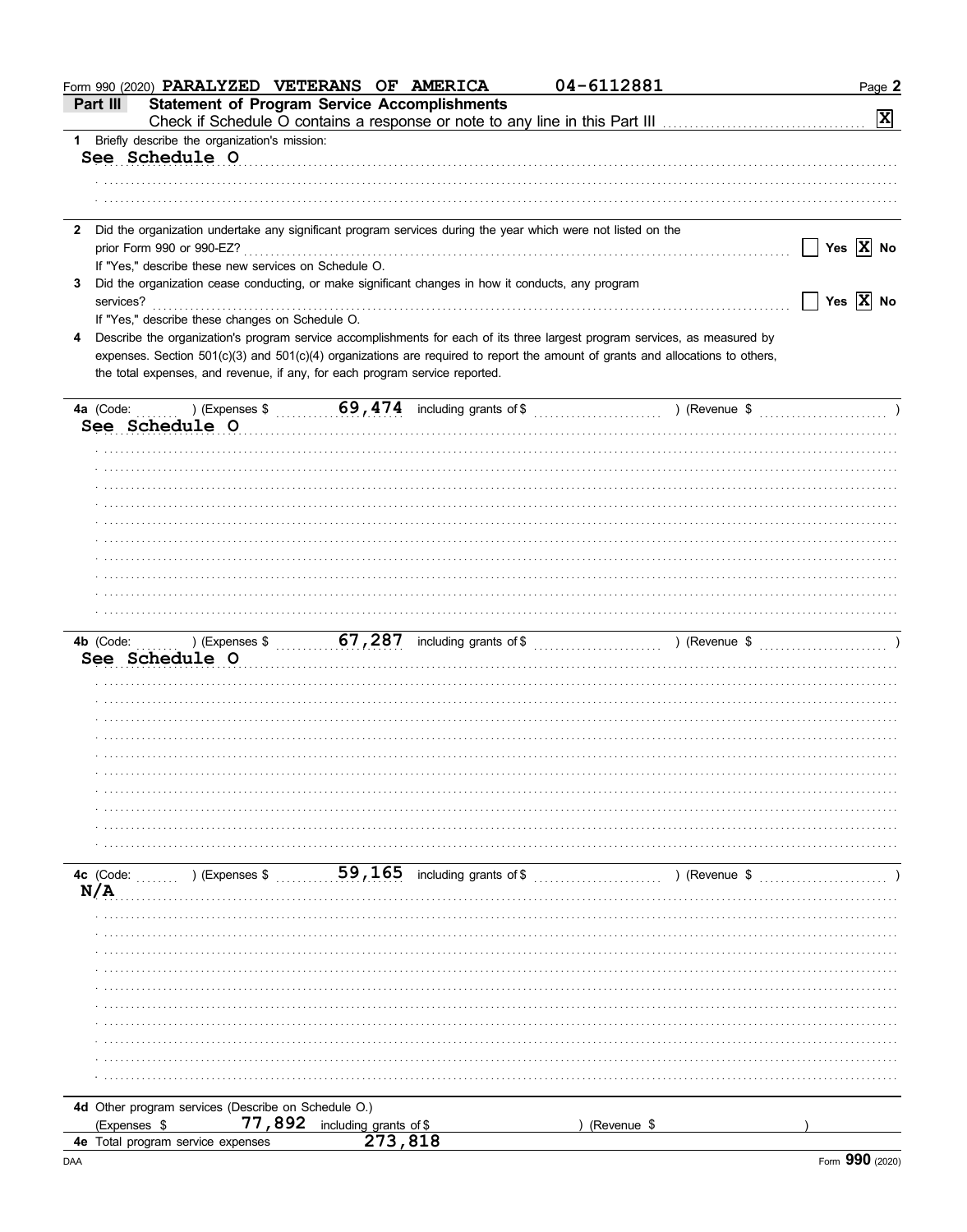**Part IV Checklist of Required Schedules Form 990 (2020) PARALYZED VETERANS OF AMERICA** 04-6112881 Page 3

|     |                                                                                                                                                                                                        |                  | Yes         | No          |
|-----|--------------------------------------------------------------------------------------------------------------------------------------------------------------------------------------------------------|------------------|-------------|-------------|
| 1   | Is the organization described in section $501(c)(3)$ or $4947(a)(1)$ (other than a private foundation)? If "Yes,"                                                                                      |                  |             |             |
|     | complete Schedule A                                                                                                                                                                                    | 1                | X           |             |
| 2   | Is the organization required to complete Schedule B, Schedule of Contributors (see instructions)?                                                                                                      | $\overline{2}$   | $\mathbf x$ |             |
| 3   | Did the organization engage in direct or indirect political campaign activities on behalf of or in opposition to                                                                                       |                  |             |             |
|     | candidates for public office? If "Yes," complete Schedule C, Part I                                                                                                                                    | 3                |             | X           |
| 4   | Section 501(c)(3) organizations. Did the organization engage in lobbying activities, or have a section 501(h)                                                                                          | 4                |             | X           |
| 5   | election in effect during the tax year? If "Yes," complete Schedule C, Part II<br>Is the organization a section $501(c)(4)$ , $501(c)(5)$ , or $501(c)(6)$ organization that receives membership dues, |                  |             |             |
|     | assessments, or similar amounts as defined in Revenue Procedure 98-19? If "Yes," complete Schedule C, Part III                                                                                         | 5                |             | X           |
| 6   | Did the organization maintain any donor advised funds or any similar funds or accounts for which donors                                                                                                |                  |             |             |
|     | have the right to provide advice on the distribution or investment of amounts in such funds or accounts? If                                                                                            |                  |             |             |
|     | "Yes," complete Schedule D, Part I                                                                                                                                                                     | 6                |             | X           |
| 7   | Did the organization receive or hold a conservation easement, including easements to preserve open space,                                                                                              |                  |             |             |
|     | the environment, historic land areas, or historic structures? If "Yes," complete Schedule D, Part II                                                                                                   | 7                |             | X           |
| 8   | Did the organization maintain collections of works of art, historical treasures, or other similar assets? If "Yes,"                                                                                    |                  |             |             |
|     | complete Schedule D, Part III                                                                                                                                                                          | 8                |             | X           |
| 9   | Did the organization report an amount in Part X, line 21, for escrow or custodial account liability, serve as a                                                                                        |                  |             |             |
|     | custodian for amounts not listed in Part X; or provide credit counseling, debt management, credit repair, or                                                                                           |                  |             |             |
|     | debt negotiation services? If "Yes," complete Schedule D, Part IV                                                                                                                                      | 9                |             | X           |
| 10  | Did the organization, directly or through a related organization, hold assets in donor-restricted endowments                                                                                           |                  |             |             |
|     | or in quasi endowments? If "Yes," complete Schedule D, Part V                                                                                                                                          | 10               |             | X           |
| 11  | If the organization's answer to any of the following questions is "Yes," then complete Schedule D, Parts VI,                                                                                           |                  |             |             |
|     | VII, VIII, IX, or X as applicable.                                                                                                                                                                     |                  |             |             |
| а   | Did the organization report an amount for land, buildings, and equipment in Part X, line 10? If "Yes,"                                                                                                 |                  |             |             |
|     | complete Schedule D, Part VI                                                                                                                                                                           | 11a              | X           |             |
| b   | Did the organization report an amount for investments—other securities in Part X, line 12, that is 5% or more                                                                                          |                  |             |             |
|     | of its total assets reported in Part X, line 16? If "Yes," complete Schedule D, Part VII                                                                                                               | 11b              |             | X           |
| c   | Did the organization report an amount for investments—program related in Part X, line 13, that is 5% or more                                                                                           |                  |             | X           |
|     | of its total assets reported in Part X, line 16? If "Yes," complete Schedule D, Part VIII                                                                                                              | 11c              |             |             |
| d   | Did the organization report an amount for other assets in Part X, line 15, that is 5% or more of its total assets<br>reported in Part X, line 16? If "Yes," complete Schedule D, Part IX               | 11d              |             | X           |
|     | Did the organization report an amount for other liabilities in Part X, line 25? If "Yes," complete Schedule D, Part X                                                                                  | 11e              | X           |             |
| f   | Did the organization's separate or consolidated financial statements for the tax year include a footnote that addresses                                                                                |                  |             |             |
|     | the organization's liability for uncertain tax positions under FIN 48 (ASC 740)? If "Yes," complete Schedule D, Part X                                                                                 | 11f              |             | X           |
|     | 12a Did the organization obtain separate, independent audited financial statements for the tax year? If "Yes," complete                                                                                |                  |             |             |
|     | Schedule D, Parts XI and XII $\ldots$ $\ldots$ $\ldots$ $\ldots$ $\ldots$                                                                                                                              | 12a              | X           |             |
|     | Was the organization included in consolidated, independent audited financial statements for the tax year? If                                                                                           |                  |             |             |
|     | "Yes," and if the organization answered "No" to line 12a, then completing Schedule D, Parts XI and XII is optional                                                                                     | 12 <sub>b</sub>  |             | $\mathbf x$ |
| 13  |                                                                                                                                                                                                        | 13               |             | X           |
| 14a | Did the organization maintain an office, employees, or agents outside of the United States?                                                                                                            | 14a              |             | X           |
| b   | Did the organization have aggregate revenues or expenses of more than \$10,000 from grantmaking,                                                                                                       |                  |             |             |
|     | fundraising, business, investment, and program service activities outside the United States, or aggregate                                                                                              |                  |             |             |
|     | foreign investments valued at \$100,000 or more? If "Yes," complete Schedule F, Parts I and IV [[[[[[[[[[[[[[[[                                                                                        | 14b              |             | X           |
| 15  | Did the organization report on Part IX, column (A), line 3, more than \$5,000 of grants or other assistance to or                                                                                      |                  |             |             |
|     | for any foreign organization? If "Yes," complete Schedule F, Parts II and IV                                                                                                                           | 15               |             | X           |
| 16  | Did the organization report on Part IX, column (A), line 3, more than \$5,000 of aggregate grants or other                                                                                             |                  |             |             |
|     |                                                                                                                                                                                                        | 16               |             | X           |
| 17  | Did the organization report a total of more than \$15,000 of expenses for professional fundraising services on                                                                                         |                  |             |             |
|     |                                                                                                                                                                                                        | 17               |             | X           |
| 18  | Did the organization report more than \$15,000 total of fundraising event gross income and contributions on                                                                                            |                  |             |             |
|     | Part VIII, lines 1c and 8a? If "Yes," complete Schedule G, Part II                                                                                                                                     | 18               |             | X           |
| 19  | Did the organization report more than \$15,000 of gross income from gaming activities on Part VIII, line 9a?                                                                                           |                  |             | X           |
| 20a | Did the organization operate one or more hospital facilities? If "Yes," complete Schedule H                                                                                                            | 19<br><b>20a</b> |             | X           |
| b   | If "Yes" to line 20a, did the organization attach a copy of its audited financial statements to this return?                                                                                           | 20 <sub>b</sub>  |             |             |
| 21  | Did the organization report more than \$5,000 of grants or other assistance to any domestic organization or                                                                                            |                  |             |             |
|     |                                                                                                                                                                                                        | 21               |             | X           |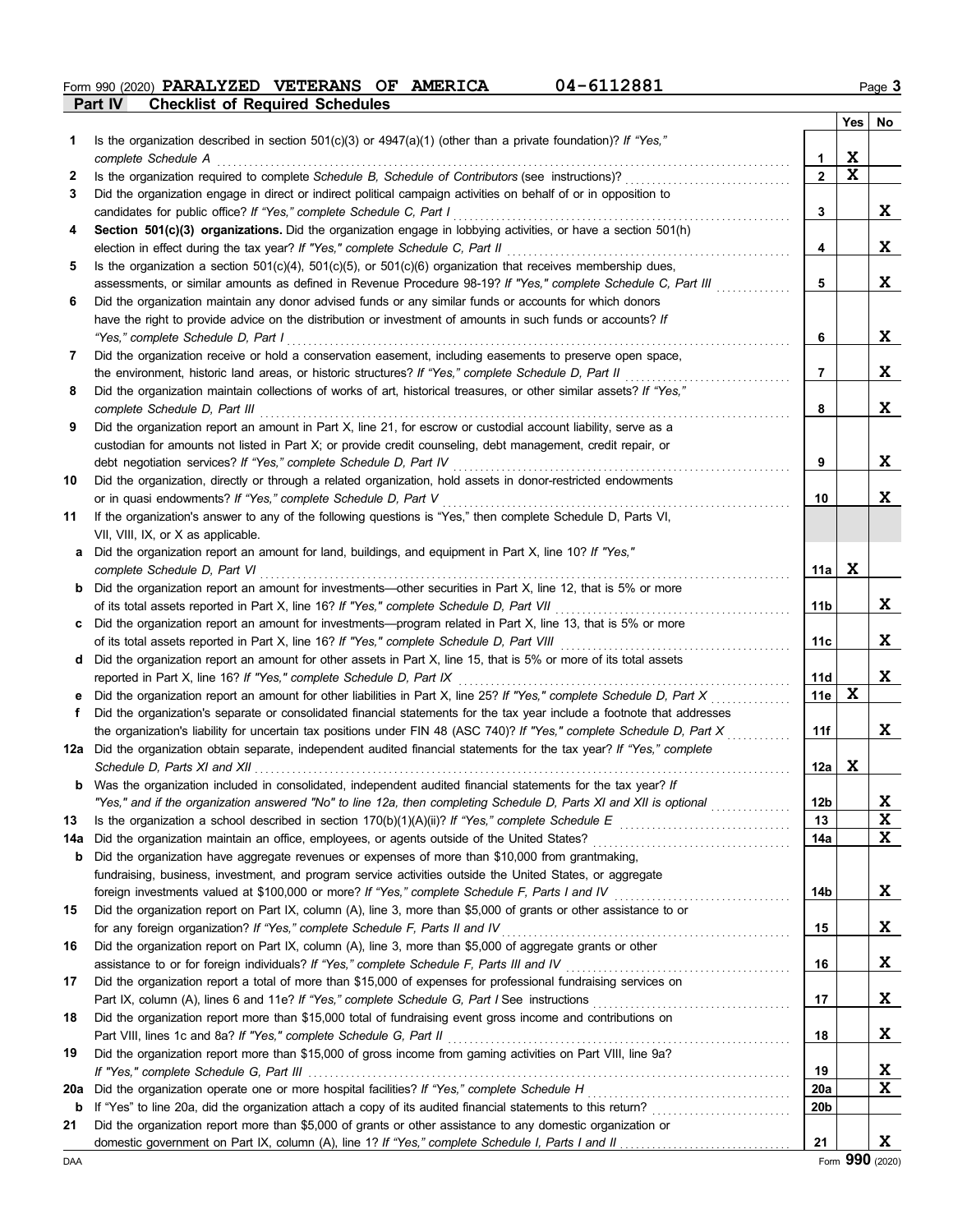**Form 990 (2020) PARALYZED VETERANS OF AMERICA** 04-6112881 Page 4 **Part IV Checklist of Required Schedules** *(continued)*

|     | oncentral of required ochedules (committed)                                                                                                                                                                                   |                 |             |                 |
|-----|-------------------------------------------------------------------------------------------------------------------------------------------------------------------------------------------------------------------------------|-----------------|-------------|-----------------|
| 22  | Did the organization report more than \$5,000 of grants or other assistance to or for domestic individuals on                                                                                                                 |                 | <b>Yes</b>  | No              |
|     | Part IX, column (A), line 2? If "Yes," complete Schedule I, Parts I and III                                                                                                                                                   | 22              |             | X               |
| 23  | Did the organization answer "Yes" to Part VII, Section A, line 3, 4, or 5 about compensation of the                                                                                                                           |                 |             |                 |
|     | organization's current and former officers, directors, trustees, key employees, and highest compensated                                                                                                                       |                 |             |                 |
|     | employees? If "Yes," complete Schedule J                                                                                                                                                                                      | 23              |             | X               |
|     | 24a Did the organization have a tax-exempt bond issue with an outstanding principal amount of more than                                                                                                                       |                 |             |                 |
|     | \$100,000 as of the last day of the year, that was issued after December 31, 2002? If "Yes," answer lines 24b                                                                                                                 |                 |             |                 |
|     | through 24d and complete Schedule K. If "No," go to line 25a                                                                                                                                                                  | 24a             |             | X               |
| b   | Did the organization invest any proceeds of tax-exempt bonds beyond a temporary period exception?                                                                                                                             | 24b             |             |                 |
| С   | Did the organization maintain an escrow account other than a refunding escrow at any time during the year                                                                                                                     |                 |             |                 |
|     | to defease any tax-exempt bonds?<br>d Did the organization act as an "on behalf of" issuer for bonds outstanding at any time during the year?                                                                                 | 24с<br>24d      |             |                 |
|     | 25a Section 501(c)(3), 501(c)(4), and 501(c)(29) organizations. Did the organization engage in an excess benefit                                                                                                              |                 |             |                 |
|     | transaction with a disqualified person during the year? If "Yes," complete Schedule L, Part I                                                                                                                                 | 25a             |             | X               |
|     | Is the organization aware that it engaged in an excess benefit transaction with a disqualified person in a prior                                                                                                              |                 |             |                 |
|     | year, and that the transaction has not been reported on any of the organization's prior Forms 990 or 990-EZ?                                                                                                                  |                 |             |                 |
|     | If "Yes," complete Schedule L, Part I                                                                                                                                                                                         | 25 <sub>b</sub> |             | X               |
| 26  | Did the organization report any amount on Part X, line 5 or 22, for receivables from or payables to any current                                                                                                               |                 |             |                 |
|     | or former officer, director, trustee, key employee, creator or founder, substantial contributor, or 35%                                                                                                                       |                 |             |                 |
|     | controlled entity or family member of any of these persons? If "Yes," complete Schedule L, Part II                                                                                                                            | 26              |             | X               |
| 27  | Did the organization provide a grant or other assistance to any current or former officer, director, trustee, key                                                                                                             |                 |             |                 |
|     | employee, creator or founder, substantial contributor or employee thereof, a grant selection committee                                                                                                                        |                 |             |                 |
|     | member, or to a 35% controlled entity (including an employee thereof) or family member of any of these                                                                                                                        |                 |             |                 |
|     | persons? If "Yes," complete Schedule L, Part III                                                                                                                                                                              | 27              |             | X               |
| 28  | Was the organization a party to a business transaction with one of the following parties (see Schedule L, Part                                                                                                                |                 |             |                 |
|     | IV instructions, for applicable filing thresholds, conditions, and exceptions):                                                                                                                                               |                 |             |                 |
| а   | A current or former officer, director, trustee, key employee, creator or founder, or substantial contributor? If                                                                                                              |                 |             |                 |
|     | "Yes," complete Schedule L, Part IV                                                                                                                                                                                           | 28a             |             | X               |
| b   | A family member of any individual described in line 28a? If "Yes," complete Schedule L, Part IV                                                                                                                               | 28b             |             | X               |
| c   | A 35% controlled entity of one or more individuals and/or organizations described in lines 28a or 28b? If                                                                                                                     |                 |             |                 |
|     | "Yes," complete Schedule L, Part IV                                                                                                                                                                                           | 28c             |             | X               |
| 29  | Did the organization receive more than \$25,000 in non-cash contributions? If "Yes," complete Schedule M                                                                                                                      | 29              |             | X               |
| 30  | Did the organization receive contributions of art, historical treasures, or other similar assets, or qualified                                                                                                                |                 |             |                 |
|     | conservation contributions? If "Yes," complete Schedule M                                                                                                                                                                     | 30              |             | X<br>X          |
| 31  | Did the organization liquidate, terminate, or dissolve and cease operations? If "Yes," complete Schedule N, Part I<br>Did the organization sell, exchange, dispose of, or transfer more than 25% of its net assets? If "Yes," | 31              |             |                 |
| 32  | complete Schedule N, Part II                                                                                                                                                                                                  | 32              |             | X               |
| 33  | Did the organization own 100% of an entity disregarded as separate from the organization under Regulations                                                                                                                    |                 |             |                 |
|     | sections 301.7701-2 and 301.7701-3? If "Yes," complete Schedule R, Part I                                                                                                                                                     | 33              |             | X               |
| 34  | Was the organization related to any tax-exempt or taxable entity? If "Yes," complete Schedule R, Part II, III,                                                                                                                |                 |             |                 |
|     | or IV, and Part V, line 1                                                                                                                                                                                                     | 34              |             | $\mathbf{x}$    |
| 35a |                                                                                                                                                                                                                               | 35a             |             | X               |
| b   | If "Yes" to line 35a, did the organization receive any payment from or engage in any transaction with a                                                                                                                       |                 |             |                 |
|     |                                                                                                                                                                                                                               | 35b             |             |                 |
| 36  | Section 501(c)(3) organizations. Did the organization make any transfers to an exempt non-charitable                                                                                                                          |                 |             |                 |
|     | related organization? If "Yes," complete Schedule R, Part V, line 2                                                                                                                                                           | 36              |             | X               |
| 37  | Did the organization conduct more than 5% of its activities through an entity that is not a related organization                                                                                                              |                 |             |                 |
|     | and that is treated as a partnership for federal income tax purposes? If "Yes," complete Schedule R, Part VI<br>.                                                                                                             | 37              |             | X               |
| 38  | Did the organization complete Schedule O and provide explanations in Schedule O for Part VI, lines 11b and                                                                                                                    |                 |             |                 |
|     | 19? Note: All Form 990 filers are required to complete Schedule O.                                                                                                                                                            | 38              |             | X               |
|     | <b>Statements Regarding Other IRS Filings and Tax Compliance</b><br>Part V                                                                                                                                                    |                 |             |                 |
|     | Check if Schedule O contains a response or note to any line in this Part V.                                                                                                                                                   |                 |             |                 |
|     |                                                                                                                                                                                                                               |                 |             | Yes No          |
| 1a  | 0<br>Enter the number reported in Box 3 of Form 1096. Enter -0- if not applicable<br>1a<br>$\mathbf 0$<br>1 <sub>b</sub>                                                                                                      |                 |             |                 |
| b   | Enter the number of Forms W-2G included in line 1a. Enter -0- if not applicable<br>Did the organization comply with backup withholding rules for reportable payments to vendors and                                           |                 |             |                 |
| c   |                                                                                                                                                                                                                               | 1c              | $\mathbf X$ |                 |
| DAA |                                                                                                                                                                                                                               |                 |             | Form 990 (2020) |
|     |                                                                                                                                                                                                                               |                 |             |                 |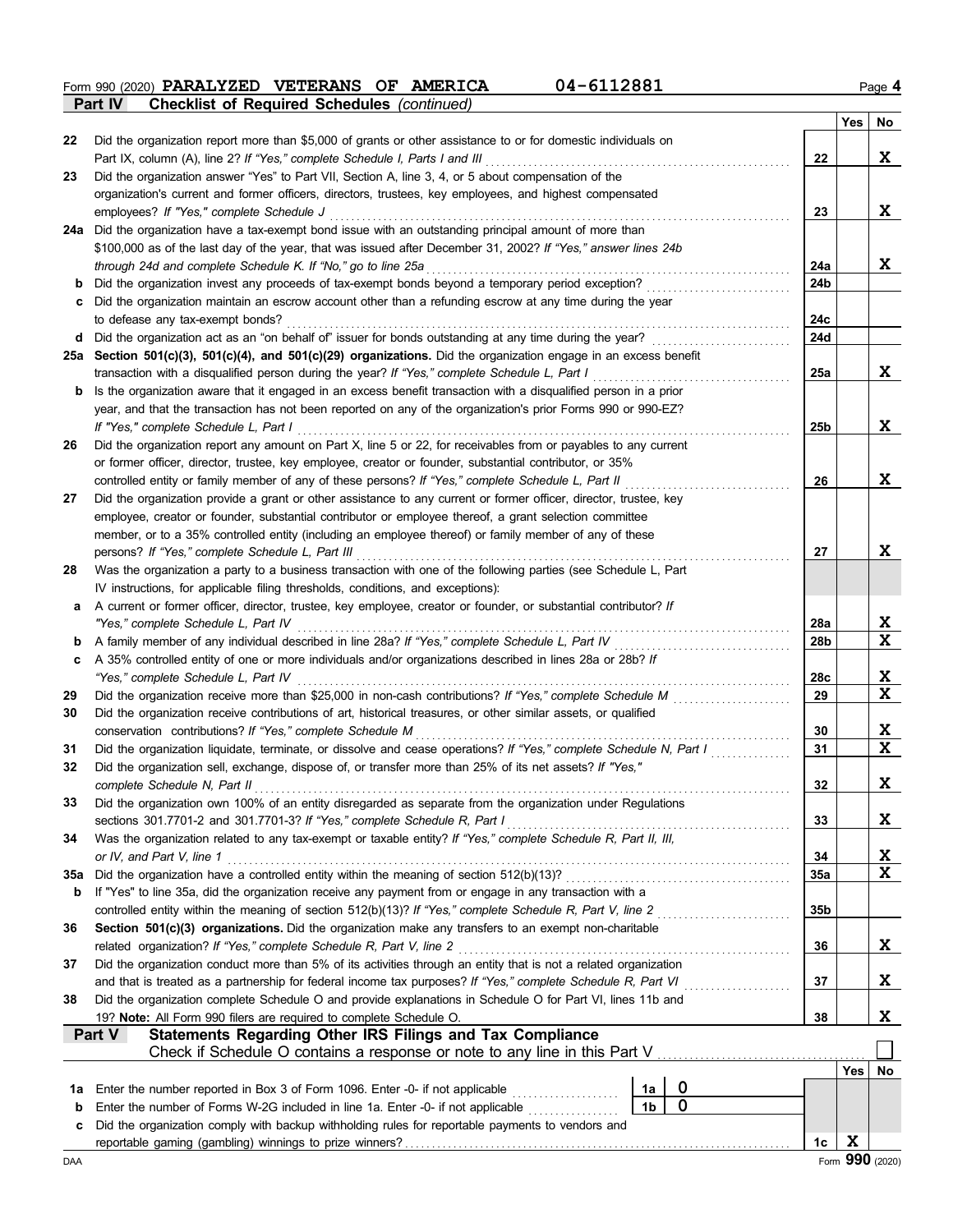|              | 04-6112881<br>Form 990 (2020) PARALYZED VETERANS OF AMERICA                                                                        |                |   | Page 5   |
|--------------|------------------------------------------------------------------------------------------------------------------------------------|----------------|---|----------|
|              | Statements Regarding Other IRS Filings and Tax Compliance (continued)<br><b>Part V</b>                                             |                |   |          |
|              |                                                                                                                                    |                |   | Yes   No |
|              | <b>2a</b> Enter the number of employees reported on Form W-3, Transmittal of Wage and Tax                                          |                |   |          |
|              | 3<br>2a<br>Statements, filed for the calendar year ending with or within the year covered by this return                           |                |   |          |
| $\mathbf{p}$ | If at least one is reported on line 2a, did the organization file all required federal employment tax returns?                     | 2b             | X |          |
|              | Note: If the sum of lines 1a and 2a is greater than 250, you may be required to e-file (see instructions)                          |                |   |          |
| За           | Did the organization have unrelated business gross income of \$1,000 or more during the year?                                      | За             |   | X        |
| b            | If "Yes," has it filed a Form 990-T for this year? If "No" to line 3b, provide an explanation on Schedule O                        | 3b             |   |          |
| 4a           | At any time during the calendar year, did the organization have an interest in, or a signature or other authority over,            |                |   |          |
|              | a financial account in a foreign country (such as a bank account, securities account, or other financial account)?                 | 4a             |   | X        |
| $\mathbf{p}$ | If "Yes," enter the name of the foreign country                                                                                    |                |   |          |
|              | See instructions for filing requirements for FinCEN Form 114, Report of Foreign Bank and Financial Accounts (FBAR).                |                |   |          |
| 5a           | Was the organization a party to a prohibited tax shelter transaction at any time during the tax year?<br>.                         | 5a             |   | X        |
| b            | Did any taxable party notify the organization that it was or is a party to a prohibited tax shelter transaction?                   | 5 <sub>b</sub> |   | X        |
| c            | If "Yes" to line 5a or 5b, did the organization file Form 8886-T?<br>.                                                             | 5c             |   |          |
| 6a           | Does the organization have annual gross receipts that are normally greater than \$100,000, and did the                             |                |   |          |
|              | organization solicit any contributions that were not tax deductible as charitable contributions?                                   | 6a             |   | X        |
| b            | If "Yes," did the organization include with every solicitation an express statement that such contributions or                     |                |   |          |
|              | gifts were not tax deductible?                                                                                                     | 6b             |   |          |
| 7            | Organizations that may receive deductible contributions under section 170(c).                                                      |                |   |          |
| а            | Did the organization receive a payment in excess of \$75 made partly as a contribution and partly for goods                        |                |   |          |
|              | and services provided to the payor?                                                                                                | 7a             |   |          |
| b            | If "Yes," did the organization notify the donor of the value of the goods or services provided?                                    | 7b             |   |          |
| c            | Did the organization sell, exchange, or otherwise dispose of tangible personal property for which it was                           |                |   |          |
|              | required to file Form 8282?                                                                                                        | 7c             |   |          |
| a            | 7d<br>If "Yes," indicate the number of Forms 8282 filed during the year<br>[[[CODERET]                                             |                |   |          |
| е            | Did the organization receive any funds, directly or indirectly, to pay premiums on a personal benefit contract?                    | 7e             |   |          |
| f            | Did the organization, during the year, pay premiums, directly or indirectly, on a personal benefit contract?                       | 7f             |   |          |
|              | If the organization received a contribution of qualified intellectual property, did the organization file Form 8899 as required?   | 7g             |   |          |
| h            | If the organization received a contribution of cars, boats, airplanes, or other vehicles, did the organization file a Form 1098-C? | 7h             |   |          |
| 8            | Sponsoring organizations maintaining donor advised funds. Did a donor advised fund maintained by the                               |                |   |          |
|              | sponsoring organization have excess business holdings at any time during the year?                                                 | 8              |   |          |
| 9            | Sponsoring organizations maintaining donor advised funds.                                                                          |                |   |          |
| а            | Did the sponsoring organization make any taxable distributions under section 4966?                                                 | 9a             |   |          |
| $\mathbf b$  | Did the sponsoring organization make a distribution to a donor, donor advisor, or related person?                                  | 9b             |   |          |
| 10           | Section 501(c)(7) organizations. Enter:<br> 10a <br>Initiation fees and capital contributions included on Part VIII, line 12       |                |   |          |
|              | 10 <sub>b</sub><br>Gross receipts, included on Form 990, Part VIII, line 12, for public use of club facilities                     |                |   |          |
| b            |                                                                                                                                    |                |   |          |
| 11<br>а      | Section 501(c)(12) organizations. Enter:<br>11a<br>Gross income from members or shareholders                                       |                |   |          |
| b            | Gross income from other sources (Do not net amounts due or paid to other sources                                                   |                |   |          |
|              | 11 <sub>b</sub><br>against amounts due or received from them.)                                                                     |                |   |          |
| 12a          | Section 4947(a)(1) non-exempt charitable trusts. Is the organization filing Form 990 in lieu of Form 1041?                         | 12a            |   |          |
| b            | If "Yes," enter the amount of tax-exempt interest received or accrued during the year<br>12b                                       |                |   |          |
| 13           | Section 501(c)(29) qualified nonprofit health insurance issuers.                                                                   |                |   |          |
| a            | Is the organization licensed to issue qualified health plans in more than one state?                                               | 13а            |   |          |
|              | Note: See the instructions for additional information the organization must report on Schedule O.                                  |                |   |          |
| b            | Enter the amount of reserves the organization is required to maintain by the states in which                                       |                |   |          |
|              | 13b                                                                                                                                |                |   |          |
| c            | 13 <sub>c</sub><br>Enter the amount of reserves on hand                                                                            |                |   |          |
| 14a          | Did the organization receive any payments for indoor tanning services during the tax year?                                         | 14a            |   | X        |
| b            |                                                                                                                                    | 14b            |   |          |
| 15           | Is the organization subject to the section 4960 tax on payment(s) of more than \$1,000,000 in remuneration or                      |                |   |          |
|              | excess parachute payment(s) during the year?                                                                                       | 15             |   | X        |
|              | If "Yes," see instructions and file Form 4720, Schedule N.                                                                         |                |   |          |
| 16           | Is the organization an educational institution subject to the section 4968 excise tax on net investment income?                    | 16             |   | X        |
|              | If "Yes," complete Form 4720, Schedule O.                                                                                          |                |   |          |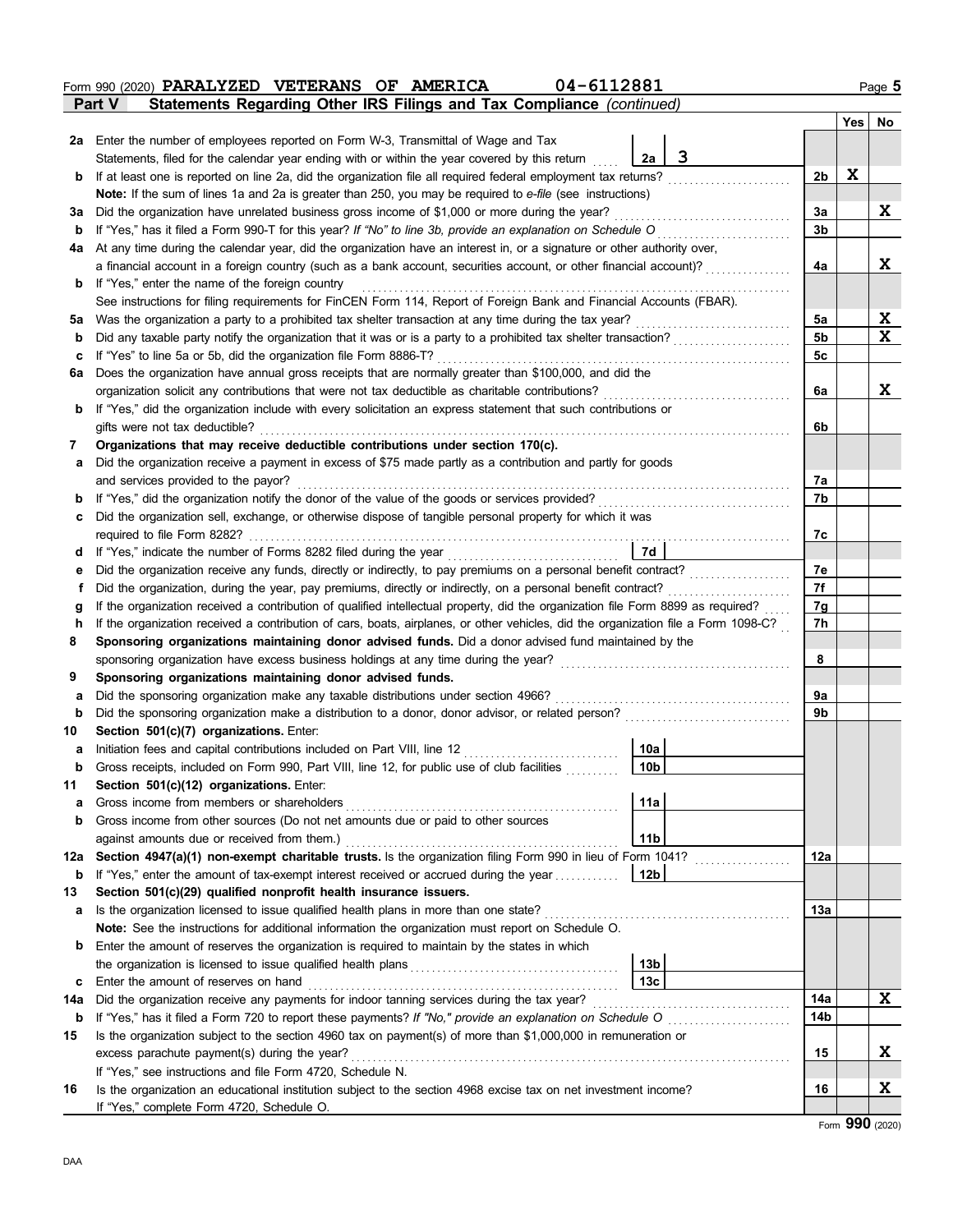### **Form 990 (2020) PARALYZED VETERANS OF AMERICA** 04-6112881 Page 6

| <b>Part VI</b> | Governance, Management, and Disclosure For each "Yes" response to lines 2 through 7b below, and for a "No"                |
|----------------|---------------------------------------------------------------------------------------------------------------------------|
|                | response to line 8a, 8b, or 10b below, describe the circumstances, processes, or changes on Schedule O. See instructions. |
|                | Check if Schedule O contains a response or note to any line in this Part VI                                               |

|              | Section A. Governing Body and Management                                                                                            |    |   |                 | Yes         | No          |
|--------------|-------------------------------------------------------------------------------------------------------------------------------------|----|---|-----------------|-------------|-------------|
| 1а           | Enter the number of voting members of the governing body at the end of the tax year                                                 | 1a | 9 |                 |             |             |
|              | If there are material differences in voting rights among members of the governing body, or                                          |    |   |                 |             |             |
|              | if the governing body delegated broad authority to an executive committee or similar                                                |    |   |                 |             |             |
|              | committee, explain on Schedule O.                                                                                                   |    |   |                 |             |             |
| b            | Enter the number of voting members included on line 1a, above, who are independent                                                  | 1b | 9 |                 |             |             |
| $\mathbf{2}$ | Did any officer, director, trustee, or key employee have a family relationship or a business relationship with                      |    |   |                 |             |             |
|              | any other officer, director, trustee, or key employee?                                                                              |    |   | 2               |             | X           |
| 3            | Did the organization delegate control over management duties customarily performed by or under the direct                           |    |   |                 |             |             |
|              | supervision of officers, directors, trustees, or key employees to a management company or other person?                             |    |   | 3               |             | X           |
| 4            | Did the organization make any significant changes to its governing documents since the prior Form 990 was filed?                    |    |   | 4               |             | X           |
| 5            | Did the organization become aware during the year of a significant diversion of the organization's assets?                          |    |   | 5               |             | $\mathbf X$ |
| 6            | Did the organization have members or stockholders?                                                                                  |    |   | 6               |             | $\mathbf x$ |
| 7a           | Did the organization have members, stockholders, or other persons who had the power to elect or appoint                             |    |   |                 |             |             |
|              | one or more members of the governing body?                                                                                          |    |   | 7a              |             | X           |
| b            | Are any governance decisions of the organization reserved to (or subject to approval by) members,                                   |    |   |                 |             |             |
|              | stockholders, or persons other than the governing body?                                                                             |    |   | 7b              |             | X           |
| 8            | Did the organization contemporaneously document the meetings held or written actions undertaken during the year by the following:   |    |   |                 |             |             |
| а            | The governing body?                                                                                                                 |    |   | 8a              | X           |             |
| b            | Each committee with authority to act on behalf of the governing body?                                                               |    |   | 8b              | $\mathbf x$ |             |
| 9            | Is there any officer, director, trustee, or key employee listed in Part VII, Section A, who cannot be reached at                    |    |   |                 |             |             |
|              | the organization's mailing address? If "Yes," provide the names and addresses on Schedule O                                         |    |   | 9               |             | X           |
|              | Section B. Policies (This Section B requests information about policies not required by the Internal Revenue Code.)                 |    |   |                 |             |             |
|              |                                                                                                                                     |    |   |                 | Yes         | No          |
| 10a          | Did the organization have local chapters, branches, or affiliates?                                                                  |    |   | 10a             |             | X           |
| b            | If "Yes," did the organization have written policies and procedures governing the activities of such chapters,                      |    |   |                 |             |             |
|              | affiliates, and branches to ensure their operations are consistent with the organization's exempt purposes?                         |    |   | 10b             |             |             |
| 11a          | Has the organization provided a complete copy of this Form 990 to all members of its governing body before filing the form?         |    |   | 11a             |             | X           |
| b            | Describe in Schedule O the process, if any, used by the organization to review this Form 990.                                       |    |   |                 |             |             |
| 12a          | Did the organization have a written conflict of interest policy? If "No," go to line 13                                             |    |   | 12a             | X           |             |
| b            | Were officers, directors, or trustees, and key employees required to disclose annually interests that could give rise to conflicts? |    |   | 12 <sub>b</sub> | X           |             |
| c            | Did the organization regularly and consistently monitor and enforce compliance with the policy? If "Yes,"                           |    |   |                 |             |             |
|              | describe in Schedule O how this was done                                                                                            |    |   | 12c             |             | X           |
| 13           | Did the organization have a written whistleblower policy?                                                                           |    |   | 13              | X           |             |
| 14           | Did the organization have a written document retention and destruction policy?                                                      |    |   | 14              | X           |             |
| 15           | Did the process for determining compensation of the following persons include a review and approval by                              |    |   |                 |             |             |
|              | independent persons, comparability data, and contemporaneous substantiation of the deliberation and decision?                       |    |   |                 |             |             |
| a            | The organization's CEO, Executive Director, or top management official                                                              |    |   | 15a             | X           |             |
| b            | Other officers or key employees of the organization                                                                                 |    |   | 15b             |             | X           |
|              | If "Yes" to line 15a or 15b, describe the process in Schedule O (see instructions).                                                 |    |   |                 |             |             |
| 16a          | Did the organization invest in, contribute assets to, or participate in a joint venture or similar arrangement                      |    |   |                 |             |             |
|              | with a taxable entity during the year?                                                                                              |    |   | 16a             |             | X           |
|              | If "Yes," did the organization follow a written policy or procedure requiring the organization to evaluate its                      |    |   |                 |             |             |
|              | participation in joint venture arrangements under applicable federal tax law, and take steps to safeguard the                       |    |   |                 |             |             |
|              |                                                                                                                                     |    |   | 16b             |             |             |
|              | <b>Section C. Disclosure</b>                                                                                                        |    |   |                 |             |             |
| 17           | MA, CT, NH, RI, ME<br>List the states with which a copy of this Form 990 is required to be filed                                    |    |   |                 |             |             |
| 18           | Section 6104 requires an organization to make its Forms 1023 (1024 or 1024-A, if applicable), 990, and 990-T (Section 501(c)        |    |   |                 |             |             |
|              | (3) sonly) available for public inspection. Indicate how you made these available. Check all that apply.                            |    |   |                 |             |             |
|              | Another's website $ X $ Upon request<br>Other (explain on Schedule O)<br>Own website                                                |    |   |                 |             |             |
| 19           | Describe on Schedule O whether (and if so, how) the organization made its governing documents, conflict of interest policy, and     |    |   |                 |             |             |
|              | financial statements available to the public during the tax year.                                                                   |    |   |                 |             |             |

| <b>COLE</b><br><b>JERRY</b>   | 1208<br>301<br><b>VFW PARKWAY</b><br><b>STE</b> |              |
|-------------------------------|-------------------------------------------------|--------------|
| <b>ROXBURY</b><br><b>WEST</b> | 02132<br>ΜA                                     | 800-660-1181 |

**<sup>20</sup>** State the name, address, and telephone number of the person who possesses the organization's books and records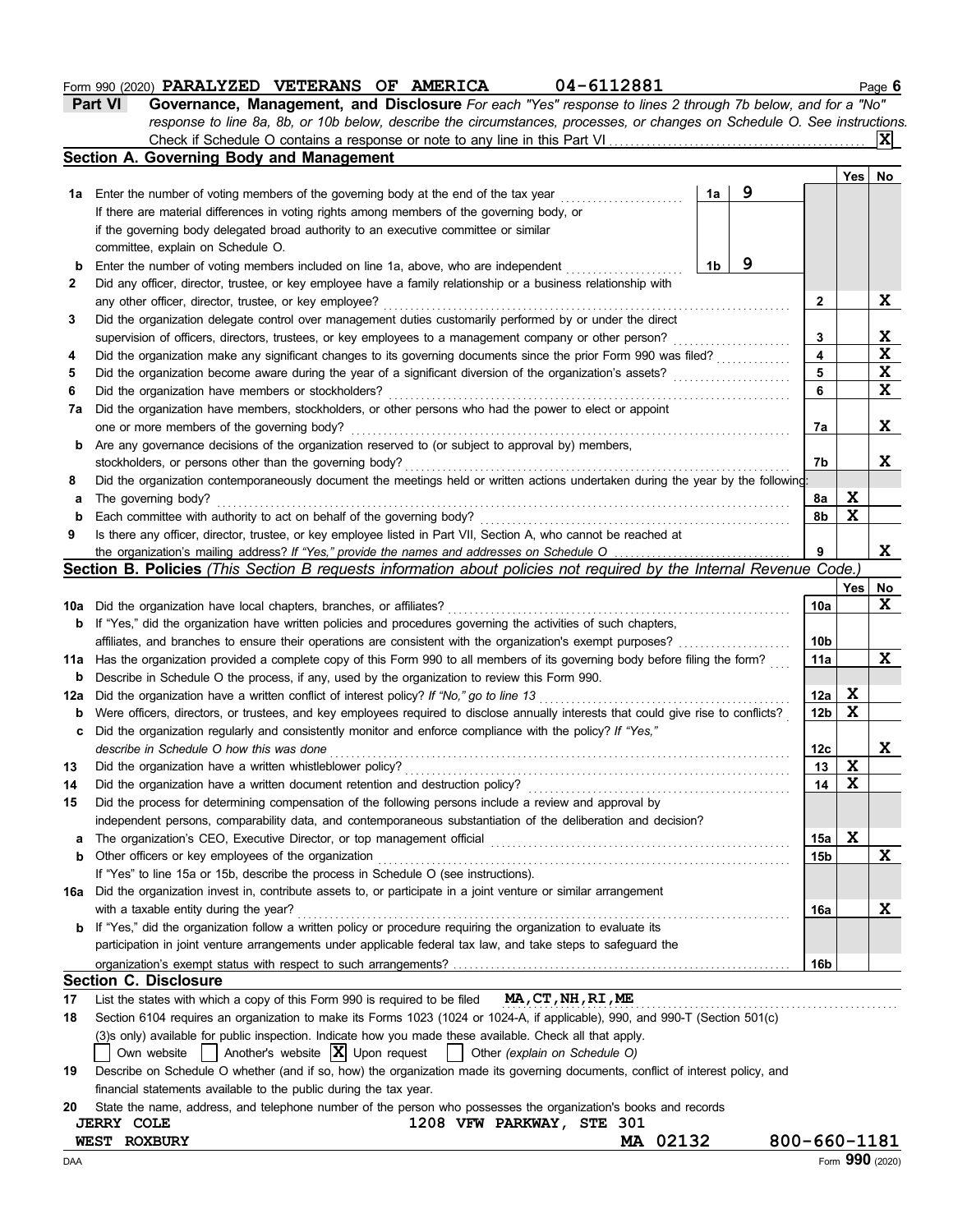### **Form 990 (2020) PARALYZED VETERANS OF AMERICA** 04-6112881 Page 7

**Independent Contractors Part VII Compensation of Officers, Directors, Trustees, Key Employees, Highest Compensated Employees, and**

Check if Schedule O contains a response or note to any line in this Part VII

#### **Section A. Officers, Directors, Trustees, Key Employees, and Highest Compensated Employees**

**1a** Complete this table for all persons required to be listed. Report compensation for the calendar year ending with or within the organization's tax year.

■ List all of the organization's **current** officers, directors, trustees (whether individuals or organizations), regardless of amount of compensation. Enter - $0$ - in columns (D), (E), and (F) if no compensation was paid.

List all of the organization's **current** key employees, if any. See instructions for definition of "key employee."

who received reportable compensation (Box 5 of Form W-2 and/or Box 7 of Form 1099-MISC) of more than \$100,000 from the organization and any related organizations. ■ List all of the organization's **current** key employees, if any. See instructions for definition of "key employee."<br>■ List the organization's five **current** highest compensated employees (other than an officer, director,

• List all of the organization's **former** officers, key employees, and highest compensated employees who received more than<br>00,000 of reportable compensation from the organization and any related emanizations \$100,000 of reportable compensation from the organization and any related organizations.

• List all of the organization's **former directors or trustees** that received, in the capacity as a former director or trustee of the prization more than \$10,000 of reportable compensation from the organization and any rel organization, more than \$10,000 of reportable compensation from the organization and any related organizations. See instructions for the order in which to list the persons above.

Check this box if neither the organization nor any related organization compensated any current officer, director, or trustee.

| (A)<br>Name and title                              | (B)<br>Average<br>hours<br>per week<br>(list any               |                                   |                       |             | (C)<br>Position | (do not check more than one<br>box, unless person is both an<br>officer and a director/trustee) |        | (D)<br>Reportable<br>compensation<br>from the<br>organization | (E)<br>Reportable<br>compensation<br>from related<br>organizations | (F)<br>Estimated amount<br>of other<br>compensation<br>from the |
|----------------------------------------------------|----------------------------------------------------------------|-----------------------------------|-----------------------|-------------|-----------------|-------------------------------------------------------------------------------------------------|--------|---------------------------------------------------------------|--------------------------------------------------------------------|-----------------------------------------------------------------|
|                                                    | hours for<br>related<br>organizations<br>below<br>dotted line) | Individual trustee<br>or director | Institutional trustee | Officer     | Key employee    | Highest compensated<br>employee                                                                 | Former | (W-2/1099-MISC)                                               | (W-2/1099-MISC)                                                    | organization and<br>related organizations                       |
| (1) MARK MURPHY                                    |                                                                |                                   |                       |             |                 |                                                                                                 |        |                                                               |                                                                    |                                                                 |
| EXECUTIVE DIRECTOR                                 | 40.00<br>0.00                                                  |                                   |                       | $\mathbf x$ |                 |                                                                                                 |        | 67,500                                                        | $\mathbf 0$                                                        | 0                                                               |
| (2) BRADFORD<br><b>CARLSON</b>                     |                                                                |                                   |                       |             |                 |                                                                                                 |        |                                                               |                                                                    |                                                                 |
|                                                    | 1.00                                                           |                                   |                       |             |                 |                                                                                                 |        |                                                               |                                                                    |                                                                 |
| <b>DIRECTOR</b><br>(3) MICHAEL<br><b>GUILBAULT</b> | 0.00                                                           | $\mathbf x$                       |                       |             |                 |                                                                                                 |        | 0                                                             | 0                                                                  | $\mathbf 0$                                                     |
| VICE PRESIDENT                                     | 10.00<br>0.00                                                  | $\mathbf x$                       |                       | X           |                 |                                                                                                 |        | 0                                                             | 0                                                                  | $\mathbf 0$                                                     |
| (4) PETER MOORE                                    |                                                                |                                   |                       |             |                 |                                                                                                 |        |                                                               |                                                                    |                                                                 |
|                                                    | 2.00                                                           |                                   |                       |             |                 |                                                                                                 |        |                                                               |                                                                    |                                                                 |
| TREASURER                                          | 0.00                                                           | $\mathbf x$                       |                       | $\mathbf x$ |                 |                                                                                                 |        | 0                                                             | 0                                                                  | $\mathbf 0$                                                     |
| (5) MICHAEL MORAN                                  | 1.00                                                           |                                   |                       |             |                 |                                                                                                 |        |                                                               |                                                                    |                                                                 |
| <b>SECRETARY</b>                                   | 0.00                                                           | $\mathbf x$                       |                       | $\mathbf x$ |                 |                                                                                                 |        | 0                                                             | 0                                                                  | $\mathbf 0$                                                     |
| $(6)$ MICHAEL $G$ .<br><b>NEGRETE</b>              |                                                                |                                   |                       |             |                 |                                                                                                 |        |                                                               |                                                                    |                                                                 |
| <b>PRESIDENT</b>                                   | 33.00<br>0.00                                                  | $\mathbf x$                       |                       | $\mathbf x$ |                 |                                                                                                 |        | 0                                                             | 0                                                                  | $\mathbf 0$                                                     |
| (7) WAYNE ROSS                                     |                                                                |                                   |                       |             |                 |                                                                                                 |        |                                                               |                                                                    |                                                                 |
|                                                    | 1.00                                                           |                                   |                       |             |                 |                                                                                                 |        |                                                               |                                                                    |                                                                 |
| <b>DIRECTOR</b><br>(8) MARK SANDERS                | 0.00                                                           | X                                 |                       |             |                 |                                                                                                 |        | 0                                                             | 0                                                                  | $\mathbf 0$                                                     |
|                                                    | 1.00                                                           |                                   |                       |             |                 |                                                                                                 |        |                                                               |                                                                    |                                                                 |
| <b>DIRECTOR</b><br>(9) DANIEL SHAUL                | 0.00                                                           | $\mathbf X$                       |                       |             |                 |                                                                                                 |        | 0                                                             | 0                                                                  | $\mathbf 0$                                                     |
|                                                    | 1.00                                                           |                                   |                       |             |                 |                                                                                                 |        |                                                               |                                                                    |                                                                 |
| <b>DIRECTOR</b>                                    | 0.00                                                           | $\mathbf x$                       |                       |             |                 |                                                                                                 |        | 0                                                             | 0                                                                  | $\mathbf 0$                                                     |
| (10)                                               |                                                                |                                   |                       |             |                 |                                                                                                 |        |                                                               |                                                                    |                                                                 |
|                                                    |                                                                |                                   |                       |             |                 |                                                                                                 |        |                                                               |                                                                    |                                                                 |
| (11)                                               |                                                                |                                   |                       |             |                 |                                                                                                 |        |                                                               |                                                                    |                                                                 |
|                                                    |                                                                |                                   |                       |             |                 |                                                                                                 |        |                                                               |                                                                    |                                                                 |
|                                                    |                                                                |                                   |                       |             |                 |                                                                                                 |        |                                                               |                                                                    |                                                                 |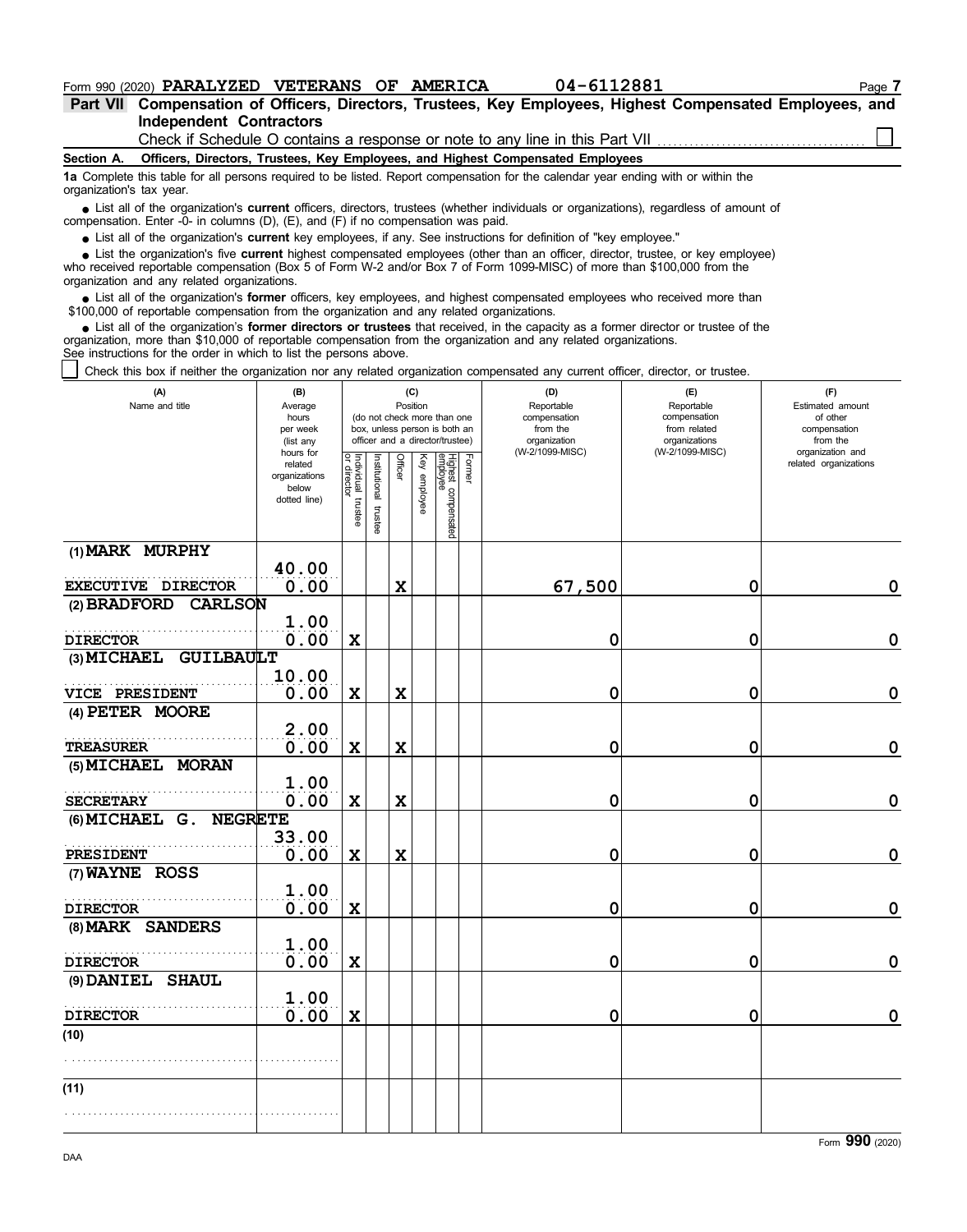|   |            | Form 990 (2020) PARALYZED          | VETERANS OF AMERICA                                                    |                                        |                       |          |              |                                                                                                 |        | 04-6112881                                                                                                                  |                                                                                                                                                                    |                                                                 |                       | Page 8 |
|---|------------|------------------------------------|------------------------------------------------------------------------|----------------------------------------|-----------------------|----------|--------------|-------------------------------------------------------------------------------------------------|--------|-----------------------------------------------------------------------------------------------------------------------------|--------------------------------------------------------------------------------------------------------------------------------------------------------------------|-----------------------------------------------------------------|-----------------------|--------|
|   | Part VII   |                                    |                                                                        |                                        |                       |          |              |                                                                                                 |        |                                                                                                                             | Section A. Officers, Directors, Trustees, Key Employees, and Highest Compensated Employees (continued)                                                             |                                                                 |                       |        |
|   |            | (A)<br>Name and title              | (B)<br>Average<br>hours<br>per week<br>(list any                       |                                        |                       | Position | (C)          | (do not check more than one<br>box, unless person is both an<br>officer and a director/trustee) |        | (D)<br>Reportable<br>compensation<br>from the<br>organization                                                               | (E)<br>Reportable<br>compensation<br>from related<br>organizations                                                                                                 | (F)<br>Estimated amount<br>of other<br>compensation<br>from the |                       |        |
|   |            |                                    | hours for<br>related<br>organizations<br>below<br>dotted line)         | Individual 1<br>or director<br>trustee | Institutional trustee | Officer  | Key employee | Highest compensated<br>employee                                                                 | Former | (W-2/1099-MISC)                                                                                                             | (W-2/1099-MISC)                                                                                                                                                    | organization and                                                | related organizations |        |
|   |            |                                    |                                                                        |                                        |                       |          |              |                                                                                                 |        |                                                                                                                             |                                                                                                                                                                    |                                                                 |                       |        |
|   |            |                                    |                                                                        |                                        |                       |          |              |                                                                                                 |        |                                                                                                                             |                                                                                                                                                                    |                                                                 |                       |        |
|   |            |                                    |                                                                        |                                        |                       |          |              |                                                                                                 |        |                                                                                                                             |                                                                                                                                                                    |                                                                 |                       |        |
|   |            |                                    |                                                                        |                                        |                       |          |              |                                                                                                 |        |                                                                                                                             |                                                                                                                                                                    |                                                                 |                       |        |
|   |            |                                    |                                                                        |                                        |                       |          |              |                                                                                                 |        |                                                                                                                             |                                                                                                                                                                    |                                                                 |                       |        |
|   |            |                                    |                                                                        |                                        |                       |          |              |                                                                                                 |        |                                                                                                                             |                                                                                                                                                                    |                                                                 |                       |        |
|   |            |                                    |                                                                        |                                        |                       |          |              |                                                                                                 |        |                                                                                                                             |                                                                                                                                                                    |                                                                 |                       |        |
|   |            |                                    |                                                                        |                                        |                       |          |              |                                                                                                 |        |                                                                                                                             |                                                                                                                                                                    |                                                                 |                       |        |
| c |            | 1b Subtotal                        | Total from continuation sheets to Part VII, Section A                  |                                        |                       |          |              |                                                                                                 |        | 67,500                                                                                                                      |                                                                                                                                                                    |                                                                 |                       |        |
| 2 |            |                                    | reportable compensation from the organization $\mathbf 0$              |                                        |                       |          |              |                                                                                                 |        | 67,500<br>Total number of individuals (including but not limited to those listed above) who received more than \$100,000 of |                                                                                                                                                                    |                                                                 |                       |        |
| 3 |            |                                    |                                                                        |                                        |                       |          |              |                                                                                                 |        | Did the organization list any former officer, director, trustee, key employee, or highest compensated                       |                                                                                                                                                                    |                                                                 | Yes                   | No     |
| 4 |            |                                    | employee on line 1a? If "Yes," complete Schedule J for such individual |                                        |                       |          |              |                                                                                                 |        | For any individual listed on line 1a, is the sum of reportable compensation and other compensation from the                 |                                                                                                                                                                    | 3                                                               |                       | X      |
|   |            |                                    |                                                                        |                                        |                       |          |              |                                                                                                 |        | organization and related organizations greater than \$150,000? If "Yes," complete Schedule J for such                       |                                                                                                                                                                    |                                                                 |                       | X      |
| 5 | individual |                                    |                                                                        |                                        |                       |          |              |                                                                                                 |        | Did any person listed on line 1a receive or accrue compensation from any unrelated organization or individual               |                                                                                                                                                                    | 4                                                               |                       |        |
|   |            | Section B. Independent Contractors |                                                                        |                                        |                       |          |              |                                                                                                 |        |                                                                                                                             |                                                                                                                                                                    | 5                                                               |                       | X      |
| 1 |            |                                    |                                                                        |                                        |                       |          |              |                                                                                                 |        | Complete this table for your five highest compensated independent contractors that received more than \$100,000 of          |                                                                                                                                                                    |                                                                 |                       |        |
|   |            |                                    | (A)<br>Name and business address                                       |                                        |                       |          |              |                                                                                                 |        |                                                                                                                             | compensation from the organization. Report compensation for the calendar year ending with or within the organization's tax year.<br>(B)<br>Description of services |                                                                 | (C)<br>Compensation   |        |
|   |            |                                    |                                                                        |                                        |                       |          |              |                                                                                                 |        |                                                                                                                             |                                                                                                                                                                    |                                                                 |                       |        |
|   |            |                                    |                                                                        |                                        |                       |          |              |                                                                                                 |        |                                                                                                                             |                                                                                                                                                                    |                                                                 |                       |        |
|   |            |                                    |                                                                        |                                        |                       |          |              |                                                                                                 |        |                                                                                                                             |                                                                                                                                                                    |                                                                 |                       |        |
|   |            |                                    |                                                                        |                                        |                       |          |              |                                                                                                 |        |                                                                                                                             |                                                                                                                                                                    |                                                                 |                       |        |
| 2 |            |                                    | received more than \$100,000 of compensation from the organization     |                                        |                       |          |              |                                                                                                 |        | Total number of independent contractors (including but not limited to those listed above) who                               | 0                                                                                                                                                                  |                                                                 |                       |        |

Technical more than whoo,ood or compensation non-true organization<br>DAA Form 990 (2020)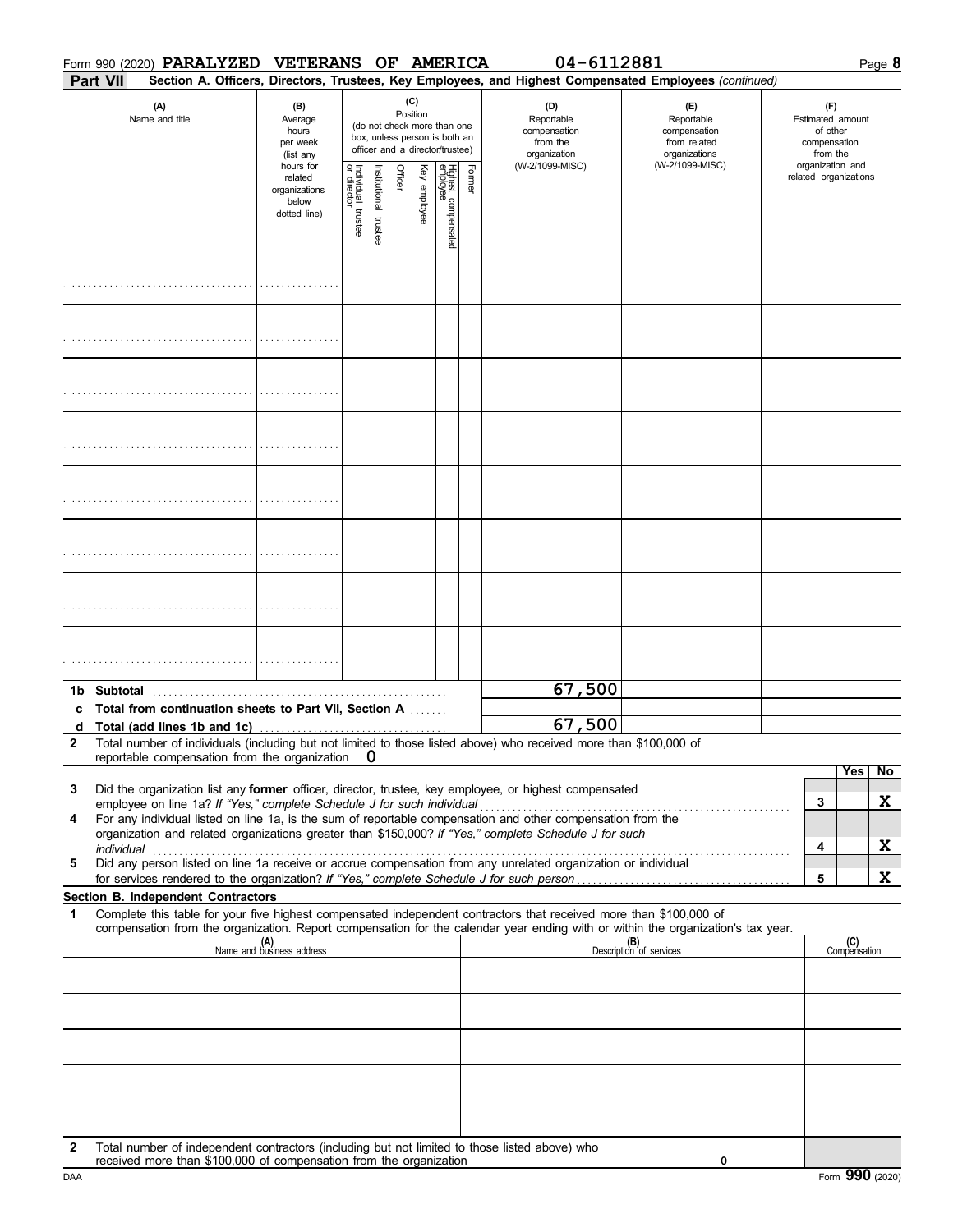### **Form 990 (2020) PARALYZED VETERANS OF AMERICA** 04-6112881 Page 9

**Part VIII Statement of Revenue**

Check if Schedule O contains a response or note to any line in this Part VIII ................................

|                                                           |         |                                                                                                                                      |                |                                | (A)<br>Total revenue | (B)<br>Related or exempt | (C)<br>Unrelated | (D)<br>Revenue excluded            |
|-----------------------------------------------------------|---------|--------------------------------------------------------------------------------------------------------------------------------------|----------------|--------------------------------|----------------------|--------------------------|------------------|------------------------------------|
|                                                           |         |                                                                                                                                      |                |                                |                      | function revenue         | business revenue | from tax under<br>sections 512-514 |
| Contributions, Gifts, Grants<br>and Other Similar Amounts |         | 1a Federated campaigns                                                                                                               | 1a             |                                |                      |                          |                  |                                    |
|                                                           |         | <b>b</b> Membership dues                                                                                                             | 1 <sub>b</sub> |                                |                      |                          |                  |                                    |
|                                                           |         | c Fundraising events                                                                                                                 | 1c             |                                |                      |                          |                  |                                    |
|                                                           |         | d Related organizations                                                                                                              | 1 <sub>d</sub> | 147,309                        |                      |                          |                  |                                    |
|                                                           |         | e Government grants (contributions)                                                                                                  | 1e             | 15,600                         |                      |                          |                  |                                    |
|                                                           |         | <b>f</b> All other contributions, gifts, grants,                                                                                     |                |                                |                      |                          |                  |                                    |
|                                                           |         | and similar amounts not included above                                                                                               | 1f             | 94,249                         |                      |                          |                  |                                    |
|                                                           |         | <b>g</b> Noncash contributions included in lines 1a-1f                                                                               | 1g $\sqrt{3}$  |                                |                      |                          |                  |                                    |
|                                                           |         |                                                                                                                                      |                |                                | 257,158              |                          |                  |                                    |
|                                                           |         |                                                                                                                                      |                | <b>Business Code</b><br>511190 | 21,509               | 21,509                   |                  |                                    |
|                                                           | 2a<br>b | SPORTS AND ACTIVITIES                                                                                                                |                | 480000                         | 375                  | 375                      |                  |                                    |
|                                                           | с       | NEWSLETTER ADS                                                                                                                       |                |                                |                      |                          |                  |                                    |
| Program Service<br>Revenue                                | d       |                                                                                                                                      |                |                                |                      |                          |                  |                                    |
|                                                           |         |                                                                                                                                      |                |                                |                      |                          |                  |                                    |
|                                                           |         | f All other program service revenue                                                                                                  |                |                                |                      |                          |                  |                                    |
|                                                           |         |                                                                                                                                      |                |                                | 21,884               |                          |                  |                                    |
|                                                           | 3       | Investment income (including dividends, interest, and                                                                                |                |                                |                      |                          |                  |                                    |
|                                                           |         | other similar amounts)                                                                                                               |                |                                | 26,722               | 26,722                   |                  |                                    |
|                                                           | 4       | Income from investment of tax-exempt bond proceeds                                                                                   |                |                                |                      |                          |                  |                                    |
|                                                           | 5       |                                                                                                                                      |                |                                |                      |                          |                  |                                    |
|                                                           |         | (i) Real                                                                                                                             |                | (ii) Personal                  |                      |                          |                  |                                    |
|                                                           |         | 6a Gross rents<br>6a                                                                                                                 |                |                                |                      |                          |                  |                                    |
|                                                           |         | 6b<br><b>b</b> Less: rental expenses                                                                                                 |                |                                |                      |                          |                  |                                    |
|                                                           | c<br>d  | 6c<br>Rental inc. or (loss)<br>Net rental income or (loss)                                                                           |                |                                |                      |                          |                  |                                    |
|                                                           |         | <b>7a</b> Gross amount from<br>(i) Securities                                                                                        |                | (ii) Other                     |                      |                          |                  |                                    |
|                                                           |         | sales of assets<br>7a<br>other than inventory                                                                                        |                |                                |                      |                          |                  |                                    |
|                                                           |         | <b>b</b> Less: cost or other                                                                                                         |                |                                |                      |                          |                  |                                    |
| Revenue                                                   |         | 7b<br>basis and sales exps.                                                                                                          |                |                                |                      |                          |                  |                                    |
|                                                           |         | c Gain or (loss)<br>7с                                                                                                               |                |                                |                      |                          |                  |                                    |
| Other                                                     |         |                                                                                                                                      |                |                                |                      |                          |                  |                                    |
|                                                           |         | 8a Gross income from fundraising events                                                                                              |                |                                |                      |                          |                  |                                    |
|                                                           |         | (not including \$<br>.                                                                                                               |                |                                |                      |                          |                  |                                    |
|                                                           |         | of contributions reported on line 1c).                                                                                               |                |                                |                      |                          |                  |                                    |
|                                                           |         | See Part IV, line 18<br><u> 1966 - Johann Stoff, Amerikaansk kanton om de Frysk kanton om de ferske kanton om de ferske foarmen.</u> | 8a             | 9,165                          |                      |                          |                  |                                    |
|                                                           |         | <b>b</b> Less: direct expenses                                                                                                       | 8b             |                                | 9,165                |                          |                  | 9,165                              |
|                                                           |         | c Net income or (loss) from fundraising events<br>9a Gross income from gaming activities.                                            |                |                                |                      |                          |                  |                                    |
|                                                           |         | See Part IV, line 19                                                                                                                 | 9a             |                                |                      |                          |                  |                                    |
|                                                           |         | <b>b</b> Less: direct expenses                                                                                                       | 9b             |                                |                      |                          |                  |                                    |
|                                                           |         | c Net income or (loss) from gaming activities                                                                                        |                |                                |                      |                          |                  |                                    |
|                                                           |         | 10a Gross sales of inventory, less                                                                                                   |                |                                |                      |                          |                  |                                    |
|                                                           |         | returns and allowances                                                                                                               | 10a            |                                |                      |                          |                  |                                    |
|                                                           |         | <b>b</b> Less: cost of goods sold                                                                                                    | 10b            |                                |                      |                          |                  |                                    |
|                                                           |         | <b>c</b> Net income or (loss) from sales of inventory                                                                                |                |                                |                      |                          |                  |                                    |
|                                                           |         |                                                                                                                                      |                | <b>Business Code</b>           |                      |                          |                  |                                    |
|                                                           | 11a     | MISCELLANEOUS                                                                                                                        |                |                                | 1,200                | 1,200                    |                  |                                    |
|                                                           | b       |                                                                                                                                      |                |                                |                      |                          |                  |                                    |
| Miscellaneous<br>Revenue                                  |         |                                                                                                                                      |                |                                |                      |                          |                  |                                    |
|                                                           |         |                                                                                                                                      |                |                                | 1,200                |                          |                  |                                    |
|                                                           |         |                                                                                                                                      |                |                                | 316,129              | 49,806                   | 0                | 9,165                              |
|                                                           |         |                                                                                                                                      |                |                                |                      |                          |                  | Form 990 (2020)                    |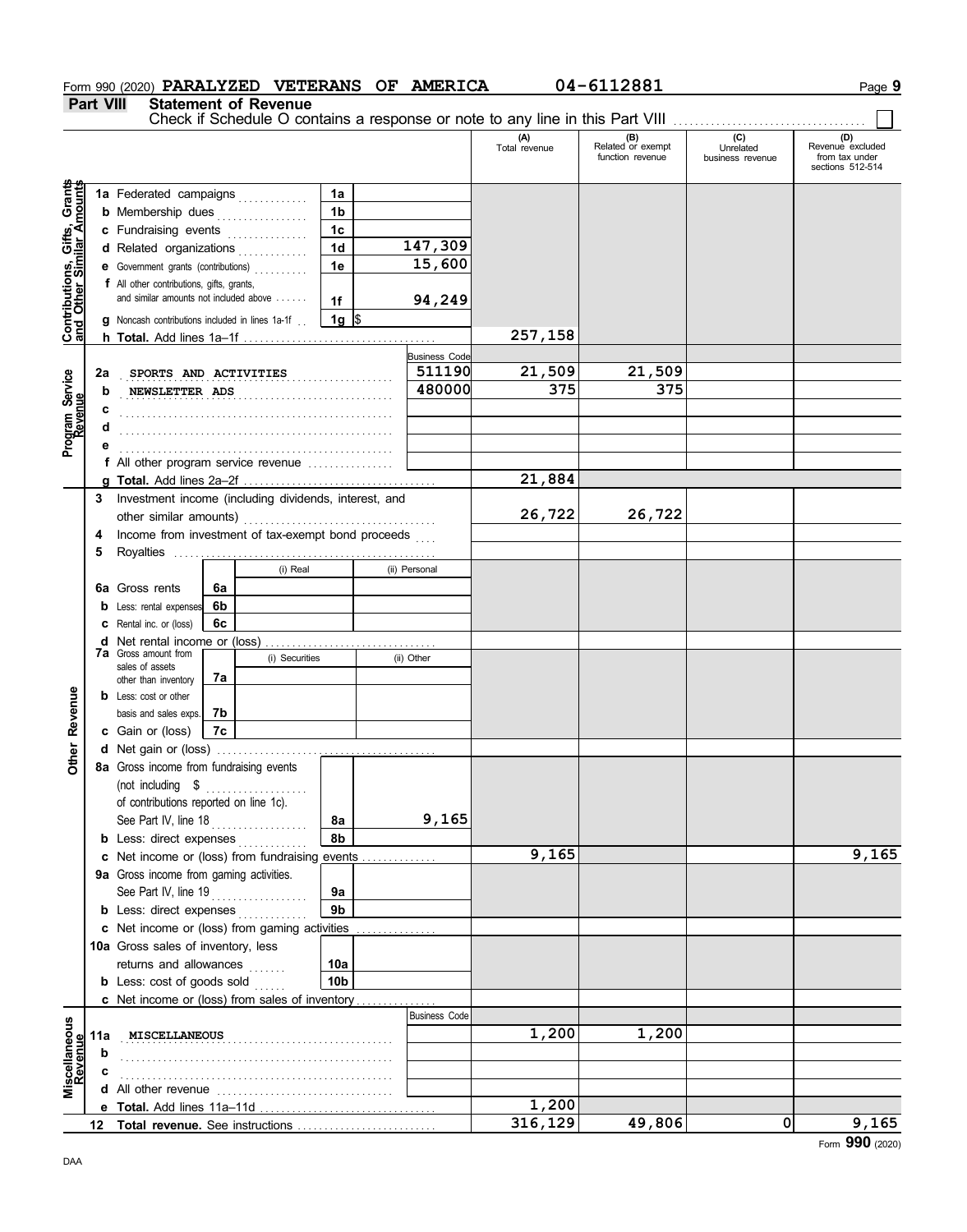**Part IX Statement of Functional Expenses Form 990 (2020) PARALYZED VETERANS OF AMERICA** 04-6112881 10 Page 10 *Section 501(c)(3) and 501(c)(4) organizations must complete all columns. All other organizations must complete column (A).* Do not include amount<sup>s</sup> reported on lines 6b, 7b, 8b, 9b, and 10b <sup>o</sup>f Part VIII. **1 2 3 4 5 6** Compensation not included above to disqualified **7 8 9 10** Payroll taxes . . . . . . . . . . . . . . . . . . . . . . . . . . . . . . **11 a** Management . . . . . . . . . . . . . . . . . . . . . . . . . . . . . **b** Legal . . . . . . . . . . . . . . . . . . . . . . . . . . . . . . . . . . . . . **c** Accounting . . . . . . . . . . . . . . . . . . . . . . . . . . . . . . . **d** Lobbying . . . . . . . . . . . . . . . . . . . . . . . . . . . . . . . . . . **e** Professional fundraising services. See Part IV, line 17 **f g** Other. (If line 11g amount exceeds 10% of line 25, column **12** Advertising and promotion . . . . . . . . . . . . . . **13** Office expenses **.......................**... **14 15 16 17** Travel . . . . . . . . . . . . . . . . . . . . . . . . . . . . . . . . . . . . **18 19 20 21 22** Depreciation, depletion, and amortization . **23** Insurance . . . . . . . . . . . . . . . . . . . . . . . . . . . . . . . . . **24** Other expenses. Itemize expenses not covered **a** PROGRAM EXPENSES 2001 26,081 **b** Grants and other assistance to domestic organizations and domestic governments. See Part IV, line 21 Grants and other assistance to domestic individuals. See Part IV, line 22 Grants and other assistance to foreign organizations, foreign governments, and foreign individuals. See Part IV, lines 15 and 16 Benefits paid to or for members . . . . . . . . . . Compensation of current officers, directors, trustees, and key employees persons (as defined under section 4958(f)(1)) and persons described in section 4958(c)(3)(B) Other salaries and wages .................. Pension plan accruals and contributions (include section 401(k) and 403(b) employer contributions) Other employee benefits . . . . . . . . . . . . . . . . . . Fees for services (nonemployees): Investment management fees Information technology Royalties . . . . . . . . . . . . . . . . . . . . . . . . . . . . . . . . . Occupancy . . . . . . . . . . . . . . . . . . . . . . . . . . . . . . . Payments of travel or entertainment expenses for any federal, state, or local public officials Conferences, conventions, and meetings . Interest . . . . . . . . . . . . . . . . . . . . . . . . . . . . . . . . . . . Payments to affiliates ...................... above (List miscellaneous expenses on line 24e. If line 24e amount exceeds 10% of line 25, column (A) amount, list line 24e expenses on Schedule O.) **(A) (B) (C) (D)** Total expenses Program service Management and expenses and general expenses (D)<br>Fundraising expenses . . . . . . . . . . . . . . . . . . . . . . . . . . . . . . . . . . . . . . . . . . . **MISCELLANEOUS 11,293 11,293** Check if Schedule O contains a response or note to any line in this Part IX (A) amount, list line 11g expenses on Schedule O.) **67,500 50,626 8,437 8,437 71,764 53,822 8,971 8,971 16,913 12,685 2,114 2,114 4,751 3,563 594 594 3,326 3,326 34,316 31,232 2,927 157 24,230 20,690 3,540 31,889 17,526 11,442 2,921 2,717 281 2,423 13 5,822 4,514 654 654**

**455 455**

**354,680 273,818 56,162 24,700**

**d DIRECT FUNDRAISING** 239

**e** All other expenses **. . . . . . . . . . . . . . . . . .** . . . . . . . . . . .

25 Total functional expenses. Add lines 1 through 24e ... **26 Joint costs.** Complete this line only if the fundraising solicitation. Check here  $\overline{\mathbf{X}}$  if organization reported in column (B) joint costs from a combined educational campaign and following SOP 98-2 (ASC 958-720)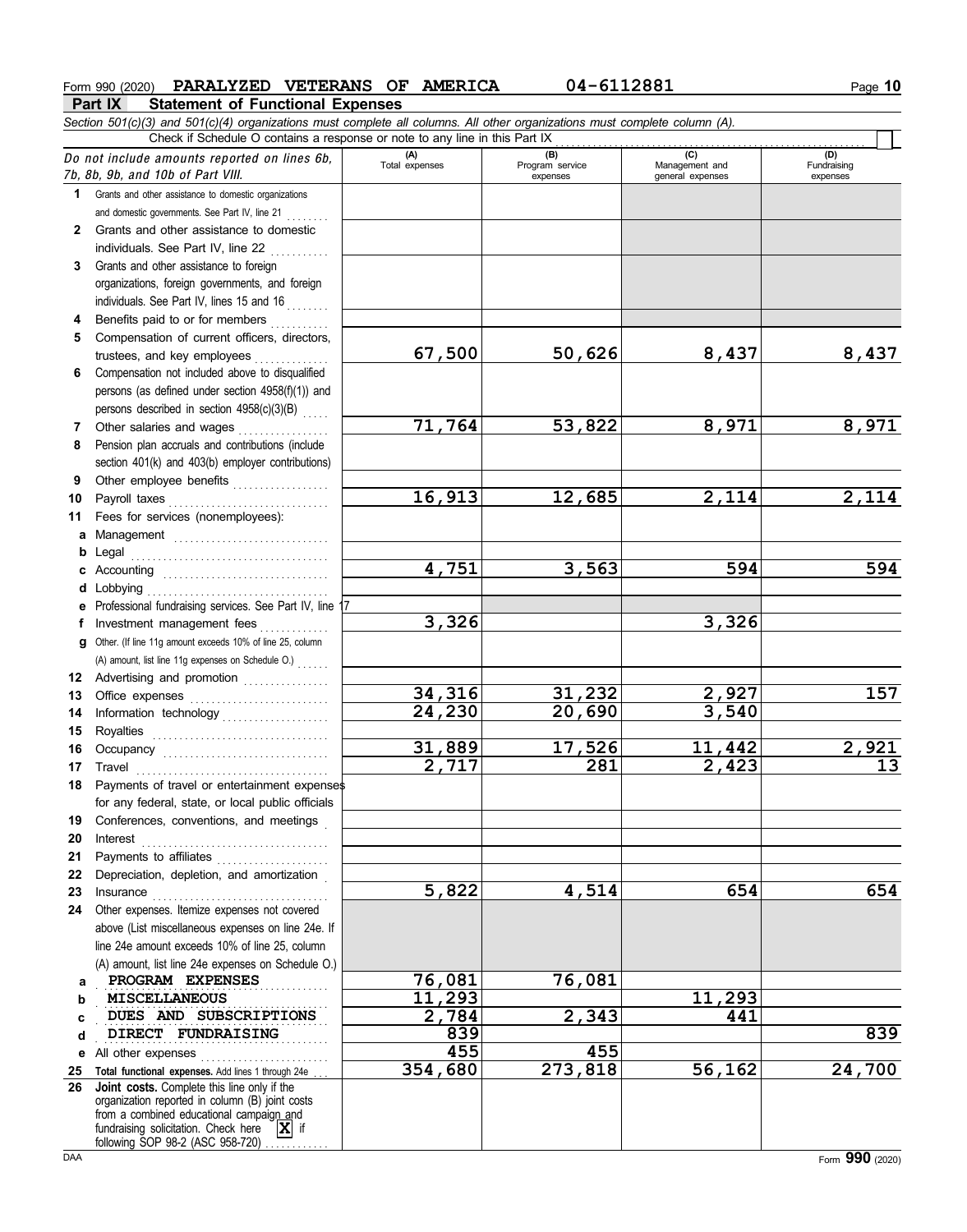### **Form 990 (2020) PARALYZED VETERANS OF AMERICA** 04-6112881 11

 $\Box$ 

**Part X Balance Sheet**

Check if Schedule O contains a response or note to any line in this Part X

| 111,385<br>$\mathbf{1}$<br>Cash-non-interest-bearing<br>1<br>157,421<br>$\overline{2}$<br>2<br>3,900<br>$\mathbf{3}$<br>3<br>Accounts receivable, net<br>4<br>4<br>Loans and other receivables from any current or former officer, director,<br>5<br>trustee, key employee, creator or founder, substantial contributor, or 35%<br>5<br>controlled entity or family member of any of these persons<br>Loans and other receivables from other disqualified persons (as defined<br>6<br>under section 4958(f)(1)), and persons described in section 4958(c)(3)(B)<br>6<br>Assets<br>$\overline{7}$<br>Notes and loans receivable, net <b>consider the constant of the constant of the constant of the constant of the constant of the constant of the constant of the constant of the constant of the constant of the constant of the </b><br>7<br>8<br>Inventories for sale or use<br>8<br>4,752<br>9<br>9<br>10a Land, buildings, and equipment: cost or other<br>18,088<br>10a<br>basis. Complete Part VI of Schedule D<br>18,088<br>10 <sub>b</sub><br>Less: accumulated depreciation<br>10c<br>b<br>.<br>741,126<br>11<br>11<br>12<br>12<br>13<br>13<br>14<br>Intangible assets<br>14<br>15<br>15<br>Other assets. See Part IV, line 11<br><u>1,018,584</u><br>16<br><b>Total assets.</b> Add lines 1 through 15 (must equal line 33)<br>16<br>23,825<br>17<br>17<br>18<br>18<br>Grants payable<br>19<br>19<br>20<br>20<br>21<br>21<br>Escrow or custodial account liability. Complete Part IV of Schedule D<br><u> 1999 - Johann John Stone</u><br>22<br>Loans and other payables to any current or former officer, director,<br>Liabilities<br>trustee, key employee, creator or founder, substantial contributor, or 35%<br>22<br>controlled entity or family member of any of these persons<br>23<br>23<br>Unsecured notes and loans payable to unrelated third parties<br>24<br>24<br>Other liabilities (including federal income tax, payables to related third<br>25<br>parties, and other liabilities not included on lines 17-24). Complete Part X<br>15,600<br>of Schedule D<br>25<br>39,425<br>26<br>26<br>Organizations that follow FASB ASC 958, check here $\boxed{\text{X}}$<br>or Fund Balances<br>and complete lines 27, 28, 32, and 33.<br>979,159<br>27<br>Net assets without donor restrictions<br>27<br>Net assets with donor restrictions<br>28<br>28<br>Organizations that do not follow FASB ASC 958, check here<br>and complete lines 29 through 33.<br>29<br>Capital stock or trust principal, or current funds<br>29<br>Assets<br>30<br>30<br>Retained earnings, endowment, accumulated income, or other funds<br>31<br>31 |            |    |  |  |  | (A)               |    | (B)               |
|----------------------------------------------------------------------------------------------------------------------------------------------------------------------------------------------------------------------------------------------------------------------------------------------------------------------------------------------------------------------------------------------------------------------------------------------------------------------------------------------------------------------------------------------------------------------------------------------------------------------------------------------------------------------------------------------------------------------------------------------------------------------------------------------------------------------------------------------------------------------------------------------------------------------------------------------------------------------------------------------------------------------------------------------------------------------------------------------------------------------------------------------------------------------------------------------------------------------------------------------------------------------------------------------------------------------------------------------------------------------------------------------------------------------------------------------------------------------------------------------------------------------------------------------------------------------------------------------------------------------------------------------------------------------------------------------------------------------------------------------------------------------------------------------------------------------------------------------------------------------------------------------------------------------------------------------------------------------------------------------------------------------------------------------------------------------------------------------------------------------------------------------------------------------------------------------------------------------------------------------------------------------------------------------------------------------------------------------------------------------------------------------------------------------------------------------------------------------------------------------------------------------------------------------------------------------------------------------------------------------------------------------------------|------------|----|--|--|--|-------------------|----|-------------------|
|                                                                                                                                                                                                                                                                                                                                                                                                                                                                                                                                                                                                                                                                                                                                                                                                                                                                                                                                                                                                                                                                                                                                                                                                                                                                                                                                                                                                                                                                                                                                                                                                                                                                                                                                                                                                                                                                                                                                                                                                                                                                                                                                                                                                                                                                                                                                                                                                                                                                                                                                                                                                                                                          |            |    |  |  |  | Beginning of year |    | End of year       |
|                                                                                                                                                                                                                                                                                                                                                                                                                                                                                                                                                                                                                                                                                                                                                                                                                                                                                                                                                                                                                                                                                                                                                                                                                                                                                                                                                                                                                                                                                                                                                                                                                                                                                                                                                                                                                                                                                                                                                                                                                                                                                                                                                                                                                                                                                                                                                                                                                                                                                                                                                                                                                                                          |            |    |  |  |  |                   |    | 142,509           |
|                                                                                                                                                                                                                                                                                                                                                                                                                                                                                                                                                                                                                                                                                                                                                                                                                                                                                                                                                                                                                                                                                                                                                                                                                                                                                                                                                                                                                                                                                                                                                                                                                                                                                                                                                                                                                                                                                                                                                                                                                                                                                                                                                                                                                                                                                                                                                                                                                                                                                                                                                                                                                                                          |            |    |  |  |  |                   |    | 188,440           |
|                                                                                                                                                                                                                                                                                                                                                                                                                                                                                                                                                                                                                                                                                                                                                                                                                                                                                                                                                                                                                                                                                                                                                                                                                                                                                                                                                                                                                                                                                                                                                                                                                                                                                                                                                                                                                                                                                                                                                                                                                                                                                                                                                                                                                                                                                                                                                                                                                                                                                                                                                                                                                                                          |            |    |  |  |  |                   |    | 1,048             |
|                                                                                                                                                                                                                                                                                                                                                                                                                                                                                                                                                                                                                                                                                                                                                                                                                                                                                                                                                                                                                                                                                                                                                                                                                                                                                                                                                                                                                                                                                                                                                                                                                                                                                                                                                                                                                                                                                                                                                                                                                                                                                                                                                                                                                                                                                                                                                                                                                                                                                                                                                                                                                                                          |            |    |  |  |  |                   |    |                   |
|                                                                                                                                                                                                                                                                                                                                                                                                                                                                                                                                                                                                                                                                                                                                                                                                                                                                                                                                                                                                                                                                                                                                                                                                                                                                                                                                                                                                                                                                                                                                                                                                                                                                                                                                                                                                                                                                                                                                                                                                                                                                                                                                                                                                                                                                                                                                                                                                                                                                                                                                                                                                                                                          |            |    |  |  |  |                   |    |                   |
|                                                                                                                                                                                                                                                                                                                                                                                                                                                                                                                                                                                                                                                                                                                                                                                                                                                                                                                                                                                                                                                                                                                                                                                                                                                                                                                                                                                                                                                                                                                                                                                                                                                                                                                                                                                                                                                                                                                                                                                                                                                                                                                                                                                                                                                                                                                                                                                                                                                                                                                                                                                                                                                          |            |    |  |  |  |                   |    |                   |
|                                                                                                                                                                                                                                                                                                                                                                                                                                                                                                                                                                                                                                                                                                                                                                                                                                                                                                                                                                                                                                                                                                                                                                                                                                                                                                                                                                                                                                                                                                                                                                                                                                                                                                                                                                                                                                                                                                                                                                                                                                                                                                                                                                                                                                                                                                                                                                                                                                                                                                                                                                                                                                                          |            |    |  |  |  |                   |    |                   |
|                                                                                                                                                                                                                                                                                                                                                                                                                                                                                                                                                                                                                                                                                                                                                                                                                                                                                                                                                                                                                                                                                                                                                                                                                                                                                                                                                                                                                                                                                                                                                                                                                                                                                                                                                                                                                                                                                                                                                                                                                                                                                                                                                                                                                                                                                                                                                                                                                                                                                                                                                                                                                                                          |            |    |  |  |  |                   |    |                   |
|                                                                                                                                                                                                                                                                                                                                                                                                                                                                                                                                                                                                                                                                                                                                                                                                                                                                                                                                                                                                                                                                                                                                                                                                                                                                                                                                                                                                                                                                                                                                                                                                                                                                                                                                                                                                                                                                                                                                                                                                                                                                                                                                                                                                                                                                                                                                                                                                                                                                                                                                                                                                                                                          |            |    |  |  |  |                   |    |                   |
|                                                                                                                                                                                                                                                                                                                                                                                                                                                                                                                                                                                                                                                                                                                                                                                                                                                                                                                                                                                                                                                                                                                                                                                                                                                                                                                                                                                                                                                                                                                                                                                                                                                                                                                                                                                                                                                                                                                                                                                                                                                                                                                                                                                                                                                                                                                                                                                                                                                                                                                                                                                                                                                          |            |    |  |  |  |                   |    |                   |
|                                                                                                                                                                                                                                                                                                                                                                                                                                                                                                                                                                                                                                                                                                                                                                                                                                                                                                                                                                                                                                                                                                                                                                                                                                                                                                                                                                                                                                                                                                                                                                                                                                                                                                                                                                                                                                                                                                                                                                                                                                                                                                                                                                                                                                                                                                                                                                                                                                                                                                                                                                                                                                                          |            |    |  |  |  |                   |    |                   |
|                                                                                                                                                                                                                                                                                                                                                                                                                                                                                                                                                                                                                                                                                                                                                                                                                                                                                                                                                                                                                                                                                                                                                                                                                                                                                                                                                                                                                                                                                                                                                                                                                                                                                                                                                                                                                                                                                                                                                                                                                                                                                                                                                                                                                                                                                                                                                                                                                                                                                                                                                                                                                                                          |            |    |  |  |  |                   |    | 6,886             |
|                                                                                                                                                                                                                                                                                                                                                                                                                                                                                                                                                                                                                                                                                                                                                                                                                                                                                                                                                                                                                                                                                                                                                                                                                                                                                                                                                                                                                                                                                                                                                                                                                                                                                                                                                                                                                                                                                                                                                                                                                                                                                                                                                                                                                                                                                                                                                                                                                                                                                                                                                                                                                                                          |            |    |  |  |  |                   |    |                   |
|                                                                                                                                                                                                                                                                                                                                                                                                                                                                                                                                                                                                                                                                                                                                                                                                                                                                                                                                                                                                                                                                                                                                                                                                                                                                                                                                                                                                                                                                                                                                                                                                                                                                                                                                                                                                                                                                                                                                                                                                                                                                                                                                                                                                                                                                                                                                                                                                                                                                                                                                                                                                                                                          |            |    |  |  |  |                   |    |                   |
|                                                                                                                                                                                                                                                                                                                                                                                                                                                                                                                                                                                                                                                                                                                                                                                                                                                                                                                                                                                                                                                                                                                                                                                                                                                                                                                                                                                                                                                                                                                                                                                                                                                                                                                                                                                                                                                                                                                                                                                                                                                                                                                                                                                                                                                                                                                                                                                                                                                                                                                                                                                                                                                          |            |    |  |  |  |                   |    |                   |
|                                                                                                                                                                                                                                                                                                                                                                                                                                                                                                                                                                                                                                                                                                                                                                                                                                                                                                                                                                                                                                                                                                                                                                                                                                                                                                                                                                                                                                                                                                                                                                                                                                                                                                                                                                                                                                                                                                                                                                                                                                                                                                                                                                                                                                                                                                                                                                                                                                                                                                                                                                                                                                                          |            |    |  |  |  |                   |    | 893,019           |
|                                                                                                                                                                                                                                                                                                                                                                                                                                                                                                                                                                                                                                                                                                                                                                                                                                                                                                                                                                                                                                                                                                                                                                                                                                                                                                                                                                                                                                                                                                                                                                                                                                                                                                                                                                                                                                                                                                                                                                                                                                                                                                                                                                                                                                                                                                                                                                                                                                                                                                                                                                                                                                                          |            |    |  |  |  |                   |    |                   |
|                                                                                                                                                                                                                                                                                                                                                                                                                                                                                                                                                                                                                                                                                                                                                                                                                                                                                                                                                                                                                                                                                                                                                                                                                                                                                                                                                                                                                                                                                                                                                                                                                                                                                                                                                                                                                                                                                                                                                                                                                                                                                                                                                                                                                                                                                                                                                                                                                                                                                                                                                                                                                                                          |            |    |  |  |  |                   |    |                   |
|                                                                                                                                                                                                                                                                                                                                                                                                                                                                                                                                                                                                                                                                                                                                                                                                                                                                                                                                                                                                                                                                                                                                                                                                                                                                                                                                                                                                                                                                                                                                                                                                                                                                                                                                                                                                                                                                                                                                                                                                                                                                                                                                                                                                                                                                                                                                                                                                                                                                                                                                                                                                                                                          |            |    |  |  |  |                   |    |                   |
|                                                                                                                                                                                                                                                                                                                                                                                                                                                                                                                                                                                                                                                                                                                                                                                                                                                                                                                                                                                                                                                                                                                                                                                                                                                                                                                                                                                                                                                                                                                                                                                                                                                                                                                                                                                                                                                                                                                                                                                                                                                                                                                                                                                                                                                                                                                                                                                                                                                                                                                                                                                                                                                          |            |    |  |  |  |                   |    |                   |
|                                                                                                                                                                                                                                                                                                                                                                                                                                                                                                                                                                                                                                                                                                                                                                                                                                                                                                                                                                                                                                                                                                                                                                                                                                                                                                                                                                                                                                                                                                                                                                                                                                                                                                                                                                                                                                                                                                                                                                                                                                                                                                                                                                                                                                                                                                                                                                                                                                                                                                                                                                                                                                                          |            |    |  |  |  |                   |    | <u>1,231,902</u>  |
|                                                                                                                                                                                                                                                                                                                                                                                                                                                                                                                                                                                                                                                                                                                                                                                                                                                                                                                                                                                                                                                                                                                                                                                                                                                                                                                                                                                                                                                                                                                                                                                                                                                                                                                                                                                                                                                                                                                                                                                                                                                                                                                                                                                                                                                                                                                                                                                                                                                                                                                                                                                                                                                          |            |    |  |  |  |                   |    | 26,507            |
|                                                                                                                                                                                                                                                                                                                                                                                                                                                                                                                                                                                                                                                                                                                                                                                                                                                                                                                                                                                                                                                                                                                                                                                                                                                                                                                                                                                                                                                                                                                                                                                                                                                                                                                                                                                                                                                                                                                                                                                                                                                                                                                                                                                                                                                                                                                                                                                                                                                                                                                                                                                                                                                          |            |    |  |  |  |                   |    |                   |
|                                                                                                                                                                                                                                                                                                                                                                                                                                                                                                                                                                                                                                                                                                                                                                                                                                                                                                                                                                                                                                                                                                                                                                                                                                                                                                                                                                                                                                                                                                                                                                                                                                                                                                                                                                                                                                                                                                                                                                                                                                                                                                                                                                                                                                                                                                                                                                                                                                                                                                                                                                                                                                                          |            |    |  |  |  |                   |    |                   |
|                                                                                                                                                                                                                                                                                                                                                                                                                                                                                                                                                                                                                                                                                                                                                                                                                                                                                                                                                                                                                                                                                                                                                                                                                                                                                                                                                                                                                                                                                                                                                                                                                                                                                                                                                                                                                                                                                                                                                                                                                                                                                                                                                                                                                                                                                                                                                                                                                                                                                                                                                                                                                                                          |            |    |  |  |  |                   |    |                   |
|                                                                                                                                                                                                                                                                                                                                                                                                                                                                                                                                                                                                                                                                                                                                                                                                                                                                                                                                                                                                                                                                                                                                                                                                                                                                                                                                                                                                                                                                                                                                                                                                                                                                                                                                                                                                                                                                                                                                                                                                                                                                                                                                                                                                                                                                                                                                                                                                                                                                                                                                                                                                                                                          |            |    |  |  |  |                   |    |                   |
|                                                                                                                                                                                                                                                                                                                                                                                                                                                                                                                                                                                                                                                                                                                                                                                                                                                                                                                                                                                                                                                                                                                                                                                                                                                                                                                                                                                                                                                                                                                                                                                                                                                                                                                                                                                                                                                                                                                                                                                                                                                                                                                                                                                                                                                                                                                                                                                                                                                                                                                                                                                                                                                          |            |    |  |  |  |                   |    |                   |
|                                                                                                                                                                                                                                                                                                                                                                                                                                                                                                                                                                                                                                                                                                                                                                                                                                                                                                                                                                                                                                                                                                                                                                                                                                                                                                                                                                                                                                                                                                                                                                                                                                                                                                                                                                                                                                                                                                                                                                                                                                                                                                                                                                                                                                                                                                                                                                                                                                                                                                                                                                                                                                                          |            |    |  |  |  |                   |    |                   |
|                                                                                                                                                                                                                                                                                                                                                                                                                                                                                                                                                                                                                                                                                                                                                                                                                                                                                                                                                                                                                                                                                                                                                                                                                                                                                                                                                                                                                                                                                                                                                                                                                                                                                                                                                                                                                                                                                                                                                                                                                                                                                                                                                                                                                                                                                                                                                                                                                                                                                                                                                                                                                                                          |            |    |  |  |  |                   |    |                   |
|                                                                                                                                                                                                                                                                                                                                                                                                                                                                                                                                                                                                                                                                                                                                                                                                                                                                                                                                                                                                                                                                                                                                                                                                                                                                                                                                                                                                                                                                                                                                                                                                                                                                                                                                                                                                                                                                                                                                                                                                                                                                                                                                                                                                                                                                                                                                                                                                                                                                                                                                                                                                                                                          |            |    |  |  |  |                   |    |                   |
|                                                                                                                                                                                                                                                                                                                                                                                                                                                                                                                                                                                                                                                                                                                                                                                                                                                                                                                                                                                                                                                                                                                                                                                                                                                                                                                                                                                                                                                                                                                                                                                                                                                                                                                                                                                                                                                                                                                                                                                                                                                                                                                                                                                                                                                                                                                                                                                                                                                                                                                                                                                                                                                          |            |    |  |  |  |                   |    |                   |
|                                                                                                                                                                                                                                                                                                                                                                                                                                                                                                                                                                                                                                                                                                                                                                                                                                                                                                                                                                                                                                                                                                                                                                                                                                                                                                                                                                                                                                                                                                                                                                                                                                                                                                                                                                                                                                                                                                                                                                                                                                                                                                                                                                                                                                                                                                                                                                                                                                                                                                                                                                                                                                                          |            |    |  |  |  |                   |    |                   |
|                                                                                                                                                                                                                                                                                                                                                                                                                                                                                                                                                                                                                                                                                                                                                                                                                                                                                                                                                                                                                                                                                                                                                                                                                                                                                                                                                                                                                                                                                                                                                                                                                                                                                                                                                                                                                                                                                                                                                                                                                                                                                                                                                                                                                                                                                                                                                                                                                                                                                                                                                                                                                                                          |            |    |  |  |  |                   |    |                   |
|                                                                                                                                                                                                                                                                                                                                                                                                                                                                                                                                                                                                                                                                                                                                                                                                                                                                                                                                                                                                                                                                                                                                                                                                                                                                                                                                                                                                                                                                                                                                                                                                                                                                                                                                                                                                                                                                                                                                                                                                                                                                                                                                                                                                                                                                                                                                                                                                                                                                                                                                                                                                                                                          |            |    |  |  |  |                   |    | 27,706            |
|                                                                                                                                                                                                                                                                                                                                                                                                                                                                                                                                                                                                                                                                                                                                                                                                                                                                                                                                                                                                                                                                                                                                                                                                                                                                                                                                                                                                                                                                                                                                                                                                                                                                                                                                                                                                                                                                                                                                                                                                                                                                                                                                                                                                                                                                                                                                                                                                                                                                                                                                                                                                                                                          |            |    |  |  |  |                   |    | 54,213            |
|                                                                                                                                                                                                                                                                                                                                                                                                                                                                                                                                                                                                                                                                                                                                                                                                                                                                                                                                                                                                                                                                                                                                                                                                                                                                                                                                                                                                                                                                                                                                                                                                                                                                                                                                                                                                                                                                                                                                                                                                                                                                                                                                                                                                                                                                                                                                                                                                                                                                                                                                                                                                                                                          |            |    |  |  |  |                   |    |                   |
|                                                                                                                                                                                                                                                                                                                                                                                                                                                                                                                                                                                                                                                                                                                                                                                                                                                                                                                                                                                                                                                                                                                                                                                                                                                                                                                                                                                                                                                                                                                                                                                                                                                                                                                                                                                                                                                                                                                                                                                                                                                                                                                                                                                                                                                                                                                                                                                                                                                                                                                                                                                                                                                          |            |    |  |  |  |                   |    |                   |
|                                                                                                                                                                                                                                                                                                                                                                                                                                                                                                                                                                                                                                                                                                                                                                                                                                                                                                                                                                                                                                                                                                                                                                                                                                                                                                                                                                                                                                                                                                                                                                                                                                                                                                                                                                                                                                                                                                                                                                                                                                                                                                                                                                                                                                                                                                                                                                                                                                                                                                                                                                                                                                                          |            |    |  |  |  |                   |    | 1,177,689         |
|                                                                                                                                                                                                                                                                                                                                                                                                                                                                                                                                                                                                                                                                                                                                                                                                                                                                                                                                                                                                                                                                                                                                                                                                                                                                                                                                                                                                                                                                                                                                                                                                                                                                                                                                                                                                                                                                                                                                                                                                                                                                                                                                                                                                                                                                                                                                                                                                                                                                                                                                                                                                                                                          |            |    |  |  |  |                   |    |                   |
|                                                                                                                                                                                                                                                                                                                                                                                                                                                                                                                                                                                                                                                                                                                                                                                                                                                                                                                                                                                                                                                                                                                                                                                                                                                                                                                                                                                                                                                                                                                                                                                                                                                                                                                                                                                                                                                                                                                                                                                                                                                                                                                                                                                                                                                                                                                                                                                                                                                                                                                                                                                                                                                          |            |    |  |  |  |                   |    |                   |
|                                                                                                                                                                                                                                                                                                                                                                                                                                                                                                                                                                                                                                                                                                                                                                                                                                                                                                                                                                                                                                                                                                                                                                                                                                                                                                                                                                                                                                                                                                                                                                                                                                                                                                                                                                                                                                                                                                                                                                                                                                                                                                                                                                                                                                                                                                                                                                                                                                                                                                                                                                                                                                                          |            |    |  |  |  |                   |    |                   |
|                                                                                                                                                                                                                                                                                                                                                                                                                                                                                                                                                                                                                                                                                                                                                                                                                                                                                                                                                                                                                                                                                                                                                                                                                                                                                                                                                                                                                                                                                                                                                                                                                                                                                                                                                                                                                                                                                                                                                                                                                                                                                                                                                                                                                                                                                                                                                                                                                                                                                                                                                                                                                                                          |            |    |  |  |  |                   |    |                   |
|                                                                                                                                                                                                                                                                                                                                                                                                                                                                                                                                                                                                                                                                                                                                                                                                                                                                                                                                                                                                                                                                                                                                                                                                                                                                                                                                                                                                                                                                                                                                                                                                                                                                                                                                                                                                                                                                                                                                                                                                                                                                                                                                                                                                                                                                                                                                                                                                                                                                                                                                                                                                                                                          |            |    |  |  |  |                   |    |                   |
|                                                                                                                                                                                                                                                                                                                                                                                                                                                                                                                                                                                                                                                                                                                                                                                                                                                                                                                                                                                                                                                                                                                                                                                                                                                                                                                                                                                                                                                                                                                                                                                                                                                                                                                                                                                                                                                                                                                                                                                                                                                                                                                                                                                                                                                                                                                                                                                                                                                                                                                                                                                                                                                          |            |    |  |  |  |                   |    |                   |
|                                                                                                                                                                                                                                                                                                                                                                                                                                                                                                                                                                                                                                                                                                                                                                                                                                                                                                                                                                                                                                                                                                                                                                                                                                                                                                                                                                                                                                                                                                                                                                                                                                                                                                                                                                                                                                                                                                                                                                                                                                                                                                                                                                                                                                                                                                                                                                                                                                                                                                                                                                                                                                                          | <b>Net</b> | 32 |  |  |  | 979,159           | 32 | 1,177,689         |
| 1,018,584<br>33<br>33                                                                                                                                                                                                                                                                                                                                                                                                                                                                                                                                                                                                                                                                                                                                                                                                                                                                                                                                                                                                                                                                                                                                                                                                                                                                                                                                                                                                                                                                                                                                                                                                                                                                                                                                                                                                                                                                                                                                                                                                                                                                                                                                                                                                                                                                                                                                                                                                                                                                                                                                                                                                                                    |            |    |  |  |  |                   |    | 1,231,902<br>0.00 |

Form **990** (2020)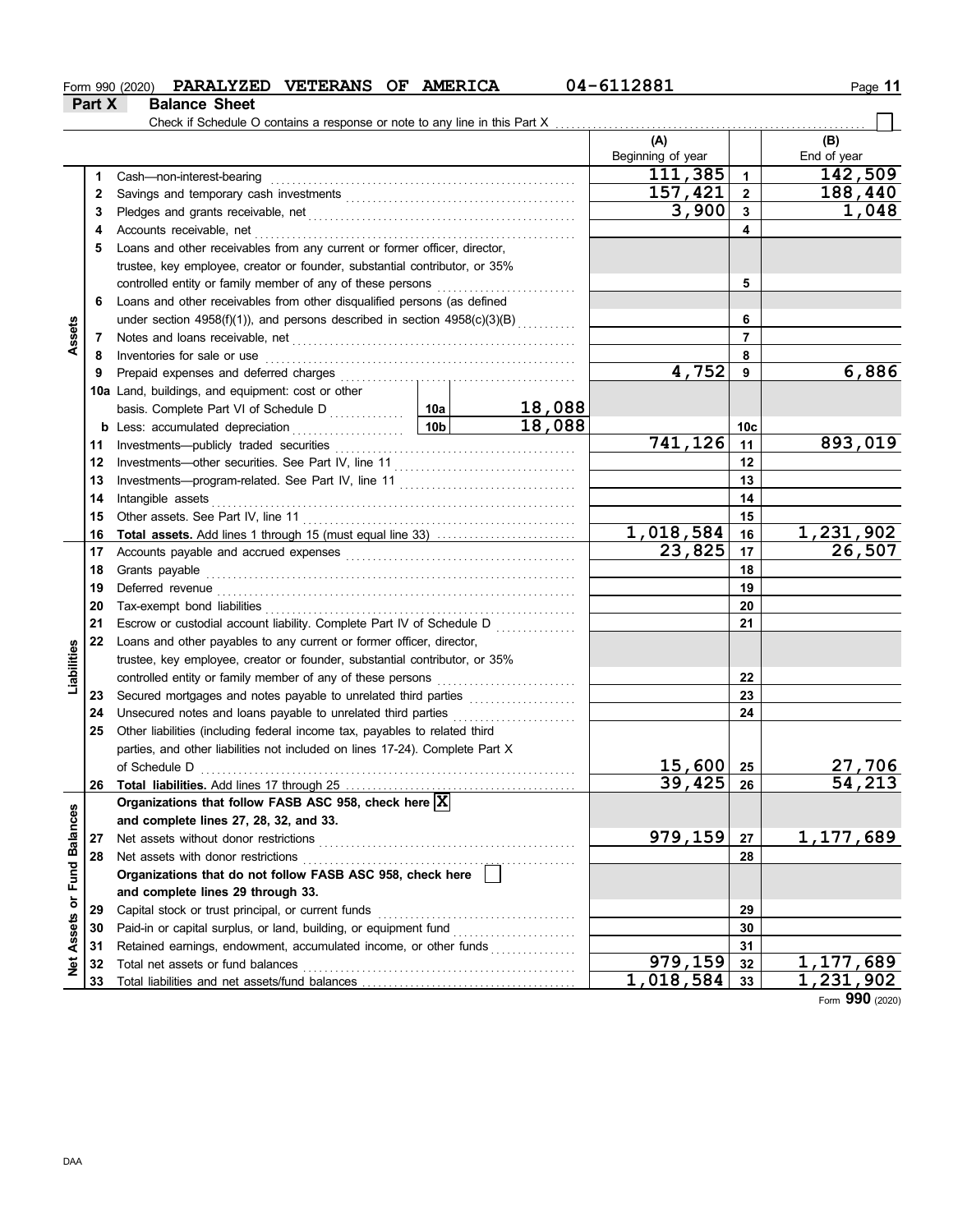|    | 04-6112881<br>Form 990 (2020) PARALYZED VETERANS OF AMERICA                                                                                                                                                                    |                         |           |           | Page 12 |
|----|--------------------------------------------------------------------------------------------------------------------------------------------------------------------------------------------------------------------------------|-------------------------|-----------|-----------|---------|
|    | <b>Reconciliation of Net Assets</b><br>Part XI                                                                                                                                                                                 |                         |           |           |         |
|    |                                                                                                                                                                                                                                |                         |           |           |         |
| 1  | Total revenue (must equal Part VIII, column (A), line 12) [[20] [[20] [[20] [[20] [[30] [[30] [[30] [[30] [[30] [[30] [[30] [[30] [[30] [[30] [[30] [[30] [[30] [[30] [[30] [[30] [[30] [[30] [[30] [[30] [[30] [[30] [[30] [[ | $\blacktriangleleft$    |           | 316, 129  |         |
| 2  |                                                                                                                                                                                                                                | $\overline{2}$          |           | 354,680   |         |
| 3  | Revenue less expenses. Subtract line 2 from line 1                                                                                                                                                                             | $\overline{3}$          |           | $-38,551$ |         |
|    | Net assets or fund balances at beginning of year (must equal Part X, line 32, column (A)) contains the matrice of                                                                                                              | $\overline{\mathbf{A}}$ |           | 979,159   |         |
| 5  |                                                                                                                                                                                                                                | 5                       |           | 237,081   |         |
| 6  | Donated services and use of facilities <b>constructs</b> and the service of the service of the service of facilities                                                                                                           | 6                       |           |           |         |
| 7  | Investment expenses                                                                                                                                                                                                            | $\overline{7}$          |           |           |         |
| 8  |                                                                                                                                                                                                                                | 8                       |           |           |         |
| 9  | Other changes in net assets or fund balances (explain on Schedule O) [[[[[[[[[[[[[[[[[[[[[[]]]]]]]]]                                                                                                                           | 9                       |           |           |         |
| 10 | Net assets or fund balances at end of year. Combine lines 3 through 9 (must equal Part X, line                                                                                                                                 |                         |           |           |         |
|    | $32$ , column $(B)$ )                                                                                                                                                                                                          | 10                      | 1,177,689 |           |         |
|    | <b>Financial Statements and Reporting</b><br><b>Part XII</b>                                                                                                                                                                   |                         |           |           |         |
|    |                                                                                                                                                                                                                                |                         |           |           |         |
|    |                                                                                                                                                                                                                                |                         |           | Yes   No  |         |
| 1. | $X$ Accrual<br>Accounting method used to prepare the Form 990:     Cash<br>Other                                                                                                                                               |                         |           |           |         |
|    | If the organization changed its method of accounting from a prior year or checked "Other," explain in                                                                                                                          |                         |           |           |         |
|    | Schedule O.                                                                                                                                                                                                                    |                         |           |           |         |
|    | 2a Were the organization's financial statements compiled or reviewed by an independent accountant?                                                                                                                             |                         | 2a        |           | X       |
|    | If "Yes," check a box below to indicate whether the financial statements for the year were compiled or                                                                                                                         |                         |           |           |         |
|    | reviewed on a separate basis, consolidated basis, or both:                                                                                                                                                                     |                         |           |           |         |
|    | Separate basis<br>Consolidated basis<br>Both consolidated and separate basis                                                                                                                                                   |                         |           |           |         |
|    | <b>b</b> Were the organization's financial statements audited by an independent accountant?                                                                                                                                    |                         | 2b        |           | X       |
|    | If "Yes," check a box below to indicate whether the financial statements for the year were audited on a                                                                                                                        |                         |           |           |         |
|    | separate basis, consolidated basis, or both:                                                                                                                                                                                   |                         |           |           |         |
|    | Both consolidated and separate basis<br>Separate basis<br>Consolidated basis                                                                                                                                                   |                         |           |           |         |
|    | c If "Yes" to line 2a or 2b, does the organization have a committee that assumes responsibility for oversight of                                                                                                               |                         |           |           |         |
|    | the audit, review, or compilation of its financial statements and selection of an independent accountant?                                                                                                                      |                         | 2c        |           |         |
|    | If the organization changed either its oversight process or selection process during the tax year, explain on                                                                                                                  |                         |           |           |         |
|    | Schedule O.                                                                                                                                                                                                                    |                         |           |           |         |
|    | 3a As a result of a federal award, was the organization required to undergo an audit or audits as set forth in the                                                                                                             |                         |           |           |         |
|    | Single Audit Act and OMB Circular A-133?                                                                                                                                                                                       |                         | 3a        |           |         |
|    | <b>b</b> If "Yes," did the organization undergo the required audit or audits? If the organization did not undergo the                                                                                                          |                         |           |           |         |
|    |                                                                                                                                                                                                                                |                         | 3b        |           |         |
|    |                                                                                                                                                                                                                                |                         |           | aan       |         |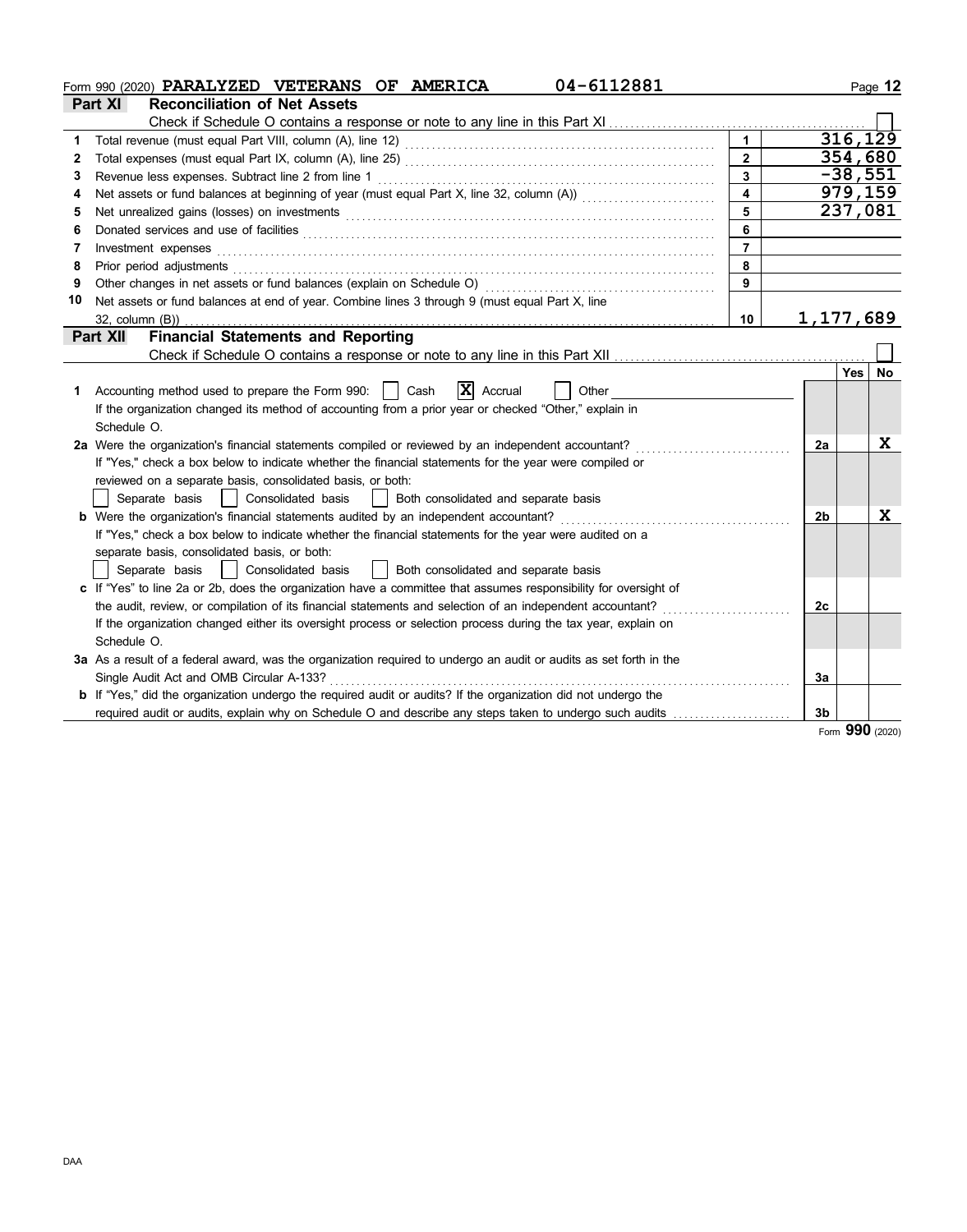|        |                                                                                                                                                  | <b>SCHEDULE A</b>                     |  |                                                            | <b>Public Charity Status and Public Support</b>                                                                                                                                                                                                                |     |                                                      |                                        | OMB No. 1545-0047                    |
|--------|--------------------------------------------------------------------------------------------------------------------------------------------------|---------------------------------------|--|------------------------------------------------------------|----------------------------------------------------------------------------------------------------------------------------------------------------------------------------------------------------------------------------------------------------------------|-----|------------------------------------------------------|----------------------------------------|--------------------------------------|
|        | (Form 990 or 990-EZ)<br>Complete if the organization is a section $501(c)(3)$ organization or a section $4947(a)(1)$ nonexempt charitable trust. |                                       |  |                                                            |                                                                                                                                                                                                                                                                |     |                                                      |                                        |                                      |
|        |                                                                                                                                                  | Department of the Treasury            |  |                                                            | Attach to Form 990 or Form 990-EZ.                                                                                                                                                                                                                             |     |                                                      |                                        | Open to Public                       |
|        |                                                                                                                                                  | Internal Revenue Service              |  |                                                            | Go to www.irs.gov/Form990 for instructions and the latest information.                                                                                                                                                                                         |     |                                                      |                                        | <b>Inspection</b>                    |
|        |                                                                                                                                                  | Name of the organization              |  | <b>NEW ENGLAND</b>                                         | PARALYZED VETERANS OF AMERICA<br><b>CHAPTER</b>                                                                                                                                                                                                                |     |                                                      | 04-6112881                             | Employer identification number       |
|        | Part I                                                                                                                                           |                                       |  |                                                            | Reason for Public Charity Status. (All organizations must complete this part.) See instructions.                                                                                                                                                               |     |                                                      |                                        |                                      |
|        |                                                                                                                                                  |                                       |  |                                                            | The organization is not a private foundation because it is: (For lines 1 through 12, check only one box.)                                                                                                                                                      |     |                                                      |                                        |                                      |
| 1      |                                                                                                                                                  |                                       |  |                                                            | A church, convention of churches, or association of churches described in section 170(b)(1)(A)(i).                                                                                                                                                             |     |                                                      |                                        |                                      |
| 2      |                                                                                                                                                  |                                       |  |                                                            | A school described in section 170(b)(1)(A)(ii). (Attach Schedule E (Form 990 or 990-EZ).)                                                                                                                                                                      |     |                                                      |                                        |                                      |
| 3      |                                                                                                                                                  |                                       |  |                                                            | A hospital or a cooperative hospital service organization described in section 170(b)(1)(A)(iii).                                                                                                                                                              |     |                                                      |                                        |                                      |
| 4      |                                                                                                                                                  |                                       |  |                                                            | A medical research organization operated in conjunction with a hospital described in section 170(b)(1)(A)(iii). Enter the hospital's name,                                                                                                                     |     |                                                      |                                        |                                      |
|        |                                                                                                                                                  | city, and state:                      |  |                                                            |                                                                                                                                                                                                                                                                |     |                                                      |                                        |                                      |
| 5      |                                                                                                                                                  |                                       |  |                                                            | An organization operated for the benefit of a college or university owned or operated by a governmental unit described in                                                                                                                                      |     |                                                      |                                        |                                      |
|        |                                                                                                                                                  |                                       |  | section 170(b)(1)(A)(iv). (Complete Part II.)              |                                                                                                                                                                                                                                                                |     |                                                      |                                        |                                      |
| 6<br>7 |                                                                                                                                                  |                                       |  |                                                            | A federal, state, or local government or governmental unit described in section $170(b)(1)(A)(v)$ .<br>An organization that normally receives a substantial part of its support from a governmental unit or from the general public                            |     |                                                      |                                        |                                      |
|        |                                                                                                                                                  |                                       |  | described in section 170(b)(1)(A)(vi). (Complete Part II.) |                                                                                                                                                                                                                                                                |     |                                                      |                                        |                                      |
| 8      |                                                                                                                                                  |                                       |  |                                                            | A community trust described in section 170(b)(1)(A)(vi). (Complete Part II.)                                                                                                                                                                                   |     |                                                      |                                        |                                      |
| 9      |                                                                                                                                                  |                                       |  |                                                            | An agricultural research organization described in section 170(b)(1)(A)(ix) operated in conjunction with a land-grant college                                                                                                                                  |     |                                                      |                                        |                                      |
|        |                                                                                                                                                  | university:                           |  |                                                            | or university or a non-land-grant college of agriculture (see instructions). Enter the name, city, and state of the college or                                                                                                                                 |     |                                                      |                                        |                                      |
| 10     | $ {\bf X} $                                                                                                                                      |                                       |  |                                                            | An organization that normally receives: (1) more than 33 1/3% of its support from contributions, membership fees, and gross                                                                                                                                    |     |                                                      |                                        |                                      |
|        |                                                                                                                                                  |                                       |  |                                                            | receipts from activities related to its exempt functions, subject to certain exceptions; and (2) no more than 331/3% of its<br>support from gross investment income and unrelated business taxable income (less section 511 tax) from businesses               |     |                                                      |                                        |                                      |
|        |                                                                                                                                                  |                                       |  |                                                            | acquired by the organization after June 30, 1975. See section 509(a)(2). (Complete Part III.)                                                                                                                                                                  |     |                                                      |                                        |                                      |
| 11     |                                                                                                                                                  |                                       |  |                                                            | An organization organized and operated exclusively to test for public safety. See section 509(a)(4).                                                                                                                                                           |     |                                                      |                                        |                                      |
| 12     |                                                                                                                                                  |                                       |  |                                                            | An organization organized and operated exclusively for the benefit of, to perform the functions of, or to carry out the purposes                                                                                                                               |     |                                                      |                                        |                                      |
|        |                                                                                                                                                  |                                       |  |                                                            | of one or more publicly supported organizations described in section 509(a)(1) or section 509(a)(2). See section 509(a)(3).                                                                                                                                    |     |                                                      |                                        |                                      |
|        |                                                                                                                                                  |                                       |  |                                                            | Check the box in lines 12a through 12d that describes the type of supporting organization and complete lines 12e, 12f, and 12g.<br>Type I. A supporting organization operated, supervised, or controlled by its supported organization(s), typically by giving |     |                                                      |                                        |                                      |
|        | а                                                                                                                                                |                                       |  |                                                            | the supported organization(s) the power to regularly appoint or elect a majority of the directors or trustees of the<br>supporting organization. You must complete Part IV, Sections A and B.                                                                  |     |                                                      |                                        |                                      |
|        | b                                                                                                                                                |                                       |  |                                                            | Type II. A supporting organization supervised or controlled in connection with its supported organization(s), by having                                                                                                                                        |     |                                                      |                                        |                                      |
|        |                                                                                                                                                  |                                       |  |                                                            | control or management of the supporting organization vested in the same persons that control or manage the supported<br>organization(s). You must complete Part IV, Sections A and C.                                                                          |     |                                                      |                                        |                                      |
|        | c                                                                                                                                                |                                       |  |                                                            | Type III functionally integrated. A supporting organization operated in connection with, and functionally integrated with,<br>its supported organization(s) (see instructions). You must complete Part IV, Sections A, D, and E.                               |     |                                                      |                                        |                                      |
|        | d                                                                                                                                                |                                       |  |                                                            | Type III non-functionally integrated. A supporting organization operated in connection with its supported organization(s)                                                                                                                                      |     |                                                      |                                        |                                      |
|        |                                                                                                                                                  |                                       |  |                                                            | that is not functionally integrated. The organization generally must satisfy a distribution requirement and an attentiveness                                                                                                                                   |     |                                                      |                                        |                                      |
|        | е                                                                                                                                                |                                       |  |                                                            | requirement (see instructions). You must complete Part IV, Sections A and D, and Part V.<br>Check this box if the organization received a written determination from the IRS that it is a Type I, Type II, Type III                                            |     |                                                      |                                        |                                      |
|        |                                                                                                                                                  |                                       |  |                                                            | functionally integrated, or Type III non-functionally integrated supporting organization.                                                                                                                                                                      |     |                                                      |                                        |                                      |
|        | f.                                                                                                                                               |                                       |  | Enter the number of supported organizations                |                                                                                                                                                                                                                                                                |     |                                                      |                                        |                                      |
|        | g                                                                                                                                                |                                       |  |                                                            | Provide the following information about the supported organization(s).                                                                                                                                                                                         |     |                                                      |                                        |                                      |
|        |                                                                                                                                                  | (i) Name of supported<br>organization |  | (ii) EIN                                                   | (iii) Type of organization<br>(described on lines 1-10                                                                                                                                                                                                         |     | (iv) Is the organization<br>listed in your governing | (v) Amount of monetary<br>support (see | (vi) Amount of<br>other support (see |
|        |                                                                                                                                                  |                                       |  |                                                            | above (see instructions))                                                                                                                                                                                                                                      |     | document?                                            | instructions)                          | instructions)                        |
|        |                                                                                                                                                  |                                       |  |                                                            |                                                                                                                                                                                                                                                                | Yes | No                                                   |                                        |                                      |
| (A)    |                                                                                                                                                  |                                       |  |                                                            |                                                                                                                                                                                                                                                                |     |                                                      |                                        |                                      |
| (B)    |                                                                                                                                                  |                                       |  |                                                            |                                                                                                                                                                                                                                                                |     |                                                      |                                        |                                      |
|        |                                                                                                                                                  |                                       |  |                                                            |                                                                                                                                                                                                                                                                |     |                                                      |                                        |                                      |
| (C)    |                                                                                                                                                  |                                       |  |                                                            |                                                                                                                                                                                                                                                                |     |                                                      |                                        |                                      |
| (D)    |                                                                                                                                                  |                                       |  |                                                            |                                                                                                                                                                                                                                                                |     |                                                      |                                        |                                      |
| (E)    |                                                                                                                                                  |                                       |  |                                                            |                                                                                                                                                                                                                                                                |     |                                                      |                                        |                                      |
|        |                                                                                                                                                  |                                       |  |                                                            |                                                                                                                                                                                                                                                                |     |                                                      |                                        |                                      |
| Total  |                                                                                                                                                  |                                       |  |                                                            | For Paperwork Reduction Act Notice, see the Instructions for Form 990 or 990-EZ.                                                                                                                                                                               |     |                                                      |                                        | Schedule A (Form 990 or 990-EZ) 2020 |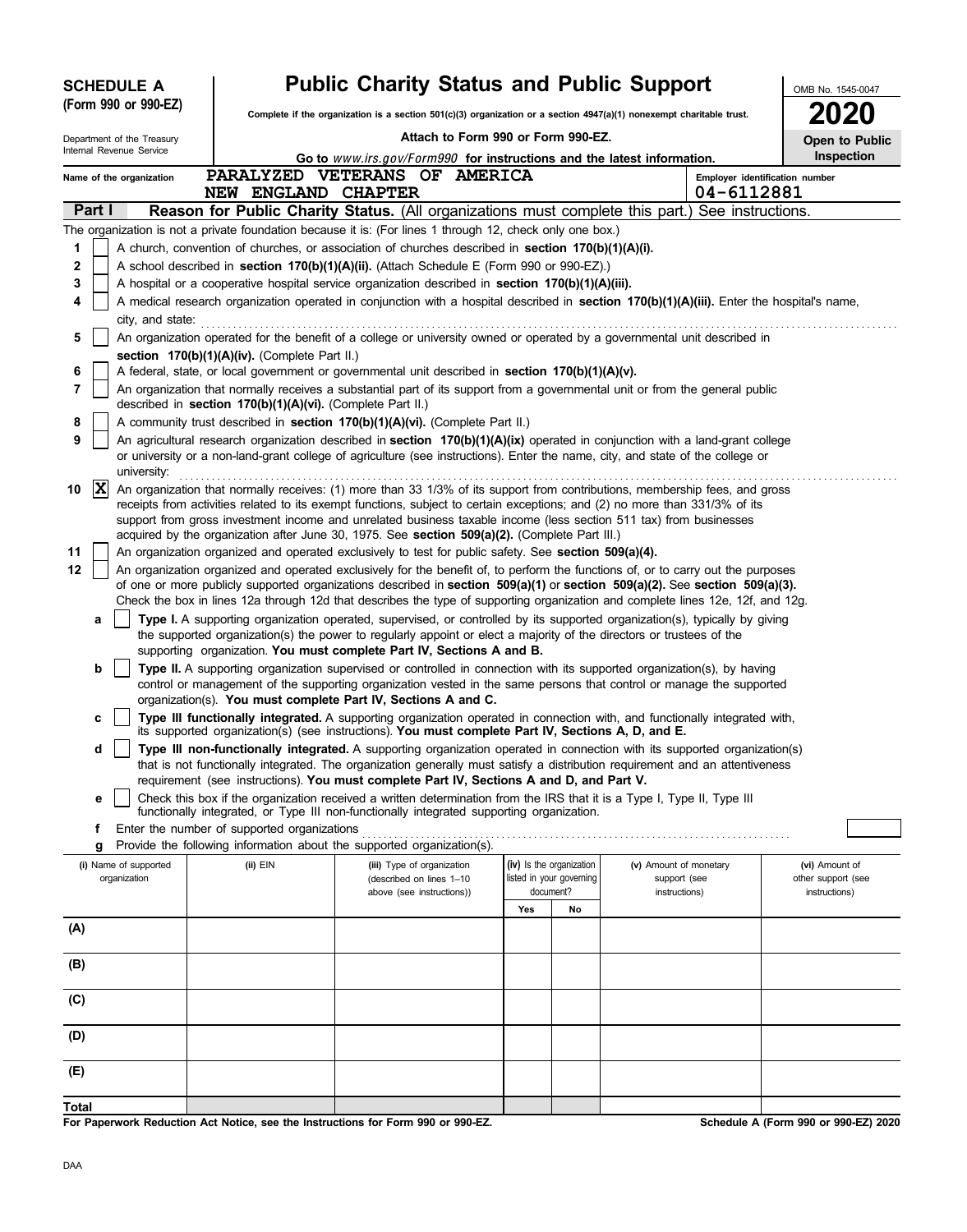|          | Schedule A (Form 990 or 990-EZ) 2020                                                                                                                                                                                                                                                                                                                                                                                |          |          | PARALYZED VETERANS OF AMERICA |            | 04-6112881 | Page 2    |
|----------|---------------------------------------------------------------------------------------------------------------------------------------------------------------------------------------------------------------------------------------------------------------------------------------------------------------------------------------------------------------------------------------------------------------------|----------|----------|-------------------------------|------------|------------|-----------|
|          | Support Schedule for Organizations Described in Sections 170(b)(1)(A)(iv) and 170(b)(1)(A)(vi)<br><b>Part II</b>                                                                                                                                                                                                                                                                                                    |          |          |                               |            |            |           |
|          | (Complete only if you checked the box on line 5, 7, or 8 of Part I or if the organization failed to qualify under                                                                                                                                                                                                                                                                                                   |          |          |                               |            |            |           |
|          | Part III. If the organization fails to qualify under the tests listed below, please complete Part III.)                                                                                                                                                                                                                                                                                                             |          |          |                               |            |            |           |
|          | <b>Section A. Public Support</b>                                                                                                                                                                                                                                                                                                                                                                                    |          |          |                               |            |            |           |
|          | Calendar year (or fiscal year beginning in)                                                                                                                                                                                                                                                                                                                                                                         | (a) 2016 | (b) 2017 | $(c)$ 2018                    | $(d)$ 2019 | (e) 2020   | (f) Total |
| 1        | Gifts, grants, contributions, and<br>membership fees received. (Do not<br>include any "unusual grants.")                                                                                                                                                                                                                                                                                                            |          |          |                               |            |            |           |
| 2        | Tax revenues levied for the<br>organization's benefit and either paid<br>to or expended on its behalf                                                                                                                                                                                                                                                                                                               |          |          |                               |            |            |           |
| 3        | The value of services or facilities<br>furnished by a governmental unit to the<br>organization without charge                                                                                                                                                                                                                                                                                                       |          |          |                               |            |            |           |
| 4        | Total. Add lines 1 through 3                                                                                                                                                                                                                                                                                                                                                                                        |          |          |                               |            |            |           |
| 5        | The portion of total contributions by<br>each person (other than a<br>governmental unit or publicly<br>supported organization) included on<br>line 1 that exceeds 2% of the amount<br>shown on line 11, column (f)                                                                                                                                                                                                  |          |          |                               |            |            |           |
| 6        | Public support. Subtract line 5 from line 4                                                                                                                                                                                                                                                                                                                                                                         |          |          |                               |            |            |           |
|          | <b>Section B. Total Support</b>                                                                                                                                                                                                                                                                                                                                                                                     |          |          |                               |            |            |           |
|          | Calendar year (or fiscal year beginning in)                                                                                                                                                                                                                                                                                                                                                                         | (a) 2016 | (b) 2017 | $(c)$ 2018                    | $(d)$ 2019 | (e) 2020   | (f) Total |
| 7<br>8   | Amounts from line 4<br>Gross income from interest, dividends,<br>payments received on securities loans,<br>rents, royalties, and income from<br>similar sources                                                                                                                                                                                                                                                     |          |          |                               |            |            |           |
| 9        | Net income from unrelated business<br>activities, whether or not the business<br>is regularly carried on                                                                                                                                                                                                                                                                                                            |          |          |                               |            |            |           |
| 10       | Other income. Do not include gain or<br>loss from the sale of capital assets<br>(Explain in Part VI.)                                                                                                                                                                                                                                                                                                               |          |          |                               |            |            |           |
| 11       | Total support. Add lines 7 through 10                                                                                                                                                                                                                                                                                                                                                                               |          |          |                               |            | 12         |           |
| 12<br>13 | Gross receipts from related activities, etc. (see instructions)<br>First 5 years. If the Form 990 is for the organization's first, second, third, fourth, or fifth tax year as a section 501(c)(3)                                                                                                                                                                                                                  |          |          |                               |            |            |           |
|          | Section C. Computation of Public Support Percentage                                                                                                                                                                                                                                                                                                                                                                 |          |          |                               |            |            |           |
| 14       |                                                                                                                                                                                                                                                                                                                                                                                                                     |          |          |                               |            | 14         | $\%$      |
| 15       | Public support percentage from 2019 Schedule A, Part II, line 14                                                                                                                                                                                                                                                                                                                                                    |          |          |                               |            | 15         | $\%$      |
| 16a      | 33 1/3% support test-2020. If the organization did not check the box on line 13, and line 14 is 33 1/3% or more, check this                                                                                                                                                                                                                                                                                         |          |          |                               |            |            |           |
|          | box and stop here. The organization qualifies as a publicly supported organization                                                                                                                                                                                                                                                                                                                                  |          |          |                               |            |            |           |
| b        | 33 1/3% support test-2019. If the organization did not check a box on line 13 or 16a, and line 15 is 33 1/3% or more, check                                                                                                                                                                                                                                                                                         |          |          |                               |            |            |           |
|          | this box and stop here. The organization qualifies as a publicly supported organization                                                                                                                                                                                                                                                                                                                             |          |          |                               |            |            |           |
|          | 17a 10%-facts-and-circumstances test-2020. If the organization did not check a box on line 13, 16a, or 16b, and line 14 is<br>10% or more, and if the organization meets the "facts-and-circumstances" test, check this box and stop here. Explain in<br>Part VI how the organization meets the "facts-and-circumstances" test. The organization qualifies as a publicly supported                                  |          |          |                               |            |            |           |
| b        | organization<br>10%-facts-and-circumstances test-2019. If the organization did not check a box on line 13, 16a, 16b, or 17a, and line<br>15 is 10% or more, and if the organization meets the "facts-and-circumstances" test, check this box and stop here. Explain<br>in Part VI how the organization meets the "facts-and-circumstances" test. The organization qualifies as a publicly supported<br>organization |          |          |                               |            |            |           |
| 18       | Private foundation. If the organization did not check a box on line 13, 16a, 16b, 17a, or 17b, check this box and see                                                                                                                                                                                                                                                                                               |          |          |                               |            |            |           |
|          | instructions                                                                                                                                                                                                                                                                                                                                                                                                        |          |          |                               |            |            |           |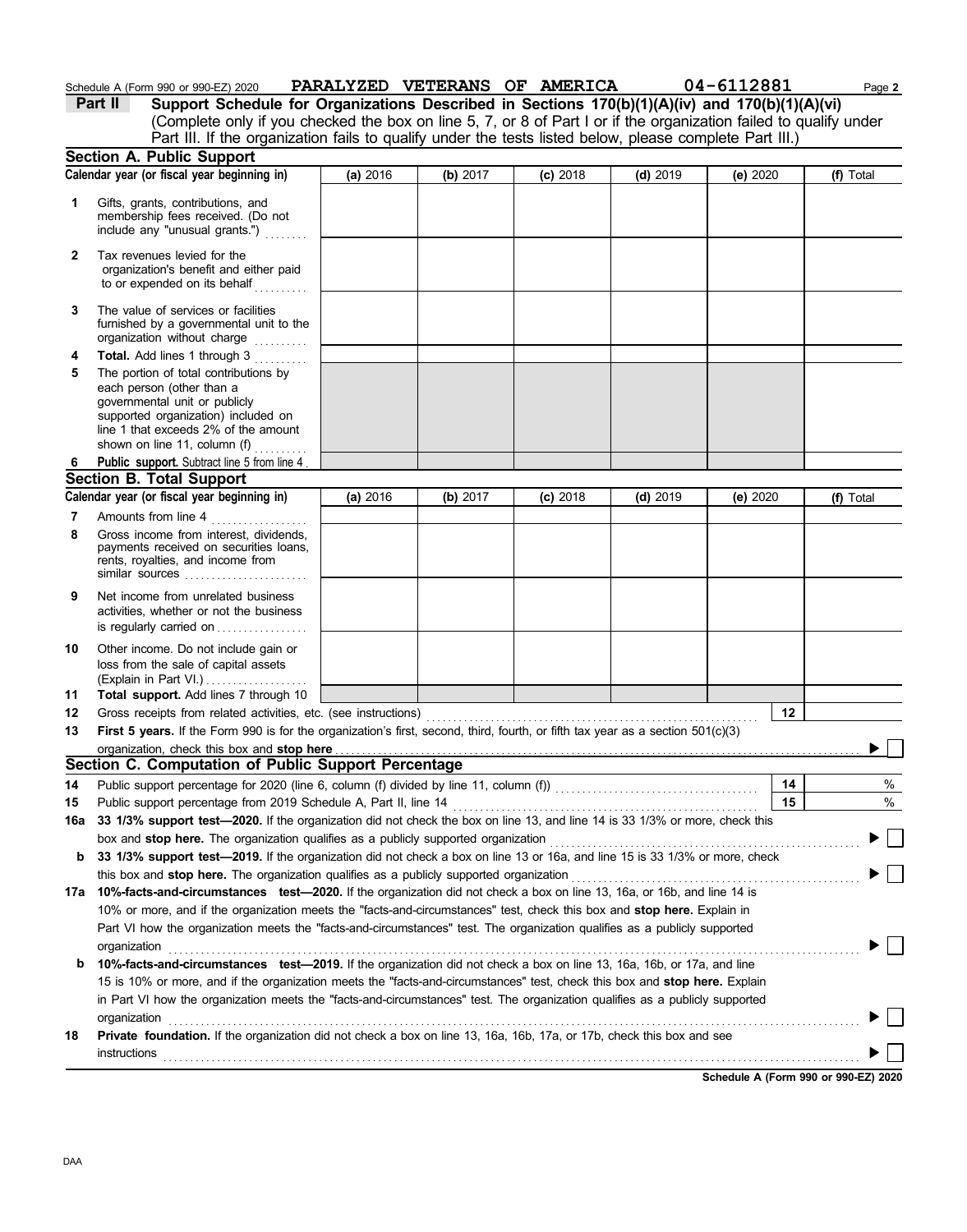### Schedule A (Form 990 or 990-EZ) 2020 **PARALYZED VETERANS OF AMERICA** 04-6112881 Page 3

**Part III Support Schedule for Organizations Described in Section 509(a)(2)** (Complete only if you checked the box on line 10 of Part I or if the organization failed to qualify under Part II. If the organization fails to qualify under the tests listed below, please complete Part II.)

|              | <b>Section A. Public Support</b>                                                                                                                                              |          |          |            |            |          |                                    |
|--------------|-------------------------------------------------------------------------------------------------------------------------------------------------------------------------------|----------|----------|------------|------------|----------|------------------------------------|
|              | Calendar year (or fiscal year beginning in)                                                                                                                                   | (a) 2016 | (b) 2017 | $(c)$ 2018 | $(d)$ 2019 | (e) 2020 | (f) Total                          |
| 1            | Gifts, grants, contributions, and membership fees<br>received. (Do not include any "unusual grants.")                                                                         | 234,104  | 212,475  | 173,626    | 465,437    | 257,158  | 1,342,800                          |
| $\mathbf{2}$ | Gross receipts from admissions, merchandise<br>sold or services performed, or facilities<br>furnished in any activity that is related to the                                  | 30,677   | 25,907   | 33,360     | 39,773     | 49,806   | 179,523                            |
| 3            | organization's tax-exempt purpose<br>Gross receipts from activities that are not an                                                                                           |          |          |            |            |          |                                    |
|              | unrelated trade or business under section 513                                                                                                                                 |          |          |            |            | 9,165    | 9,165                              |
| 4            | Tax revenues levied for the<br>organization's benefit and either paid<br>to or expended on its behalf<br>.                                                                    |          |          |            |            |          |                                    |
| 5            | The value of services or facilities<br>furnished by a governmental unit to the<br>organization without charge                                                                 |          |          |            |            |          |                                    |
| 6            | Total. Add lines 1 through 5                                                                                                                                                  | 264,781  | 238,382  | 206,986    | 505,210    | 316,129  | 1,531,488                          |
|              | <b>7a</b> Amounts included on lines 1, 2, and 3<br>received from disqualified persons                                                                                         |          |          |            |            |          |                                    |
| b            | Amounts included on lines 2 and 3<br>received from other than disqualified<br>persons that exceed the greater of \$5,000<br>or 1% of the amount on line 13 for the year       |          |          |            |            |          |                                    |
| c            | Add lines 7a and 7b                                                                                                                                                           |          |          |            |            |          |                                    |
| 8            | Public support. (Subtract line 7c from                                                                                                                                        |          |          |            |            |          |                                    |
|              | line $6.$ )                                                                                                                                                                   |          |          |            |            |          | 1,531,488                          |
|              | <b>Section B. Total Support</b><br>Calendar year (or fiscal year beginning in)                                                                                                |          |          |            |            |          |                                    |
|              |                                                                                                                                                                               | (a) 2016 | (b) 2017 | $(c)$ 2018 | $(d)$ 2019 | (e) 2020 | (f) Total                          |
| 9            | Amounts from line 6<br>.                                                                                                                                                      | 264,781  | 238,382  | 206,986    | 505,210    | 316,129  | 1,531,488                          |
| 10a          | Gross income from interest, dividends,<br>payments received on securities loans, rents,<br>royalties, and income from similar sources                                         | 1,019    | 455      |            |            |          | 1,474                              |
| b            | Unrelated business taxable income (less)<br>section 511 taxes) from businesses<br>acquired after June 30, 1975                                                                |          |          |            |            |          |                                    |
|              | c Add lines 10a and 10b $\ldots$                                                                                                                                              | 1,019    | 455      |            |            |          | 1,474                              |
| 11           | Net income from unrelated business<br>activities not included in line 10b, whether<br>or not the business is regularly carried on                                             |          |          |            |            |          |                                    |
| 12           | Other income. Do not include gain or<br>loss from the sale of capital assets<br>(Explain in Part VI.)                                                                         |          |          |            |            |          |                                    |
| 13           | Total support. (Add lines 9, 10c, 11,<br>and 12.)                                                                                                                             | 265,800  | 238,837  | 206,986    | 505,210    | 316,129  | 1,532,962                          |
| 14           | First 5 years. If the Form 990 is for the organization's first, second, third, fourth, or fifth tax year as a section 501(c)(3)<br>organization, check this box and stop here |          |          |            |            |          |                                    |
|              | Section C. Computation of Public Support Percentage                                                                                                                           |          |          |            |            |          |                                    |
| 15           | Public support percentage for 2020 (line 8, column (f), divided by line 13, column (f)) [[[[[[[[[[[[[[[[[[[[[                                                                 |          |          |            |            | 15       | 99.90%                             |
| 16           |                                                                                                                                                                               |          |          |            |            | 16       | 99.45%                             |
|              | Section D. Computation of Investment Income Percentage                                                                                                                        |          |          |            |            |          |                                    |
| 17           |                                                                                                                                                                               |          |          |            |            | 17       | %                                  |
| 18           | Investment income percentage from 2019 Schedule A, Part III, line 17                                                                                                          |          |          |            |            | 18       | $1\%$                              |
| 19a          | 33 1/3% support tests-2020. If the organization did not check the box on line 14, and line 15 is more than 33 1/3%, and line                                                  |          |          |            |            |          |                                    |
|              | 17 is not more than 33 1/3%, check this box and stop here. The organization qualifies as a publicly supported organization.                                                   |          |          |            |            |          | $\blacktriangleright$ $\mathbf{X}$ |
| b            | 33 1/3% support tests-2019. If the organization did not check a box on line 14 or line 19a, and line 16 is more than 33 1/3%, and                                             |          |          |            |            |          |                                    |
|              | line 18 is not more than 33 1/3%, check this box and stop here. The organization qualifies as a publicly supported organization                                               |          |          |            |            |          |                                    |
| 20           |                                                                                                                                                                               |          |          |            |            |          |                                    |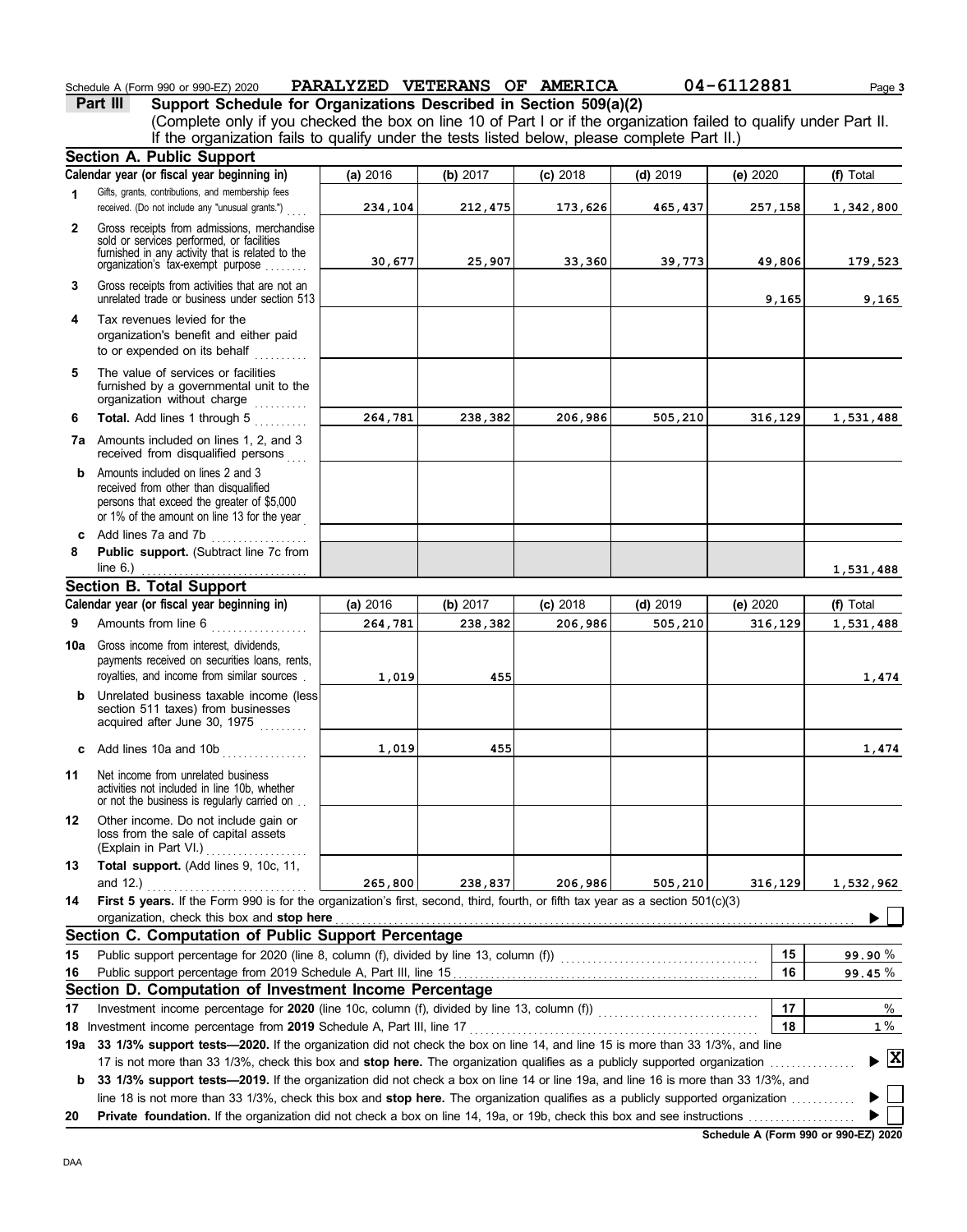#### **Part IV Supporting Organizations**

Sections A, D, and E. If you checked box 12d, Part I, complete Sections A and D, and complete Part V.) (Complete only if you checked a box in line 12 on Part I. If you checked box 12a, Part I, complete Sections A and B. If you checked box 12b, Part I, complete Sections A and C. If you checked box 12c, Part I, complete

### **Section A. All Supporting Organizations**

- Are all of the organization's supported organizations listed by name in the organization's governing documents? *If "No," describe in* Part VI *how the supported organizations are designated. If designated by class or purpose, describe the designation. If historic and continuing relationship, explain.* **1**
- Did the organization have any supported organization that does not have an IRS determination of status under section 509(a)(1) or (2)? *If "Yes," explain in* Part VI *how the organization determined that the supported organization was described in section 509(a)(1) or (2).* **2**
- **3a** Did the organization have a supported organization described in section 501(c)(4), (5), or (6)? *If "Yes," answer lines 3b and 3c below.*
- **b** Did the organization confirm that each supported organization qualified under section 501(c)(4), (5), or (6) and satisfied the public support tests under section 509(a)(2)? *If "Yes," describe in* Part VI *when and how the organization made the determination.*
- **c** Did the organization ensure that all support to such organizations was used exclusively for section 170(c)(2)(B) purposes? *If "Yes," explain in* Part VI *what controls the organization put in place to ensure such use.*
- **4a** Was any supported organization not organized in the United States ("foreign supported organization")? *If "Yes," and if you checked 12a or 12b in Part I, answer (b) and (c) below.*
- **b** Did the organization have ultimate control and discretion in deciding whether to make grants to the foreign supported organization? *If "Yes," describe in* Part VI *how the organization had such control and discretion despite being controlled or supervised by or in connection with its supported organizations.*
- **c** Did the organization support any foreign supported organization that does not have an IRS determination under sections 501(c)(3) and 509(a)(1) or (2)? *If "Yes," explain in* Part VI *what controls the organization used to ensure that all support to the foreign supported organization was used exclusively for section 170(c)(2)(B) purposes.*
- **5a** Did the organization add, substitute, or remove any supported organizations during the tax year? *If "Yes," answer lines 5b and 5c below (if applicable). Also, provide detail in* Part VI, *including (i) the names and EIN numbers of the supported organizations added, substituted, or removed; (ii) the reasons for each such action; (iii) the authority under the organization's organizing document authorizing such action; and (iv) how the action was accomplished (such as by amendment to the organizing document).*
- **b** Type I or Type II only. Was any added or substituted supported organization part of a class already designated in the organization's organizing document?
- **c Substitutions only.** Was the substitution the result of an event beyond the organization's control?
- **6** Did the organization provide support (whether in the form of grants or the provision of services or facilities) to anyone other than (i) its supported organizations, (ii) individuals that are part of the charitable class benefited by one or more of its supported organizations, or (iii) other supporting organizations that also support or benefit one or more of the filing organization's supported organizations? *If "Yes," provide detail in* Part VI.
- **7** Did the organization provide a grant, loan, compensation, or other similar payment to a substantial contributor (as defined in section  $4958(c)(3)(C)$ ), a family member of a substantial contributor, or a 35% controlled entity with regard to a substantial contributor? *If "Yes," complete Part I of Schedule L (Form 990 or 990-EZ)*.
- **8** Did the organization make a loan to a disqualified person (as defined in section 4958) not described in line 7? *If "Yes," complete Part I of Schedule L (Form 990 or 990-EZ).*
- **9a** Was the organization controlled directly or indirectly at any time during the tax year by one or more disqualified persons, as defined in section 4946 (other than foundation managers and organizations described in section 509(a)(1) or (2))? *If "Yes," provide detail in* Part VI.
- **b** Did one or more disqualified persons (as defined in line 9a) hold a controlling interest in any entity in which the supporting organization had an interest? *If "Yes," provide detail in* Part VI.
- **c** Did a disqualified person (as defined in line 9a) have an ownership interest in, or derive any personal benefit from, assets in which the supporting organization also had an interest? *If "Yes," provide detail in* Part VI.
- **10a** Was the organization subject to the excess business holdings rules of section 4943 because of section 4943(f) (regarding certain Type II supporting organizations, and all Type III non-functionally integrated supporting organizations)? *If "Yes," answer line 10b below.*
	- **b** Did the organization have any excess business holdings in the tax year? *(Use Schedule C, Form 4720, to determine whether the organization had excess business holdings.)*

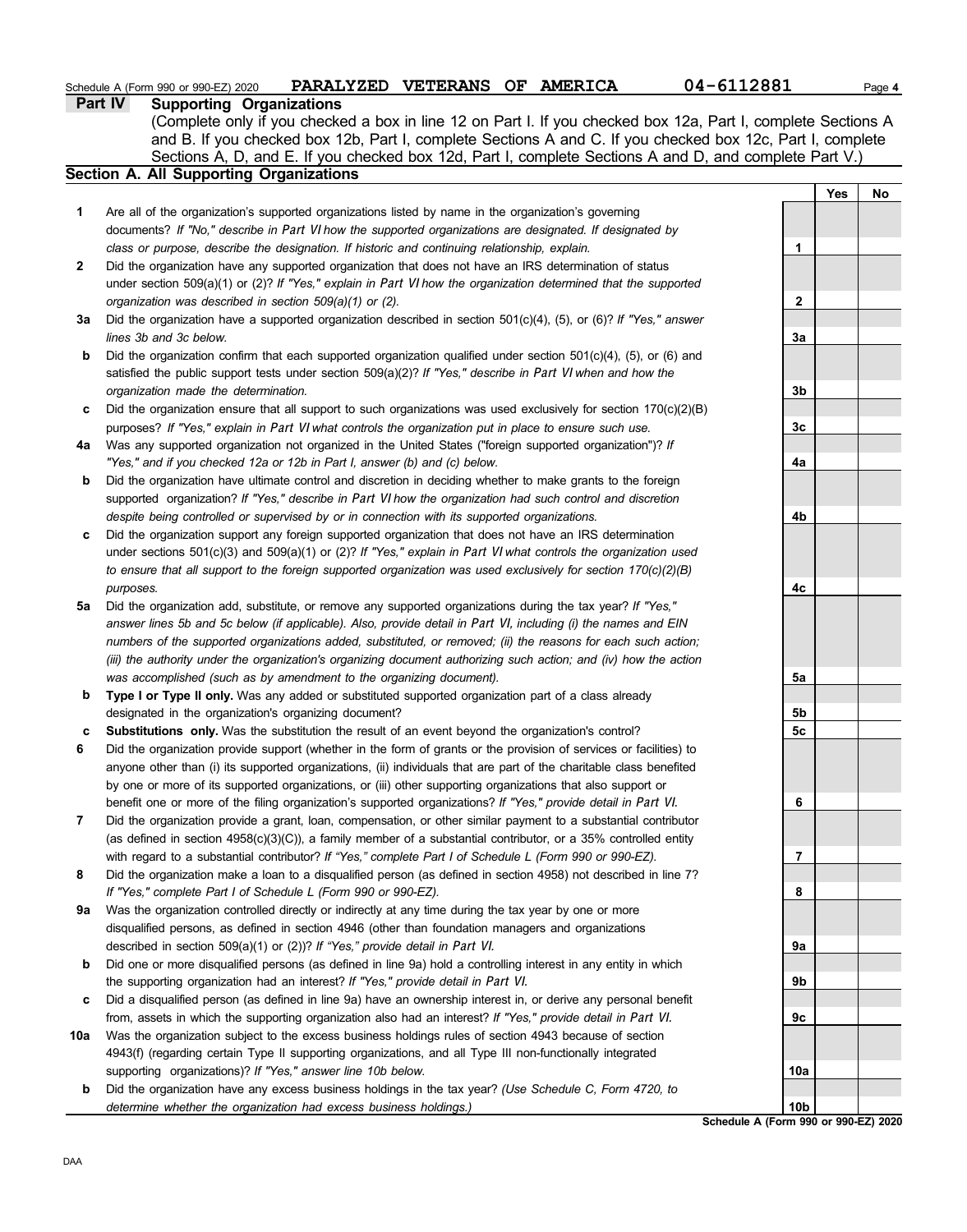#### **Part IV Supporting Organizations** *(continued)* Schedule A (Form 990 or 990-EZ) 2020 **PARALYZED VETERANS OF AMERICA** 04-6112881 Page 5

|    |                                                                                                                      |                 | Yes | No |
|----|----------------------------------------------------------------------------------------------------------------------|-----------------|-----|----|
| 11 | Has the organization accepted a gift or contribution from any of the following persons?                              |                 |     |    |
|    | a A person who directly or indirectly controls, either alone or together with persons described in lines 11b and     |                 |     |    |
|    | 11c below, the governing body of a supported organization?                                                           | 11a             |     |    |
| b  | A family member of a person described in line 11a above?                                                             | 11 <sub>b</sub> |     |    |
|    | c A 35% controlled entity of a person described in line 11a or 11b above? If "Yes" to line 11a, 11b, or 11c, provide |                 |     |    |
|    | detail in Part VI.                                                                                                   | 11c             |     |    |
|    | Section B. Type I Supporting Organizations                                                                           |                 |     |    |

|   |                                                                                                                                                                                                                                                                                                                                                                                                                                                                                                                                                                                                                                                      |   | Yes | <b>No</b> |
|---|------------------------------------------------------------------------------------------------------------------------------------------------------------------------------------------------------------------------------------------------------------------------------------------------------------------------------------------------------------------------------------------------------------------------------------------------------------------------------------------------------------------------------------------------------------------------------------------------------------------------------------------------------|---|-----|-----------|
|   | Did the governing body, members of the governing body, officers acting in their official capacity, or membership of one or<br>more supported organizations have the power to regularly appoint or elect at least a majority of the organization's officers,<br>directors, or trustees at all times during the tax year? If "No," describe in Part VI how the supported organization(s)<br>effectively operated, supervised, or controlled the organization's activities. If the organization had more than one supported<br>organization, describe how the powers to appoint and/or remove officers, directors, or trustees were allocated among the |   |     |           |
|   | supported organizations and what conditions or restrictions, if any, applied to such powers during the tax year.                                                                                                                                                                                                                                                                                                                                                                                                                                                                                                                                     |   |     |           |
| 2 | Did the organization operate for the benefit of any supported organization other than the supported<br>organization(s) that operated, supervised, or controlled the supporting organization? If "Yes," explain in Part<br>VI how providing such benefit carried out the purposes of the supported organization(s) that operated,                                                                                                                                                                                                                                                                                                                     |   |     |           |
|   | supervised, or controlled the supporting organization.                                                                                                                                                                                                                                                                                                                                                                                                                                                                                                                                                                                               | າ |     |           |
|   | Section C. Type II Supporting Organizations                                                                                                                                                                                                                                                                                                                                                                                                                                                                                                                                                                                                          |   |     |           |

|                                                                                                                  | $v_{es}$ | N |
|------------------------------------------------------------------------------------------------------------------|----------|---|
| Were a majority of the organization's directors or trustees during the tax year also a majority of the directors |          |   |
| or trustees of each of the organization's supported organization(s)? If "No," describe in Part VI how control    |          |   |
| or management of the supporting organization was vested in the same persons that controlled or managed           |          |   |
| the supported organization(s).                                                                                   |          |   |

#### **Section D. All Type III Supporting Organizations**

|              |                                                                                                                        |   | Yes | No |
|--------------|------------------------------------------------------------------------------------------------------------------------|---|-----|----|
| 1            | Did the organization provide to each of its supported organizations, by the last day of the fifth month of the         |   |     |    |
|              | organization's tax year, (i) a written notice describing the type and amount of support provided during the prior tax  |   |     |    |
|              | year, (ii) a copy of the Form 990 that was most recently filed as of the date of notification, and (iii) copies of the |   |     |    |
|              | organization's governing documents in effect on the date of notification, to the extent not previously provided?       |   |     |    |
| $\mathbf{2}$ | Were any of the organization's officers, directors, or trustees either (i) appointed or elected by the supported       |   |     |    |
|              | organization(s) or (ii) serving on the governing body of a supported organization? If "No," explain in Part VI how     |   |     |    |
|              | the organization maintained a close and continuous working relationship with the supported organization(s).            | 2 |     |    |
| $\mathbf{3}$ | By reason of the relationship described in line 2, above, did the organization's supported organizations have          |   |     |    |
|              | a significant voice in the organization's investment policies and in directing the use of the organization's           |   |     |    |
|              | income or assets at all times during the tax year? If "Yes," describe in Part VI the role the organization's           |   |     |    |
|              | supported organizations played in this regard.                                                                         | 3 |     |    |

#### **Section E. Type III Functionally-Integrated Supporting Organizations**

- **1** *Check the box next to the method that the organization used to satisfy the Integral Part Test during the year (*see instructions*).*
	- The organization satisfied the Activities Test. *Complete* line 2 *below.* **a**
- The organization is the parent of each of its supported organizations. *Complete* line 3 *below.* **b**
- The organization supported a governmental entity. *Describe in* Part VI *how you supported a governmental entity (see instructions).* **c**
- **2** Activities Test. Answer lines 2a and 2b below.
- **a** Did substantially all of the organization's activities during the tax year directly further the exempt purposes of the supported organization(s) to which the organization was responsive? *If "Yes," then in* Part VI identify those supported organizations and explain *how these activities directly furthered their exempt purposes, how the organization was responsive to those supported organizations, and how the organization determined that these activities constituted substantially all of its activities.*
- **b** Did the activities described in line 2a, above, constitute activities that, but for the organization's involvement, one or more of the organization's supported organization(s) would have been engaged in? If "Yes," explain in Part VI *the reasons for the organization's position that its supported organization(s) would have engaged in these activities but for the organization's involvement.*
- **3** Parent of Supported Organizations. Answer lines 3a and 3b below.
	- **a** Did the organization have the power to regularly appoint or elect a majority of the officers, directors, or trustees of each of the supported organizations? *If "Yes" or "No," provide details in* Part VI.
- **b** Did the organization exercise a substantial degree of direction over the policies, programs, and activities of each of its supported organizations? *If "Yes," describe in* Part VI *the role played by the organization in this regard.*

**Yes No 2a 2b 3a 3b**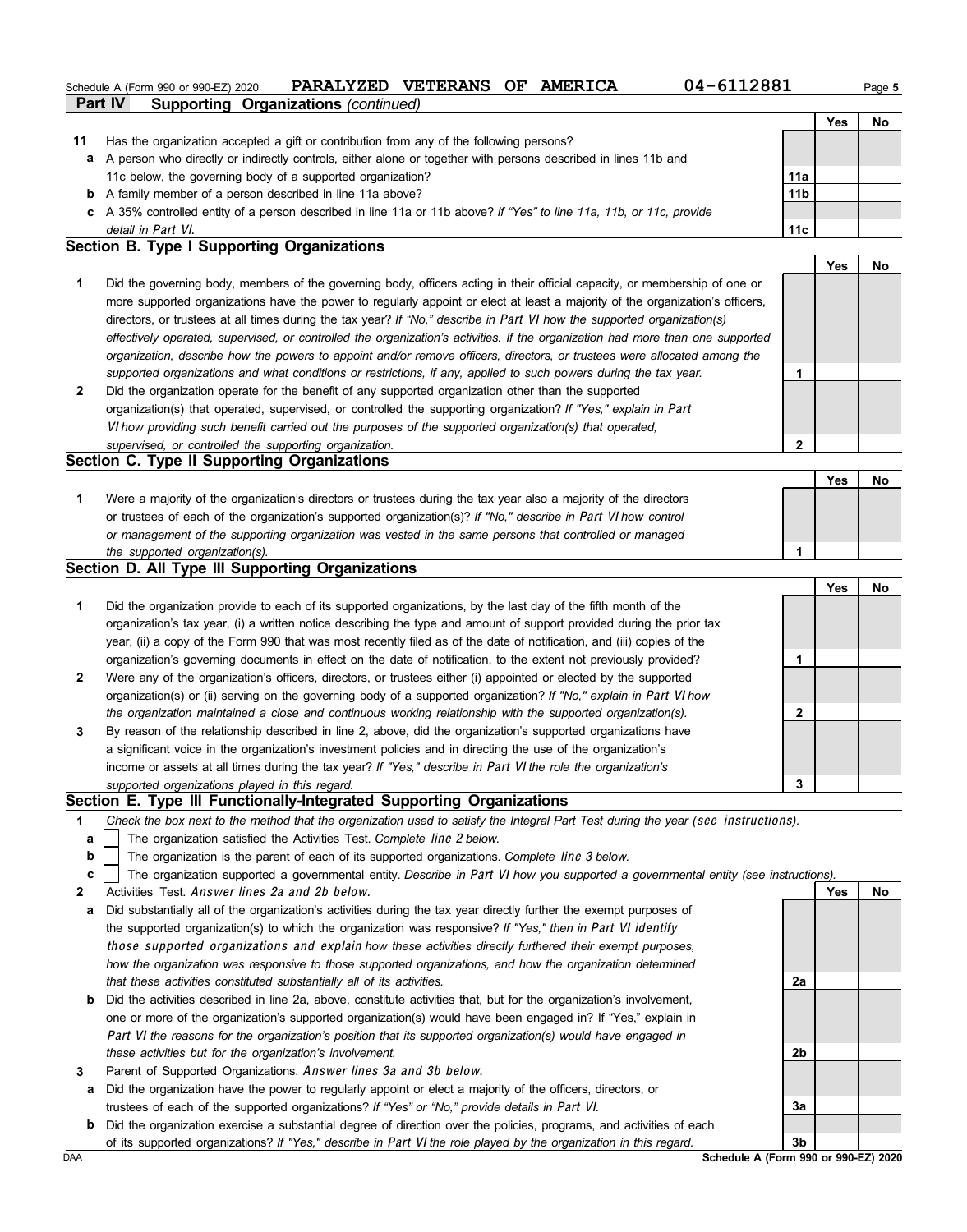|                | PARALYZED VETERANS OF AMERICA<br>Schedule A (Form 990 or 990-EZ) 2020                                                            |                         | 04-6112881     | Page 6                         |
|----------------|----------------------------------------------------------------------------------------------------------------------------------|-------------------------|----------------|--------------------------------|
|                | <b>Part V</b><br>Type III Non-Functionally Integrated 509(a)(3) Supporting Organizations                                         |                         |                |                                |
| 1              | Check here if the organization satisfied the Integral Part Test as a qualifying trust on Nov. 20, 1970 (explain in Part VI). See |                         |                |                                |
|                | instructions. All other Type III non-functionally integrated supporting organizations must complete Sections A through E.        |                         |                |                                |
|                | Section A - Adjusted Net Income                                                                                                  |                         | (A) Prior Year | (B) Current Year<br>(optional) |
| 1              | Net short-term capital gain                                                                                                      | 1                       |                |                                |
| 2              | Recoveries of prior-year distributions                                                                                           | $\overline{2}$          |                |                                |
| 3              | Other gross income (see instructions)                                                                                            | 3                       |                |                                |
| 4              | Add lines 1 through 3.                                                                                                           | 4                       |                |                                |
| 5              | Depreciation and depletion                                                                                                       | 5                       |                |                                |
| 6              | Portion of operating expenses paid or incurred for production or collection of                                                   |                         |                |                                |
|                | gross income or for management, conservation, or maintenance of property                                                         |                         |                |                                |
|                | held for production of income (see instructions)                                                                                 | 6                       |                |                                |
| 7              | Other expenses (see instructions)                                                                                                | $\overline{7}$          |                |                                |
| 8              | Adjusted Net Income (subtract lines 5, 6, and 7 from line 4)                                                                     | 8                       |                |                                |
|                | Section B - Minimum Asset Amount                                                                                                 |                         | (A) Prior Year | (B) Current Year<br>(optional) |
| 1.             | Aggregate fair market value of all non-exempt-use assets (see                                                                    |                         |                |                                |
|                | instructions for short tax year or assets held for part of year):                                                                |                         |                |                                |
|                | a Average monthly value of securities                                                                                            | 1a                      |                |                                |
|                | <b>b</b> Average monthly cash balances                                                                                           | 1b                      |                |                                |
|                | c Fair market value of other non-exempt-use assets                                                                               | 1 <sub>c</sub>          |                |                                |
|                | d Total (add lines 1a, 1b, and 1c)                                                                                               | 1d                      |                |                                |
|                | e Discount claimed for blockage or other factors                                                                                 |                         |                |                                |
|                | (explain in detail in Part VI):                                                                                                  |                         |                |                                |
| 2              | Acquisition indebtedness applicable to non-exempt-use assets                                                                     | $\mathbf{2}$            |                |                                |
| 3              | Subtract line 2 from line 1d.                                                                                                    | 3                       |                |                                |
| 4              | Cash deemed held for exempt use. Enter 0.015 of line 3 (for greater amount,                                                      |                         |                |                                |
|                | see instructions).                                                                                                               | 4                       |                |                                |
| 5              | Net value of non-exempt-use assets (subtract line 4 from line 3)                                                                 | 5                       |                |                                |
| 6              | Multiply line 5 by 0.035.                                                                                                        | 6                       |                |                                |
| 7              | Recoveries of prior-year distributions                                                                                           | 7                       |                |                                |
| 8              | Minimum Asset Amount (add line 7 to line 6)                                                                                      | 8                       |                |                                |
|                | Section C - Distributable Amount                                                                                                 |                         |                | <b>Current Year</b>            |
|                | Adjusted net income for prior year (from Section A, line 8, column A)                                                            | 1                       |                |                                |
|                | Enter 0.85 of line 1.                                                                                                            | $\overline{\mathbf{2}}$ |                |                                |
| 3.             | Minimum asset amount for prior year (from Section B, line 8, column A)                                                           | 3                       |                |                                |
| 4              | Enter greater of line 2 or line 3.                                                                                               | 4                       |                |                                |
| 5              | Income tax imposed in prior year                                                                                                 | 5                       |                |                                |
| 6              | Distributable Amount. Subtract line 5 from line 4, unless subject to                                                             |                         |                |                                |
|                | emergency temporary reduction (see instructions)                                                                                 | 6                       |                |                                |
| $\overline{7}$ | Check here if the current year is the organization's first as a non-functionally integrated Type III supporting organization     |                         |                |                                |
|                | (see instructions).                                                                                                              |                         |                |                                |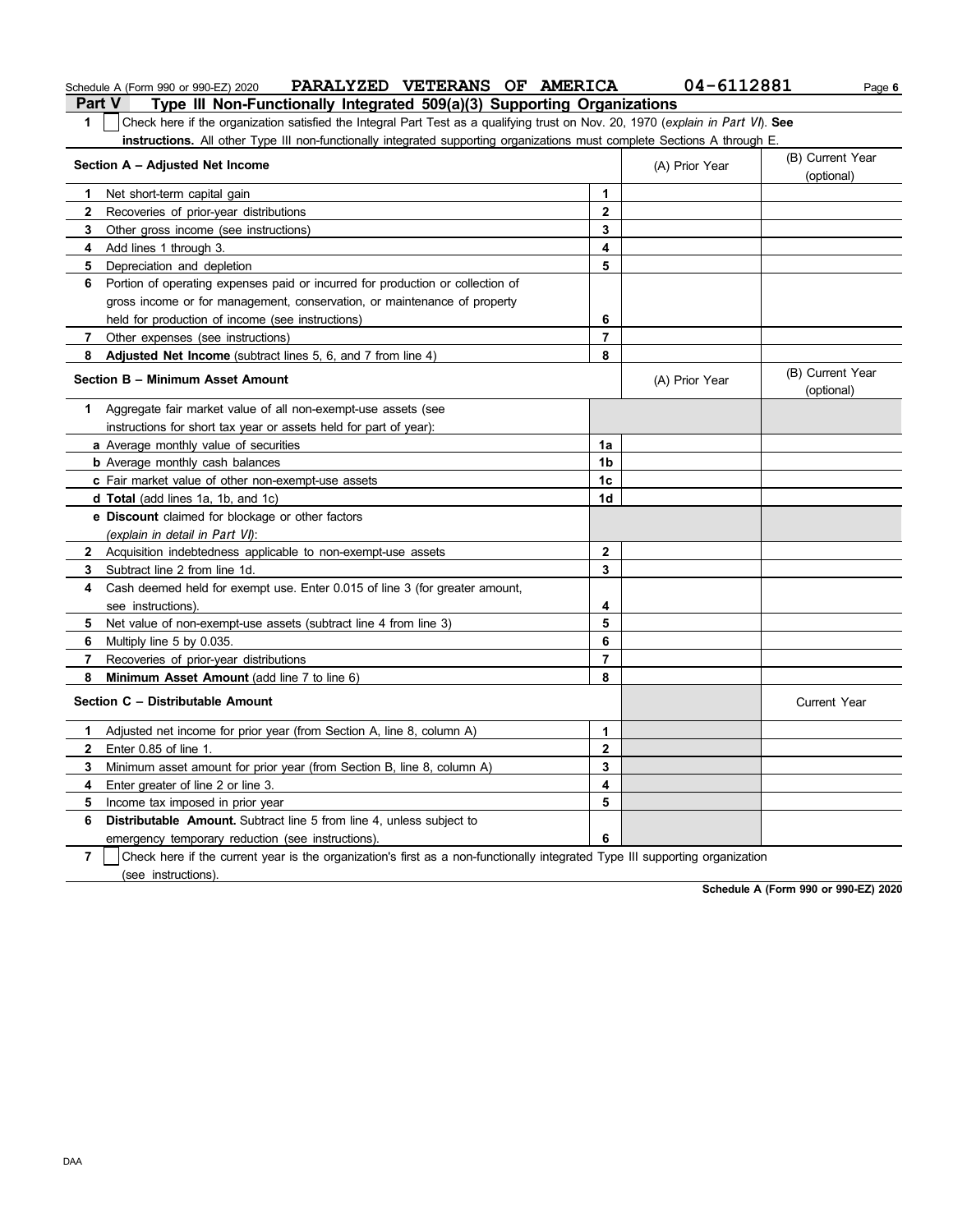Schedule A (Form 990 or 990-EZ) 2020 **PARALYZED VETERANS OF AMERICA** 04-6112881 Page 7

# Schedule A (Form 990 or 990-EZ) 2020 **PARALYZED VETERANS OF AMERICA** 04-6112 **Part V** Type III Non-Functionally Integrated 509(a)(3) Supporting Organizations *(continued)*

| Section D - Distributions | <b>Current Year</b>                                                                        |                                    |                                               |                                                  |
|---------------------------|--------------------------------------------------------------------------------------------|------------------------------------|-----------------------------------------------|--------------------------------------------------|
| 1                         | Amounts paid to supported organizations to accomplish exempt purposes                      |                                    |                                               |                                                  |
| 2                         | Amounts paid to perform activity that directly furthers exempt purposes of supported       |                                    |                                               |                                                  |
|                           | organizations, in excess of income from activity                                           |                                    |                                               |                                                  |
| 3                         | Administrative expenses paid to accomplish exempt purposes of supported organizations      |                                    |                                               |                                                  |
| 4                         | Amounts paid to acquire exempt-use assets                                                  |                                    |                                               |                                                  |
| 5                         | Qualified set-aside amounts (prior IRS approval required—provide details in Part VI)       |                                    |                                               |                                                  |
| 6                         | Other distributions ( <i>describe in Part VI</i> ). See instructions.                      |                                    |                                               |                                                  |
| 7                         | Total annual distributions. Add lines 1 through 6.                                         |                                    |                                               |                                                  |
| 8                         | Distributions to attentive supported organizations to which the organization is responsive |                                    |                                               |                                                  |
|                           | (provide details in Part VI). See instructions.                                            |                                    |                                               |                                                  |
| 9                         | Distributable amount for 2020 from Section C. line 6                                       |                                    |                                               |                                                  |
| 10                        | Line 8 amount divided by line 9 amount                                                     |                                    |                                               |                                                  |
|                           | <b>Section E - Distribution Allocations (see instructions)</b>                             | (i)<br><b>Excess Distributions</b> | (ii)<br><b>Underdistributions</b><br>Pre-2020 | (iii)<br><b>Distributable</b><br>Amount for 2020 |
| 1                         | Distributable amount for 2020 from Section C, line 6                                       |                                    |                                               |                                                  |
| 2                         | Underdistributions, if any, for years prior to 2020                                        |                                    |                                               |                                                  |
|                           | (reasonable cause required-explain in Part VI). See<br>instructions.                       |                                    |                                               |                                                  |
| 3                         | Excess distributions carryover, if any, to 2020                                            |                                    |                                               |                                                  |
|                           |                                                                                            |                                    |                                               |                                                  |
|                           |                                                                                            |                                    |                                               |                                                  |
|                           | <b>c</b> From 2017                                                                         |                                    |                                               |                                                  |
|                           |                                                                                            |                                    |                                               |                                                  |
|                           |                                                                                            |                                    |                                               |                                                  |
|                           | f Total of lines 3a through 3e                                                             |                                    |                                               |                                                  |
|                           | g Applied to underdistributions of prior years                                             |                                    |                                               |                                                  |
|                           | h Applied to 2020 distributable amount                                                     |                                    |                                               |                                                  |
|                           | <i>i</i> Carryover from 2015 not applied (see instructions)                                |                                    |                                               |                                                  |
|                           | Remainder. Subtract lines 3g, 3h, and 3i from line 3f.                                     |                                    |                                               |                                                  |
| 4                         | Distributions for 2020 from                                                                |                                    |                                               |                                                  |
|                           | Section D, line 7:<br>\$                                                                   |                                    |                                               |                                                  |
|                           | a Applied to underdistributions of prior years                                             |                                    |                                               |                                                  |
|                           | <b>b</b> Applied to 2020 distributable amount                                              |                                    |                                               |                                                  |
|                           | <b>c</b> Remainder. Subtract lines 4a and 4b from line 4.                                  |                                    |                                               |                                                  |
| 5                         | Remaining underdistributions for years prior to 2020, if                                   |                                    |                                               |                                                  |
|                           | any. Subtract lines 3g and 4a from line 2. For result                                      |                                    |                                               |                                                  |
|                           | greater than zero, explain in Part VI. See instructions.                                   |                                    |                                               |                                                  |
| 6                         | Remaining underdistributions for 2020 Subtract lines 3h                                    |                                    |                                               |                                                  |
|                           | and 4b from line 1. For result greater than zero, explain in                               |                                    |                                               |                                                  |
|                           | Part VI. See instructions.                                                                 |                                    |                                               |                                                  |
| 7                         | Excess distributions carryover to 2021. Add lines 3j                                       |                                    |                                               |                                                  |
|                           | and 4c.                                                                                    |                                    |                                               |                                                  |
| 8                         | Breakdown of line 7:                                                                       |                                    |                                               |                                                  |
|                           |                                                                                            |                                    |                                               |                                                  |
|                           |                                                                                            |                                    |                                               |                                                  |
|                           |                                                                                            |                                    |                                               |                                                  |
|                           |                                                                                            |                                    |                                               |                                                  |
|                           | e Excess from 2020                                                                         |                                    |                                               |                                                  |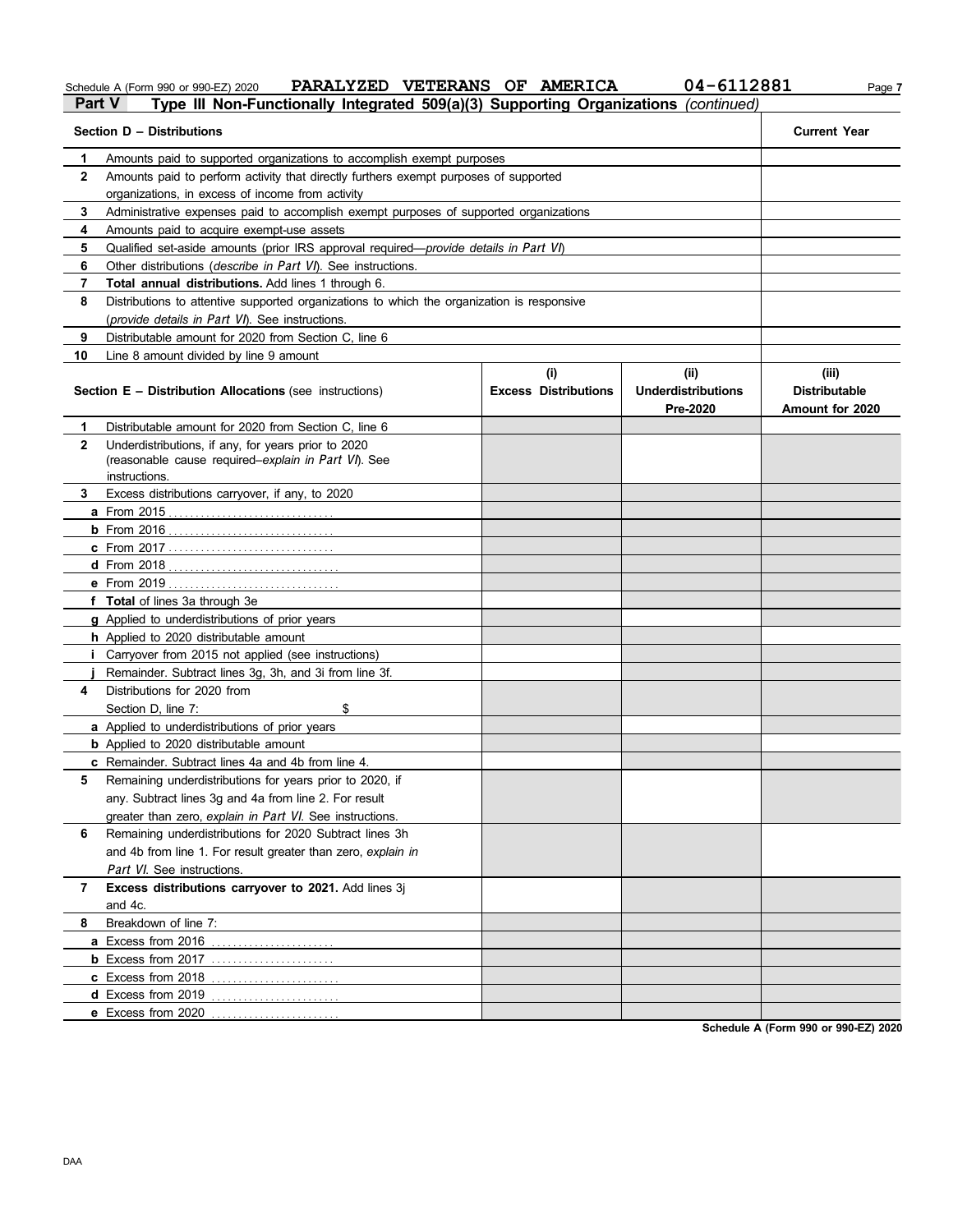PARALYZED VETERANS OF AMERICA

lines 2, 5, and 6. Also complete this part for any additional information. (See instructions.)

Supplemental Information. Provide the explanations required by Part II, line 10; Part II, line 17a or 17b; Part III, line 12; Part IV, Section A, lines 1, 2, 3b, 3c, 4b, 4c, 5a, 6, 9a, 9b, 9c, 11a, 11b, and 11c; Part IV, Section B, lines 1 and 2; Part IV, Section C, line 1; Part IV, Section D, lines 2 and 3; Part IV, Section E, lines 1c, 2a, 2b, 3a, and 3b; Part V, line 1; Part V, Section B, line 1e; Part V, Section D, lines 5, 6, and 8; and Part V, Section E,

Schedule A (Form 990 or 990-EZ) 2020

**Part VI** 

04-6112881

Page 8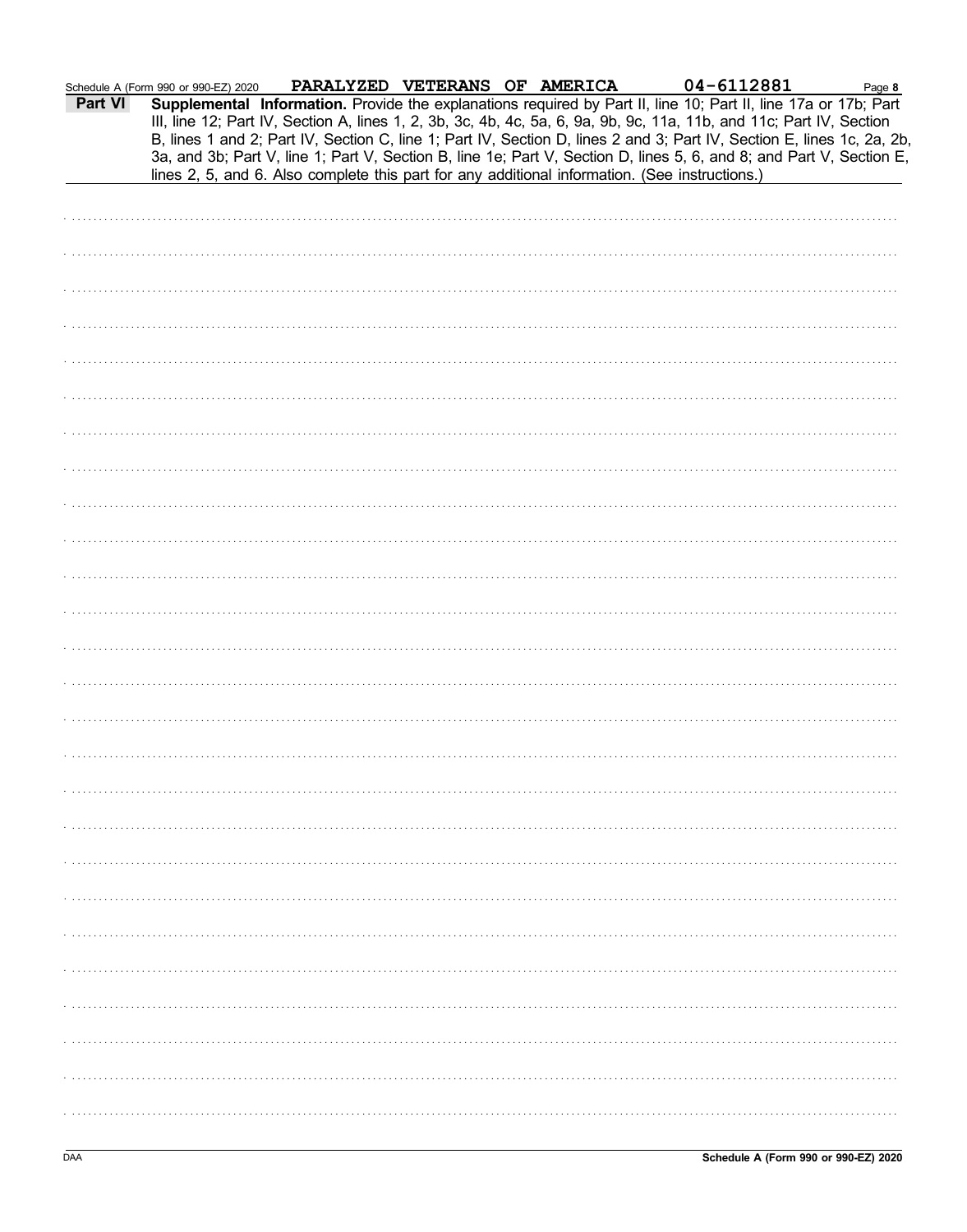Department of the Treasury Internal Revenue Service **(Form 990, 990-EZ,**

## **Schedule of Contributors Schedule B**

**or 990-PF) Attach to Form 990, Form 990-EZ, or Form 990-PF. Go to** www.irs.gov/Form990 **for the latest information.** OMB No. 1545-0047

**2020**

Name of the organization

### **PARALYZED VETERANS OF AMERICA**

| ame of the organization       | <b>Employer identification number</b> |
|-------------------------------|---------------------------------------|
| PARALYZED VETERANS OF AMERICA |                                       |
| NEW ENGLAND CHAPTER           | $04 - 6112881$                        |

**Organization type** (check one):

| Filers of:         | Section:                                                                           |
|--------------------|------------------------------------------------------------------------------------|
| Form 990 or 990-EZ | $ \mathbf{X} $ 501(c)( $3$ ) (enter number) organization                           |
|                    | $4947(a)(1)$ nonexempt charitable trust <b>not</b> treated as a private foundation |
|                    | 527 political organization                                                         |
| Form 990-PF        | $501(c)(3)$ exempt private foundation                                              |
|                    | 4947(a)(1) nonexempt charitable trust treated as a private foundation              |
|                    | $501(c)(3)$ taxable private foundation                                             |

Check if your organization is covered by the **General Rule** or a **Special Rule. Note:** Only a section 501(c)(7), (8), or (10) organization can check boxes for both the General Rule and a Special Rule. See instructions.

#### **General Rule**

For an organization filing Form 990, 990-EZ, or 990-PF that received, during the year, contributions totaling \$5,000 **X**or more (in money or property) from any one contributor. Complete Parts I and II. See instructions for determining a contributor's total contributions.

#### **Special Rules**

For an organization described in section 501(c)(3) filing Form 990 or 990-EZ that met the 331/3% support test of the regulations under sections 509(a)(1) and 170(b)(1)(A)(vi), that checked Schedule A (Form 990 or 990-EZ), Part II, line 13, 16a, or 16b, and that received from any one contributor, during the year, total contributions of the greater of **(1)** \$5,000; or **(2)** 2% of the amount on (i) Form 990, Part VIII, line 1h; or (ii) Form 990-EZ, line 1. Complete Parts I and II.

literary, or educational purposes, or for the prevention of cruelty to children or animals. Complete Parts I (entering For an organization described in section 501(c)(7), (8), or (10) filing Form 990 or 990-EZ that received from any one contributor, during the year, total contributions of more than \$1,000 *exclusively* for religious, charitable, scientific, "N/A" in column (b) instead of the contributor name and address), II, and III.

For an organization described in section 501(c)(7), (8), or (10) filing Form 990 or 990-EZ that received from any one contributor, during the year, contributions *exclusively* for religious, charitable, etc., purposes, but no such contributions totaled more than \$1,000. If this box is checked, enter here the total contributions that were received during the year for an *exclusively* religious, charitable, etc., purpose. Don't complete any of the parts unless the **General Rule** applies to this organization because it received *nonexclusively* religious, charitable, etc., contributions totaling \$5,000 or more during the year  $\ldots$   $\ldots$   $\ldots$   $\ldots$   $\ldots$   $\ldots$   $\ldots$   $\ldots$   $\ldots$   $\ldots$ 

990-EZ, or 990-PF), but it **must** answer "No" on Part IV, line 2, of its Form 990; or check the box on line H of its Form 990-EZ or on its Form 990-PF, Part I, line 2, to certify that it doesn't meet the filing requirements of Schedule B (Form 990, 990-EZ, or 990-PF). **Caution:** An organization that isn't covered by the General Rule and/or the Special Rules doesn't file Schedule B (Form 990,

**For Paperwork Reduction Act Notice, see the instructions for Form 990, 990-EZ, or 990-PF.**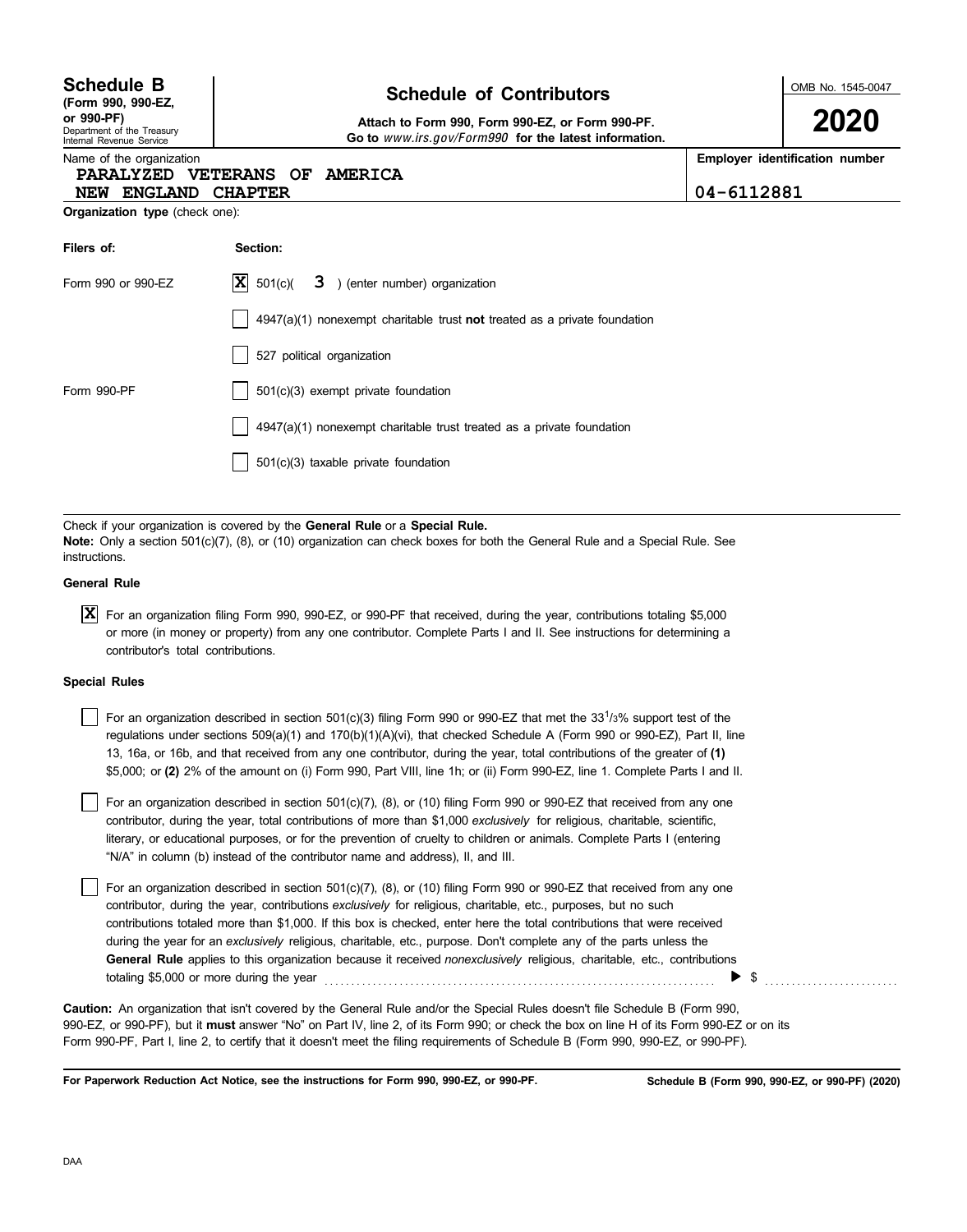|                       | Schedule B (Form 990, 990-EZ, or 990-PF) (2020)                                                                    |                                   | Page 1 of 1<br>Page 2                                                                         |
|-----------------------|--------------------------------------------------------------------------------------------------------------------|-----------------------------------|-----------------------------------------------------------------------------------------------|
|                       | Name of organization<br>PARALYZED VETERANS OF AMERICA                                                              |                                   | Employer identification number<br>04-6112881                                                  |
| Part I                | <b>Contributors</b> (see instructions). Use duplicate copies of Part I if additional space is needed.              |                                   |                                                                                               |
| (a)<br>No.            | (b)<br>Name, address, and ZIP + 4                                                                                  | (c)<br><b>Total contributions</b> | (d)<br>Type of contribution                                                                   |
| $1$                   | PARALYZED VETERANS OF AMERICA<br>801 EIGHTEENTH STREET, NW<br>DC 20002<br><b>WASHINGTON</b>                        | 147,309<br>$\mathsf{\$}$          | Χ<br>Person<br>Payroll<br><b>Noncash</b><br>(Complete Part II for<br>noncash contributions.)  |
| (a)<br>No.            | (b)<br>Name, address, and ZIP + 4                                                                                  | (c)<br><b>Total contributions</b> | (d)<br>Type of contribution                                                                   |
| $2_{\ldots}$          | VINCENT J. GUIFFRE TRUST<br>605 BROADWAY<br><b>LF41</b><br>MA 01906<br><b>SAUGUS</b>                               | 15,000<br>\$                      | X<br>Person<br>Payroll<br><b>Noncash</b><br>(Complete Part II for<br>noncash contributions.)  |
| (a)<br>No.            | (b)<br>Name, address, and ZIP + 4                                                                                  | (c)<br><b>Total contributions</b> | (d)<br>Type of contribution                                                                   |
| $3_{\ldots}$          | NORTHWEST CT COMMUNITY FOUNDATION<br>33 EAST MAIN ST<br>PO BOX 06790<br><b>TORRINGTON</b><br>CT 06790              | 5,000<br>\$                       | X<br>Person<br>Payroll<br><b>Noncash</b><br>(Complete Part II for<br>noncash contributions.)  |
| (a)<br>No.            | (b)<br>Name, address, and ZIP + 4                                                                                  | (c)<br><b>Total contributions</b> | (d)<br>Type of contribution                                                                   |
| $\mathbf{4}_{\cdots}$ | SMALL BUSINESS ADMINISTRATION<br>U.S.<br>409 3RD ST., SW<br>DC 20416<br><b>WASHINGTON</b>                          | 15,600<br>\$                      | X<br>Person<br>Payroll<br>Noncash<br>(Complete Part II for<br>noncash contributions.)         |
| (a)<br>No.            | (b)<br>Name, address, and ZIP + 4                                                                                  | (c)<br><b>Total contributions</b> | (d)<br>Type of contribution                                                                   |
| 5 <sub>1</sub>        | SETTLEMENT TRUST<br><b>KAUFFMAN</b><br>C/O MAGGS & ASSOCIATES<br>985 BERKSHIRE BLVD.<br>PA 19610<br><b>WYOMING</b> | 35,465<br>$\ddot{\textbf{\$}}$    | ΙX<br>Person<br>Payroll<br><b>Noncash</b><br>(Complete Part II for<br>noncash contributions.) |
| (a)<br>No.            | (b)<br>Name, address, and ZIP + 4                                                                                  | (c)<br><b>Total contributions</b> | (d)<br>Type of contribution                                                                   |
|                       |                                                                                                                    | \$                                | Person<br>Payroll<br><b>Noncash</b><br>(Complete Part II for<br>noncash contributions.)       |

**Schedule B (Form 990, 990-EZ, or 990-PF) (2020)**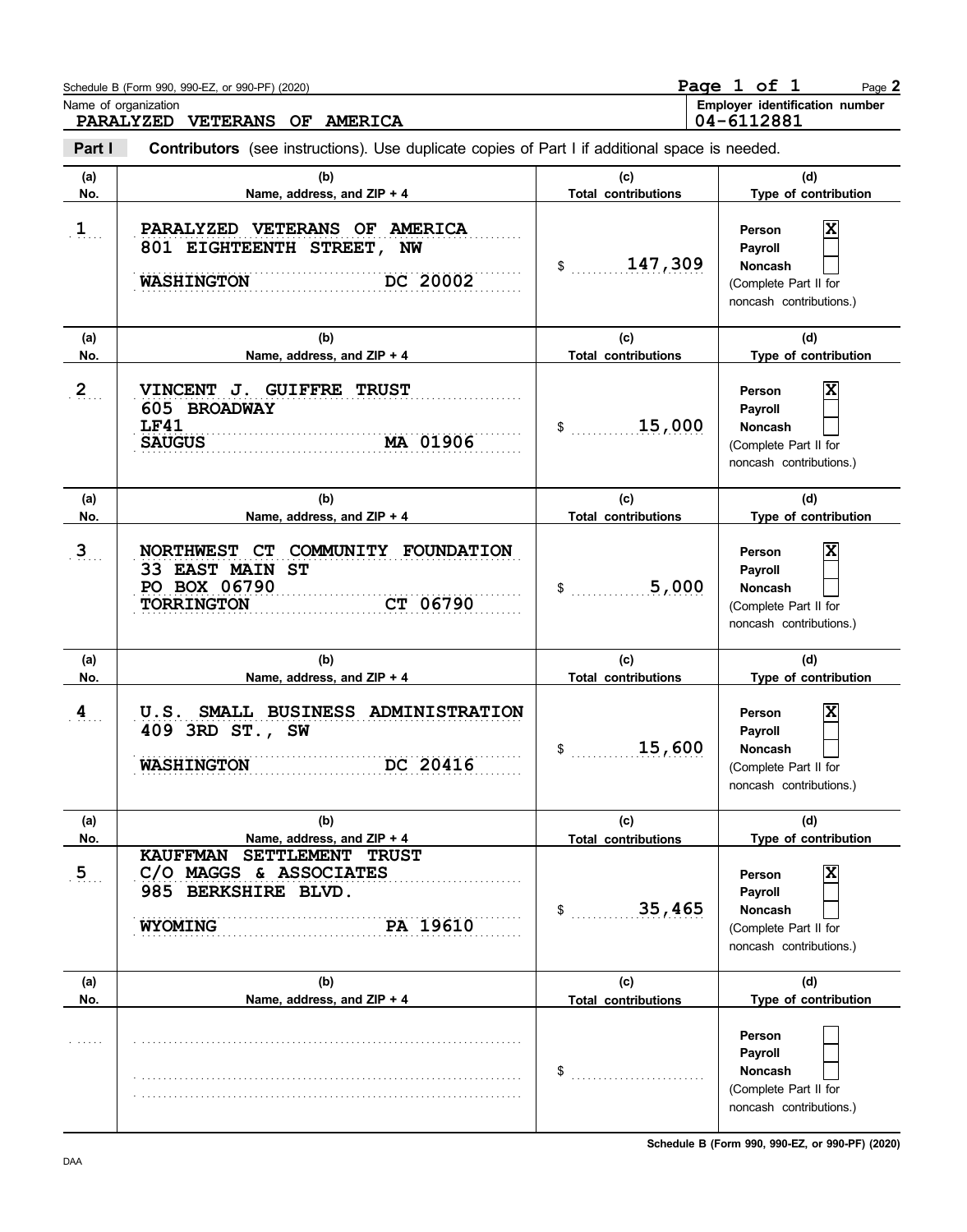|        | <b>SCHEDULE D</b><br>(Form 990)                           |                                | <b>Supplemental Financial Statements</b><br>Complete if the organization answered "Yes" on Form 990,<br>Part IV, line 6, 7, 8, 9, 10, 11a, 11b, 11c, 11d, 11e, 11f, 12a, or 12b.                                                                                        |                                                                            |                                                                            |                | OMB No. 1545-0047               |
|--------|-----------------------------------------------------------|--------------------------------|-------------------------------------------------------------------------------------------------------------------------------------------------------------------------------------------------------------------------------------------------------------------------|----------------------------------------------------------------------------|----------------------------------------------------------------------------|----------------|---------------------------------|
|        | Department of the Treasury<br>Internal Revenue Service    |                                | Go to www.irs.gov/Form990 for instructions and the latest information.                                                                                                                                                                                                  | Attach to Form 990.                                                        |                                                                            |                | Open to Public<br>Inspection    |
|        | Name of the organization<br>PARALYZED VETERANS OF AMERICA |                                |                                                                                                                                                                                                                                                                         |                                                                            |                                                                            |                | Employer identification number  |
|        | NEW ENGLAND CHAPTER                                       |                                |                                                                                                                                                                                                                                                                         |                                                                            |                                                                            | 04-6112881     |                                 |
| Part I |                                                           |                                | Organizations Maintaining Donor Advised Funds or Other Similar Funds or Accounts.                                                                                                                                                                                       |                                                                            |                                                                            |                |                                 |
|        |                                                           |                                | Complete if the organization answered "Yes" on Form 990, Part IV, line 6.                                                                                                                                                                                               |                                                                            |                                                                            |                |                                 |
|        |                                                           |                                |                                                                                                                                                                                                                                                                         |                                                                            | (a) Donor advised funds                                                    |                | (b) Funds and other accounts    |
| 1      | Total number at end of year                               |                                |                                                                                                                                                                                                                                                                         |                                                                            |                                                                            |                |                                 |
| 2<br>3 |                                                           |                                |                                                                                                                                                                                                                                                                         |                                                                            | the control of the control of the control of the control of the control of |                |                                 |
| 4      | Aggregate value at end of year                            |                                |                                                                                                                                                                                                                                                                         | the control of the control of the control of the control of the control of |                                                                            |                |                                 |
| 5      |                                                           |                                | Did the organization inform all donors and donor advisors in writing that the assets held in donor advised                                                                                                                                                              |                                                                            |                                                                            |                |                                 |
|        |                                                           |                                | funds are the organization's property, subject to the organization's exclusive legal control?                                                                                                                                                                           |                                                                            |                                                                            |                | <b>Yes</b><br>No                |
| 6      |                                                           |                                | Did the organization inform all grantees, donors, and donor advisors in writing that grant funds can be used                                                                                                                                                            |                                                                            |                                                                            |                |                                 |
|        |                                                           |                                | only for charitable purposes and not for the benefit of the donor or donor advisor, or for any other purpose                                                                                                                                                            |                                                                            |                                                                            |                |                                 |
|        | conferring impermissible private benefit?                 |                                |                                                                                                                                                                                                                                                                         |                                                                            |                                                                            |                | <b>Yes</b><br>No.               |
|        | Part II                                                   | <b>Conservation Easements.</b> | Complete if the organization answered "Yes" on Form 990, Part IV, line 7.                                                                                                                                                                                               |                                                                            |                                                                            |                |                                 |
| 1      |                                                           |                                | Purpose(s) of conservation easements held by the organization (check all that apply).                                                                                                                                                                                   |                                                                            |                                                                            |                |                                 |
|        |                                                           |                                | Preservation of land for public use (for example, recreation or education)                                                                                                                                                                                              |                                                                            | Preservation of a historically important land area                         |                |                                 |
|        | Protection of natural habitat                             |                                |                                                                                                                                                                                                                                                                         |                                                                            | Preservation of a certified historic structure                             |                |                                 |
|        | Preservation of open space                                |                                |                                                                                                                                                                                                                                                                         |                                                                            |                                                                            |                |                                 |
| 2      |                                                           |                                | Complete lines 2a through 2d if the organization held a qualified conservation contribution in the form of a conservation                                                                                                                                               |                                                                            |                                                                            |                |                                 |
|        | easement on the last day of the tax year.                 |                                |                                                                                                                                                                                                                                                                         |                                                                            |                                                                            |                | Held at the End of the Tax Year |
| a      |                                                           |                                |                                                                                                                                                                                                                                                                         |                                                                            |                                                                            | 2a             |                                 |
| b      | Total acreage restricted by conservation easements        |                                |                                                                                                                                                                                                                                                                         |                                                                            |                                                                            | 2 <sub>b</sub> |                                 |
|        |                                                           |                                | c Number of conservation easements on a certified historic structure included in (a) [11] Number of conservation easements on a certified historic structure included in (a)<br>d Number of conservation easements included in (c) acquired after 7/25/06, and not on a |                                                                            |                                                                            | 2c             |                                 |
|        | historic structure listed in the National Register        |                                |                                                                                                                                                                                                                                                                         |                                                                            |                                                                            | 2d             |                                 |
|        |                                                           |                                | Number of conservation easements modified, transferred, released, extinguished, or terminated by the organization during the                                                                                                                                            |                                                                            |                                                                            |                |                                 |
|        | tax year                                                  |                                |                                                                                                                                                                                                                                                                         |                                                                            |                                                                            |                |                                 |
|        |                                                           |                                | Number of states where property subject to conservation easement is located                                                                                                                                                                                             |                                                                            |                                                                            |                |                                 |
| 5      |                                                           |                                | Does the organization have a written policy regarding the periodic monitoring, inspection, handling of                                                                                                                                                                  |                                                                            |                                                                            |                |                                 |
|        |                                                           |                                | violations, and enforcement of the conservation easements it holds?                                                                                                                                                                                                     |                                                                            |                                                                            |                | <b>Yes</b><br>No                |
| 6      |                                                           |                                | Staff and volunteer hours devoted to monitoring, inspecting, handling of violations, and enforcing conservation easements during the year                                                                                                                               |                                                                            |                                                                            |                |                                 |
| 7      |                                                           |                                | Amount of expenses incurred in monitoring, inspecting, handling of violations, and enforcing conservation easements during the year                                                                                                                                     |                                                                            |                                                                            |                |                                 |
|        |                                                           |                                |                                                                                                                                                                                                                                                                         |                                                                            |                                                                            |                |                                 |
| 8      |                                                           |                                | Does each conservation easement reported on line $2(d)$ above satisfy the requirements of section $170(h)(4)(B)(i)$                                                                                                                                                     |                                                                            |                                                                            |                |                                 |
|        |                                                           |                                |                                                                                                                                                                                                                                                                         |                                                                            |                                                                            |                | <b>Yes</b><br>No                |
| 9      |                                                           |                                | In Part XIII, describe how the organization reports conservation easements in its revenue and expense statement and<br>balance sheet, and include, if applicable, the text of the footnote to the organization's financial statements that describes the                |                                                                            |                                                                            |                |                                 |
|        | organization's accounting for conservation easements.     |                                |                                                                                                                                                                                                                                                                         |                                                                            |                                                                            |                |                                 |
|        | Part III                                                  |                                | Organizations Maintaining Collections of Art, Historical Treasures, or Other Similar Assets.<br>Complete if the organization answered "Yes" on Form 990, Part IV, line 8.                                                                                               |                                                                            |                                                                            |                |                                 |
|        |                                                           |                                | 1a If the organization elected, as permitted under FASB ASC 958, not to report in its revenue statement and balance sheet works                                                                                                                                         |                                                                            |                                                                            |                |                                 |
|        |                                                           |                                | of art, historical treasures, or other similar assets held for public exhibition, education, or research in furtherance of public                                                                                                                                       |                                                                            |                                                                            |                |                                 |
|        |                                                           |                                | service, provide in Part XIII the text of the footnote to its financial statements that describes these items.                                                                                                                                                          |                                                                            |                                                                            |                |                                 |
| b      |                                                           |                                | If the organization elected, as permitted under FASB ASC 958, to report in its revenue statement and balance sheet works of                                                                                                                                             |                                                                            |                                                                            |                |                                 |
|        |                                                           |                                | art, historical treasures, or other similar assets held for public exhibition, education, or research in furtherance of public service,                                                                                                                                 |                                                                            |                                                                            |                |                                 |
|        | provide the following amounts relating to these items:    |                                |                                                                                                                                                                                                                                                                         |                                                                            |                                                                            |                |                                 |
|        |                                                           |                                |                                                                                                                                                                                                                                                                         |                                                                            |                                                                            |                |                                 |
| 2      |                                                           |                                | If the organization received or held works of art, historical treasures, or other similar assets for financial gain, provide the                                                                                                                                        |                                                                            |                                                                            |                |                                 |
|        |                                                           |                                | following amounts required to be reported under FASB ASC 958 relating to these items:                                                                                                                                                                                   |                                                                            |                                                                            |                |                                 |
| а      |                                                           |                                |                                                                                                                                                                                                                                                                         |                                                                            |                                                                            |                |                                 |
| b      |                                                           |                                |                                                                                                                                                                                                                                                                         |                                                                            |                                                                            |                |                                 |
| DAA    |                                                           |                                | For Paperwork Reduction Act Notice, see the Instructions for Form 990.                                                                                                                                                                                                  |                                                                            |                                                                            |                | Schedule D (Form 990) 2020      |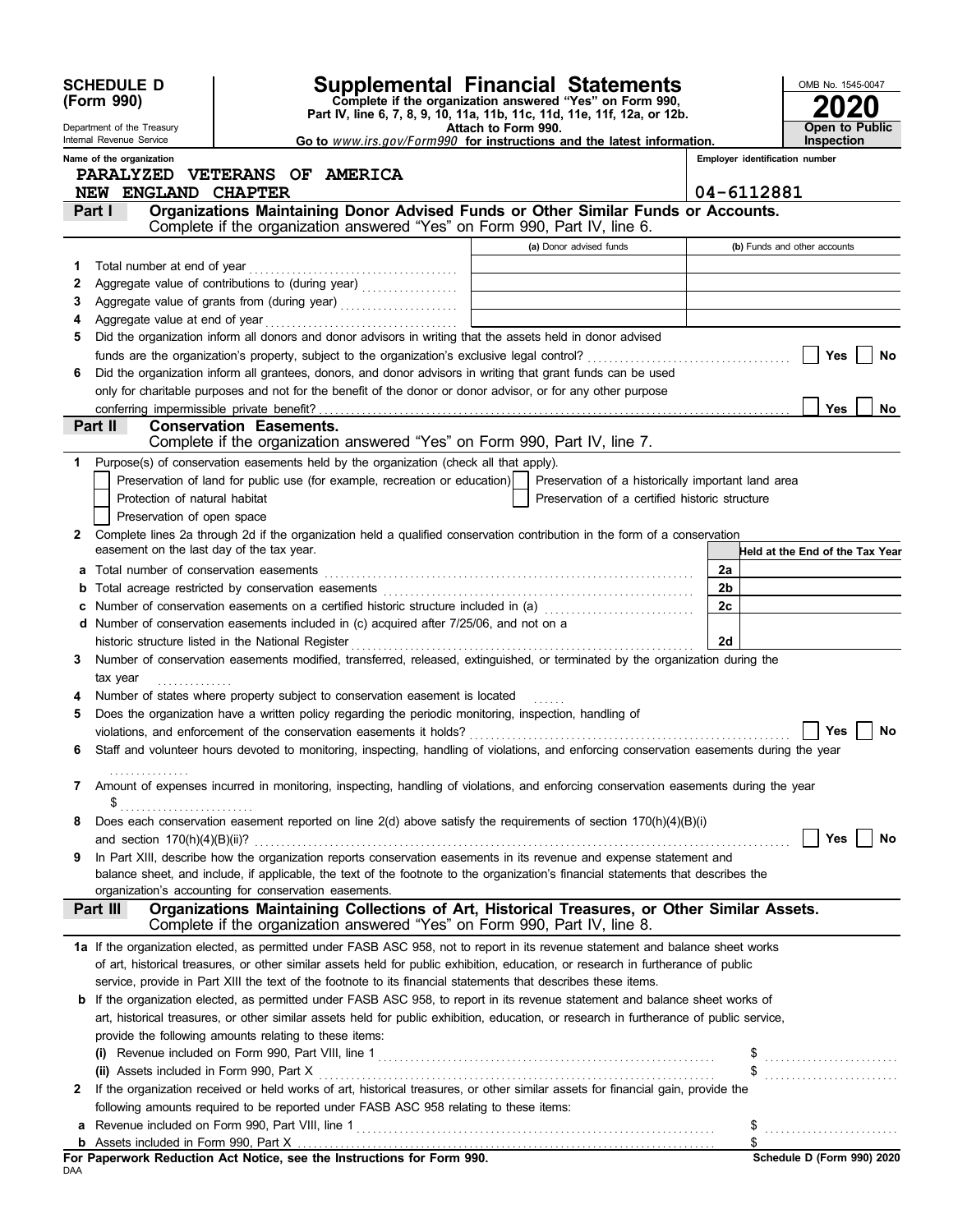|    | Schedule D (Form 990) 2020 PARALYZED VETERANS OF AMERICA                                                                                                                                                                       |                         |  |                                                                                                                                                                                                                                      |                    | 04-6112881 |                 |                      |                | Page 2              |
|----|--------------------------------------------------------------------------------------------------------------------------------------------------------------------------------------------------------------------------------|-------------------------|--|--------------------------------------------------------------------------------------------------------------------------------------------------------------------------------------------------------------------------------------|--------------------|------------|-----------------|----------------------|----------------|---------------------|
|    | Organizations Maintaining Collections of Art, Historical Treasures, or Other Similar Assets (continued)<br>Part III                                                                                                            |                         |  |                                                                                                                                                                                                                                      |                    |            |                 |                      |                |                     |
| 3  | Using the organization's acquisition, accession, and other records, check any of the following that make significant use of its<br>collection items (check all that apply):                                                    |                         |  |                                                                                                                                                                                                                                      |                    |            |                 |                      |                |                     |
| a  | Public exhibition                                                                                                                                                                                                              | dl                      |  | Loan or exchange program                                                                                                                                                                                                             |                    |            |                 |                      |                |                     |
| b  | Scholarly research                                                                                                                                                                                                             |                         |  | Other <b>contract and the contract of the contract of the contract of the contract of the contract of the contract of the contract of the contract of the contract of the contract of the contract of the contract of the contra</b> |                    |            |                 |                      |                |                     |
| с  | Preservation for future generations                                                                                                                                                                                            |                         |  |                                                                                                                                                                                                                                      |                    |            |                 |                      |                |                     |
| 4  | Provide a description of the organization's collections and explain how they further the organization's exempt purpose in Part                                                                                                 |                         |  |                                                                                                                                                                                                                                      |                    |            |                 |                      |                |                     |
|    | XIII.                                                                                                                                                                                                                          |                         |  |                                                                                                                                                                                                                                      |                    |            |                 |                      |                |                     |
| 5  | During the year, did the organization solicit or receive donations of art, historical treasures, or other similar                                                                                                              |                         |  |                                                                                                                                                                                                                                      |                    |            |                 |                      |                |                     |
|    |                                                                                                                                                                                                                                |                         |  |                                                                                                                                                                                                                                      |                    |            |                 |                      | Yes            | No                  |
|    | Part IV<br><b>Escrow and Custodial Arrangements.</b>                                                                                                                                                                           |                         |  |                                                                                                                                                                                                                                      |                    |            |                 |                      |                |                     |
|    | Complete if the organization answered "Yes" on Form 990, Part IV, line 9, or reported an amount on Form<br>990, Part X, line 21.                                                                                               |                         |  |                                                                                                                                                                                                                                      |                    |            |                 |                      |                |                     |
|    | 1a Is the organization an agent, trustee, custodian or other intermediary for contributions or other assets not                                                                                                                |                         |  |                                                                                                                                                                                                                                      |                    |            |                 |                      |                |                     |
|    | included on Form 990, Part X?                                                                                                                                                                                                  |                         |  |                                                                                                                                                                                                                                      |                    |            |                 |                      | Yes            | No                  |
|    | b If "Yes," explain the arrangement in Part XIII and complete the following table:                                                                                                                                             |                         |  |                                                                                                                                                                                                                                      |                    |            |                 |                      |                |                     |
|    |                                                                                                                                                                                                                                |                         |  |                                                                                                                                                                                                                                      |                    |            |                 |                      | Amount         |                     |
|    | c Beginning balance expressions and the contract of the contract of the contract of the contract of the contract of the contract of the contract of the contract of the contract of the contract of the contract of the contra |                         |  |                                                                                                                                                                                                                                      |                    |            |                 | 1c                   |                |                     |
|    |                                                                                                                                                                                                                                |                         |  |                                                                                                                                                                                                                                      |                    |            |                 | 1d                   |                |                     |
| е  | Distributions during the year manufactured contains and the year manufactured with the year manufactured with                                                                                                                  |                         |  |                                                                                                                                                                                                                                      |                    |            |                 | 1e                   |                |                     |
| f. | Ending balance contains and a series of the contact of the contact of the contact of the contact of the contact of the contact of the contact of the contact of the contact of the contact of the contact of the contact of th |                         |  |                                                                                                                                                                                                                                      |                    |            |                 | 1f                   |                |                     |
|    | 2a Did the organization include an amount on Form 990, Part X, line 21, for escrow or custodial account liability?                                                                                                             |                         |  |                                                                                                                                                                                                                                      |                    |            |                 |                      | <b>Yes</b>     | No                  |
|    | b If "Yes," explain the arrangement in Part XIII. Check here if the explanation has been provided on Part XIII                                                                                                                 |                         |  |                                                                                                                                                                                                                                      |                    |            |                 |                      |                |                     |
|    | <b>Endowment Funds.</b><br><b>Part V</b>                                                                                                                                                                                       |                         |  |                                                                                                                                                                                                                                      |                    |            |                 |                      |                |                     |
|    | Complete if the organization answered "Yes" on Form 990, Part IV, line 10.                                                                                                                                                     |                         |  |                                                                                                                                                                                                                                      |                    |            |                 |                      |                |                     |
|    |                                                                                                                                                                                                                                | (a) Current year        |  | (b) Prior year                                                                                                                                                                                                                       | (c) Two years back |            |                 | (d) Three years back |                | (e) Four years back |
|    | 1a Beginning of year balance                                                                                                                                                                                                   |                         |  |                                                                                                                                                                                                                                      |                    |            |                 |                      |                |                     |
|    | <b>b</b> Contributions <b>contributions</b>                                                                                                                                                                                    |                         |  |                                                                                                                                                                                                                                      |                    |            |                 |                      |                |                     |
|    | c Net investment earnings, gains, and                                                                                                                                                                                          |                         |  |                                                                                                                                                                                                                                      |                    |            |                 |                      |                |                     |
|    |                                                                                                                                                                                                                                |                         |  |                                                                                                                                                                                                                                      |                    |            |                 |                      |                |                     |
|    | d Grants or scholarships                                                                                                                                                                                                       |                         |  |                                                                                                                                                                                                                                      |                    |            |                 |                      |                |                     |
|    | e Other expenditures for facilities and                                                                                                                                                                                        |                         |  |                                                                                                                                                                                                                                      |                    |            |                 |                      |                |                     |
|    |                                                                                                                                                                                                                                |                         |  |                                                                                                                                                                                                                                      |                    |            |                 |                      |                |                     |
|    | f Administrative expenses                                                                                                                                                                                                      |                         |  |                                                                                                                                                                                                                                      |                    |            |                 |                      |                |                     |
|    | End of year balance                                                                                                                                                                                                            |                         |  |                                                                                                                                                                                                                                      |                    |            |                 |                      |                |                     |
| 2  | Provide the estimated percentage of the current year end balance (line 1g, column (a)) held as:                                                                                                                                |                         |  |                                                                                                                                                                                                                                      |                    |            |                 |                      |                |                     |
|    | a Board designated or quasi-endowment                                                                                                                                                                                          |                         |  |                                                                                                                                                                                                                                      |                    |            |                 |                      |                |                     |
|    | Permanent endowment<br>$\%$<br><u>.</u><br>.                                                                                                                                                                                   |                         |  |                                                                                                                                                                                                                                      |                    |            |                 |                      |                |                     |
| c  | Term endowment<br>%                                                                                                                                                                                                            |                         |  |                                                                                                                                                                                                                                      |                    |            |                 |                      |                |                     |
|    | The percentages on lines 2a, 2b, and 2c should equal 100%.                                                                                                                                                                     |                         |  |                                                                                                                                                                                                                                      |                    |            |                 |                      |                |                     |
|    | 3a Are there endowment funds not in the possession of the organization that are held and administered for the                                                                                                                  |                         |  |                                                                                                                                                                                                                                      |                    |            |                 |                      |                |                     |
|    | organization by:                                                                                                                                                                                                               |                         |  |                                                                                                                                                                                                                                      |                    |            |                 |                      |                | Yes<br>No           |
|    |                                                                                                                                                                                                                                |                         |  |                                                                                                                                                                                                                                      |                    |            |                 |                      | 3a(i)          |                     |
|    |                                                                                                                                                                                                                                |                         |  |                                                                                                                                                                                                                                      |                    |            |                 |                      | 3a(ii)         |                     |
|    |                                                                                                                                                                                                                                |                         |  |                                                                                                                                                                                                                                      |                    |            |                 |                      | 3b             |                     |
|    | Describe in Part XIII the intended uses of the organization's endowment funds.                                                                                                                                                 |                         |  |                                                                                                                                                                                                                                      |                    |            |                 |                      |                |                     |
|    | Land, Buildings, and Equipment.<br>Part VI                                                                                                                                                                                     |                         |  |                                                                                                                                                                                                                                      |                    |            |                 |                      |                |                     |
|    | Complete if the organization answered "Yes" on Form 990, Part IV, line 11a. See Form 990, Part X, line 10.                                                                                                                     |                         |  |                                                                                                                                                                                                                                      |                    |            |                 |                      |                |                     |
|    | Description of property                                                                                                                                                                                                        | (a) Cost or other basis |  | (b) Cost or other basis                                                                                                                                                                                                              |                    |            | (c) Accumulated |                      | (d) Book value |                     |
|    |                                                                                                                                                                                                                                | (investment)            |  | (other)                                                                                                                                                                                                                              |                    |            | depreciation    |                      |                |                     |
|    |                                                                                                                                                                                                                                |                         |  |                                                                                                                                                                                                                                      |                    |            |                 |                      |                |                     |
|    |                                                                                                                                                                                                                                |                         |  |                                                                                                                                                                                                                                      |                    |            |                 |                      |                |                     |
|    |                                                                                                                                                                                                                                |                         |  |                                                                                                                                                                                                                                      |                    |            |                 |                      |                |                     |
|    | d Equipment                                                                                                                                                                                                                    |                         |  |                                                                                                                                                                                                                                      | 18,088             |            | 18,088          |                      |                |                     |
|    |                                                                                                                                                                                                                                |                         |  |                                                                                                                                                                                                                                      |                    |            |                 |                      |                |                     |
|    |                                                                                                                                                                                                                                |                         |  |                                                                                                                                                                                                                                      |                    |            |                 |                      |                |                     |

**Schedule D (Form 990) 2020**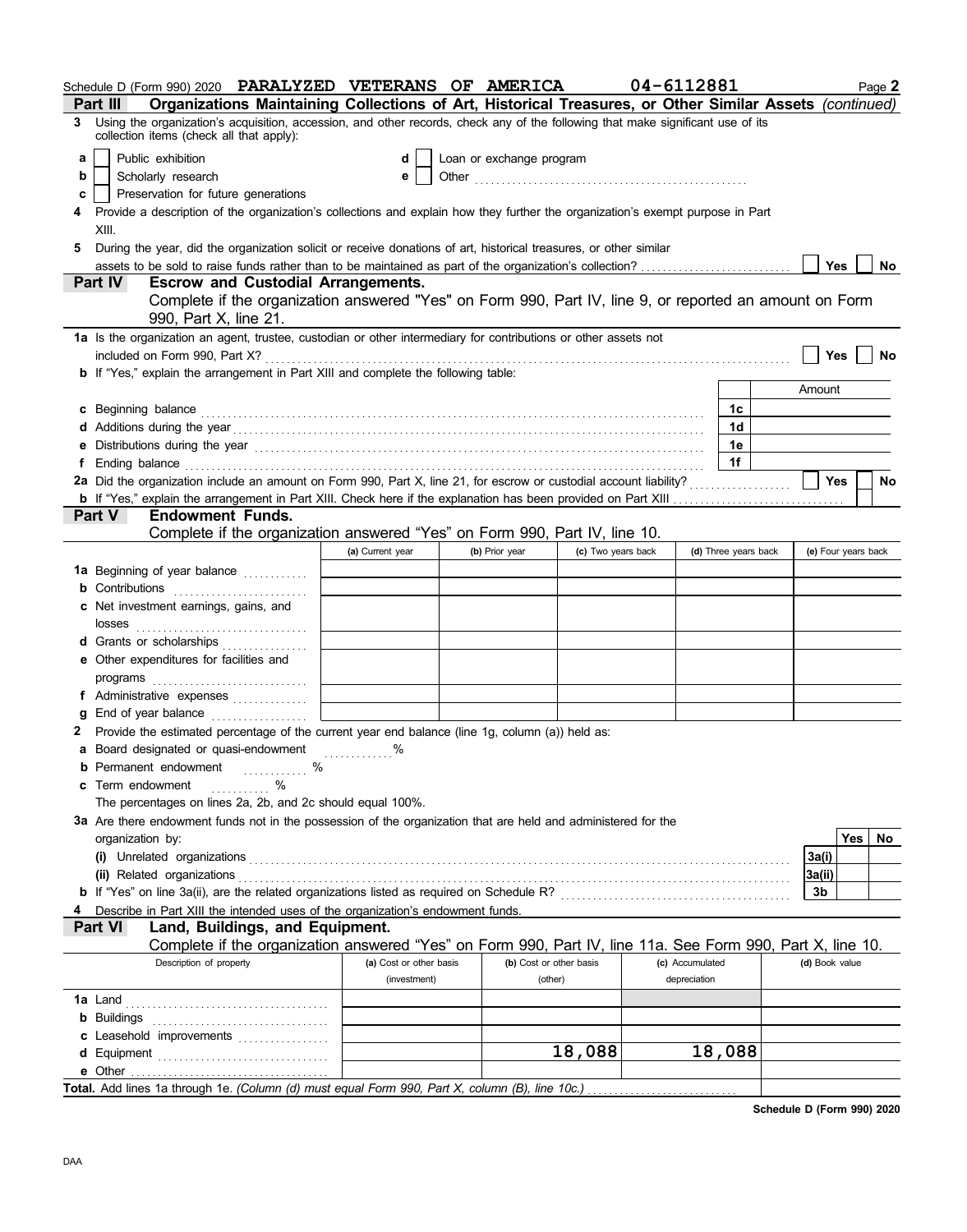|             | Complete if the organization answered "Yes" on Form 990, Part IV, line 11b. See Form 990, Part X, line 12.           |                |                                                              |                |
|-------------|----------------------------------------------------------------------------------------------------------------------|----------------|--------------------------------------------------------------|----------------|
|             | (a) Description of security or category                                                                              | (b) Book value | (c) Method of valuation:                                     |                |
|             | (including name of security)                                                                                         |                | Cost or end-of-year market value                             |                |
|             | (1) Financial derivatives                                                                                            |                |                                                              |                |
|             |                                                                                                                      |                |                                                              |                |
| $(3)$ Other |                                                                                                                      |                |                                                              |                |
|             |                                                                                                                      |                |                                                              |                |
| (B)         |                                                                                                                      |                |                                                              |                |
| (C)         |                                                                                                                      |                |                                                              |                |
|             |                                                                                                                      |                |                                                              |                |
| (E)         |                                                                                                                      |                |                                                              |                |
| (F)         |                                                                                                                      |                |                                                              |                |
| (G)         |                                                                                                                      |                |                                                              |                |
| (H)         |                                                                                                                      |                |                                                              |                |
|             | Total. (Column (b) must equal Form 990, Part X, col. (B) line 12.)                                                   |                |                                                              |                |
| Part VIII   | Investments - Program Related.                                                                                       |                |                                                              |                |
|             | Complete if the organization answered "Yes" on Form 990, Part IV, line 11c. See Form 990, Part X, line 13.           |                |                                                              |                |
|             | (a) Description of investment                                                                                        | (b) Book value | (c) Method of valuation:<br>Cost or end-of-year market value |                |
| (1)         |                                                                                                                      |                |                                                              |                |
| (2)         |                                                                                                                      |                |                                                              |                |
| (3)         |                                                                                                                      |                |                                                              |                |
| (4)         |                                                                                                                      |                |                                                              |                |
| (5)         |                                                                                                                      |                |                                                              |                |
| (6)         |                                                                                                                      |                |                                                              |                |
| (7)         |                                                                                                                      |                |                                                              |                |
| (8)         |                                                                                                                      |                |                                                              |                |
| (9)         |                                                                                                                      |                |                                                              |                |
|             | Total. (Column (b) must equal Form 990, Part X, col. (B) line 13.)                                                   |                |                                                              |                |
| Part IX     | <b>Other Assets.</b>                                                                                                 |                |                                                              |                |
|             | Complete if the organization answered "Yes" on Form 990, Part IV, line 11d. See Form 990, Part X, line 15.           |                |                                                              |                |
|             | (a) Description                                                                                                      |                |                                                              | (b) Book value |
| (1)         |                                                                                                                      |                |                                                              |                |
| (2)         |                                                                                                                      |                |                                                              |                |
| (3)         |                                                                                                                      |                |                                                              |                |
| (4)         |                                                                                                                      |                |                                                              |                |
| (5)         |                                                                                                                      |                |                                                              |                |
| (6)         |                                                                                                                      |                |                                                              |                |
| (7)         |                                                                                                                      |                |                                                              |                |
| (8)         |                                                                                                                      |                |                                                              |                |
| (9)         |                                                                                                                      |                |                                                              |                |
|             | Total. (Column (b) must equal Form 990, Part X, col. (B) line 15.)                                                   |                |                                                              |                |
| Part X      | Other Liabilities.                                                                                                   |                |                                                              |                |
|             | Complete if the organization answered "Yes" on Form 990, Part IV, line 11e or 11f. See Form 990, Part X,<br>line 25. |                |                                                              |                |
| 1.          | (a) Description of liability                                                                                         |                |                                                              | (b) Book value |
| (1)         | Federal income taxes                                                                                                 |                |                                                              |                |
| (2)         | PPP LOAN                                                                                                             |                |                                                              | 27,706         |
| (3)         |                                                                                                                      |                |                                                              |                |
| (4)         |                                                                                                                      |                |                                                              |                |
| (5)         |                                                                                                                      |                |                                                              |                |
| (6)         |                                                                                                                      |                |                                                              |                |
| (7)         |                                                                                                                      |                |                                                              |                |
| (8)         |                                                                                                                      |                |                                                              |                |
| (9)         |                                                                                                                      |                |                                                              |                |
|             | Total. (Column (b) must equal Form 990, Part X, col. (B) line 25.)                                                   |                |                                                              | 27,706         |
|             |                                                                                                                      |                |                                                              |                |

**Part VII Investments – Other Securities.**

Schedule D (Form 990) 2020 **PARALYZED VETERANS OF AMERICA 04-6112881**

Liability for uncertain tax positions. In Part XIII, provide the text of the footnote to the organization's financial statements that reports the **2.** organization's liability for uncertain tax positions under FASB ASC 740. Check here if the text of the footnote has been provided in Part XIII Page **3**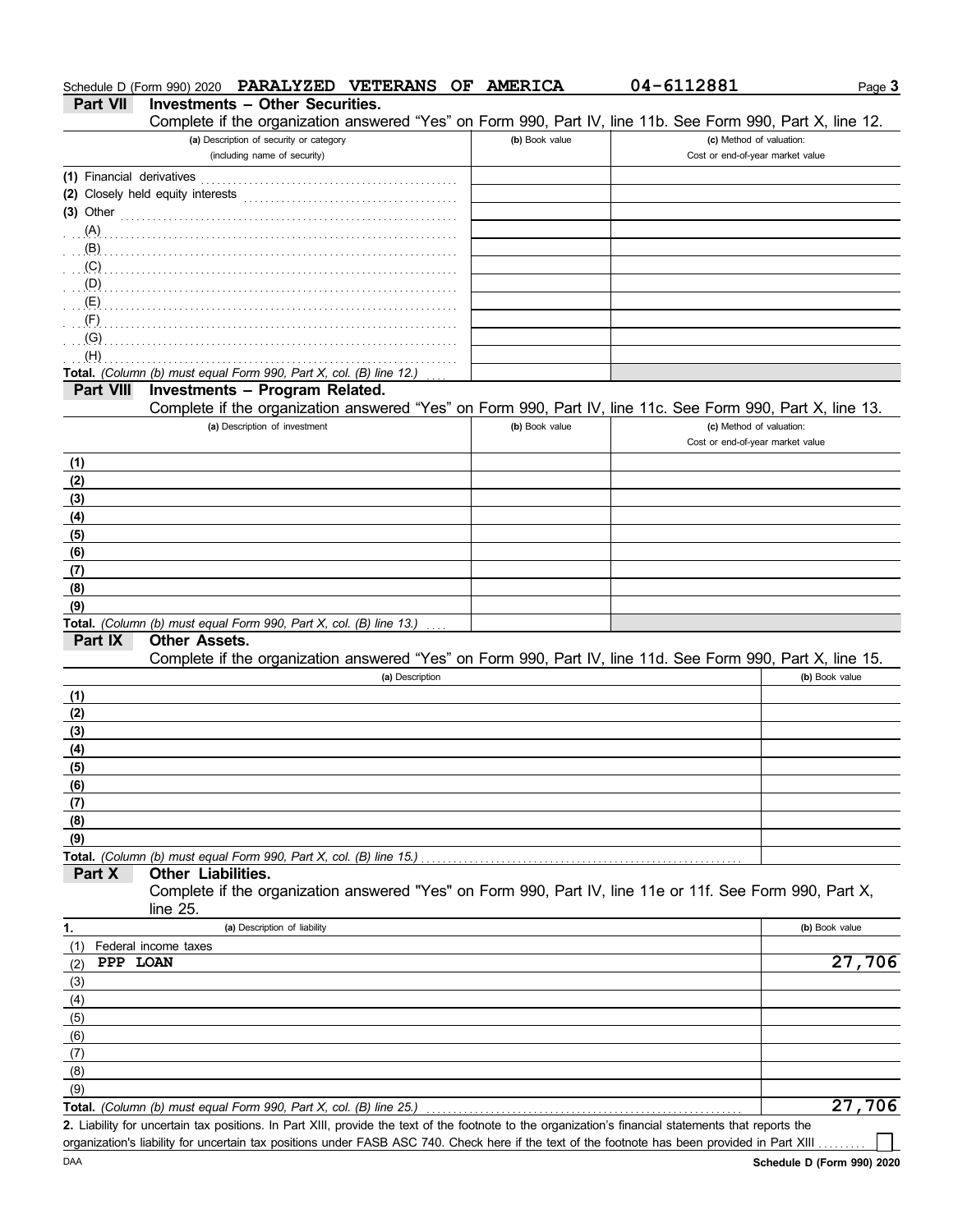|   | Schedule D (Form 990) 2020 PARALYZED VETERANS OF AMERICA                                                                                                                                                                       |                | 04-6112881 |         | Page 4         |
|---|--------------------------------------------------------------------------------------------------------------------------------------------------------------------------------------------------------------------------------|----------------|------------|---------|----------------|
|   | Reconciliation of Revenue per Audited Financial Statements With Revenue per Return.<br>Part XI                                                                                                                                 |                |            |         |                |
|   | Complete if the organization answered "Yes" on Form 990, Part IV, line 12a.                                                                                                                                                    |                |            |         |                |
| 1 | Total revenue, gains, and other support per audited financial statements                                                                                                                                                       |                |            | 1       | 553,210        |
| 2 | Amounts included on line 1 but not on Form 990, Part VIII, line 12:                                                                                                                                                            |                |            |         |                |
| а |                                                                                                                                                                                                                                | 2a             | 237,081    |         |                |
| b |                                                                                                                                                                                                                                | 2 <sub>b</sub> |            |         |                |
| c | Recoveries of prior year grants [11] resonance and prior year grants [11] resonance and prior year grants [11] $\sim$                                                                                                          | 2c             |            |         |                |
| d |                                                                                                                                                                                                                                | 2d             |            |         |                |
|   | Add lines 2a through 2d                                                                                                                                                                                                        |                |            | 2e      | <u>237,081</u> |
| 3 | Subtract line 2e from line 1                                                                                                                                                                                                   |                |            | 3       | 316,129        |
|   | Amounts included on Form 990, Part VIII, line 12, but not on line 1:                                                                                                                                                           |                |            |         |                |
| а | Investment expenses not included on Form 990, Part VIII, line 7b [                                                                                                                                                             | 4a             |            |         |                |
| b |                                                                                                                                                                                                                                | 4b             |            |         |                |
|   | Add lines 4a and 4b                                                                                                                                                                                                            |                |            | 4c      |                |
| 5 | Total revenue. Add lines 3 and 4c. (This must equal Form 990, Part I, line 12.)                                                                                                                                                |                |            | 5       | 316,129        |
|   | Reconciliation of Expenses per Audited Financial Statements With Expenses per Return.<br>Part XII                                                                                                                              |                |            |         |                |
|   | Complete if the organization answered "Yes" on Form 990, Part IV, line 12a.                                                                                                                                                    |                |            |         |                |
| 1 | Total expenses and losses per audited financial statements                                                                                                                                                                     |                |            | 1       | 354,680        |
| 2 | Amounts included on line 1 but not on Form 990, Part IX, line 25:                                                                                                                                                              |                |            |         |                |
| a |                                                                                                                                                                                                                                | 2a             |            |         |                |
| b |                                                                                                                                                                                                                                | 2 <sub>b</sub> |            |         |                |
| c | Other losses                                                                                                                                                                                                                   | 2c             |            |         |                |
| a |                                                                                                                                                                                                                                | 2d             |            |         |                |
|   | Add lines 2a through 2d [11] Additional Additional Additional Additional Additional Additional Additional Additional Additional Additional Additional Additional Additional Additional Additional Additional Additional Additi |                |            | 2e      |                |
| 3 | Subtract line 2e from line 1                                                                                                                                                                                                   |                |            | 3       | 354,680        |
|   | Amounts included on Form 990, Part IX, line 25, but not on line 1:                                                                                                                                                             |                |            |         |                |
| а |                                                                                                                                                                                                                                | 4a             |            |         |                |
| b |                                                                                                                                                                                                                                | 4 <sub>b</sub> |            |         |                |
|   |                                                                                                                                                                                                                                |                |            |         |                |
|   |                                                                                                                                                                                                                                |                |            |         |                |
|   | c Add lines 4a and 4b                                                                                                                                                                                                          |                |            | 4c<br>5 |                |
|   |                                                                                                                                                                                                                                |                |            |         | 354,680        |
|   | Part XIII Supplemental Information.                                                                                                                                                                                            |                |            |         |                |
|   | Provide the descriptions required for Part II, lines 3, 5, and 9; Part III, lines 1a and 4; Part IV, lines 1b and 2b; Part V, line 4; Part X, line                                                                             |                |            |         |                |
|   | 2; Part XI, lines 2d and 4b; and Part XII, lines 2d and 4b. Also complete this part to provide any additional information.                                                                                                     |                |            |         |                |
|   |                                                                                                                                                                                                                                |                |            |         |                |
|   |                                                                                                                                                                                                                                |                |            |         |                |
|   |                                                                                                                                                                                                                                |                |            |         |                |
|   |                                                                                                                                                                                                                                |                |            |         |                |
|   |                                                                                                                                                                                                                                |                |            |         |                |
|   |                                                                                                                                                                                                                                |                |            |         |                |
|   |                                                                                                                                                                                                                                |                |            |         |                |
|   |                                                                                                                                                                                                                                |                |            |         |                |
|   |                                                                                                                                                                                                                                |                |            |         |                |
|   |                                                                                                                                                                                                                                |                |            |         |                |
|   |                                                                                                                                                                                                                                |                |            |         |                |
|   |                                                                                                                                                                                                                                |                |            |         |                |
|   |                                                                                                                                                                                                                                |                |            |         |                |
|   |                                                                                                                                                                                                                                |                |            |         |                |
|   |                                                                                                                                                                                                                                |                |            |         |                |
|   |                                                                                                                                                                                                                                |                |            |         |                |
|   |                                                                                                                                                                                                                                |                |            |         |                |
|   |                                                                                                                                                                                                                                |                |            |         |                |
|   |                                                                                                                                                                                                                                |                |            |         |                |
|   |                                                                                                                                                                                                                                |                |            |         |                |
|   |                                                                                                                                                                                                                                |                |            |         |                |
|   |                                                                                                                                                                                                                                |                |            |         |                |
|   |                                                                                                                                                                                                                                |                |            |         |                |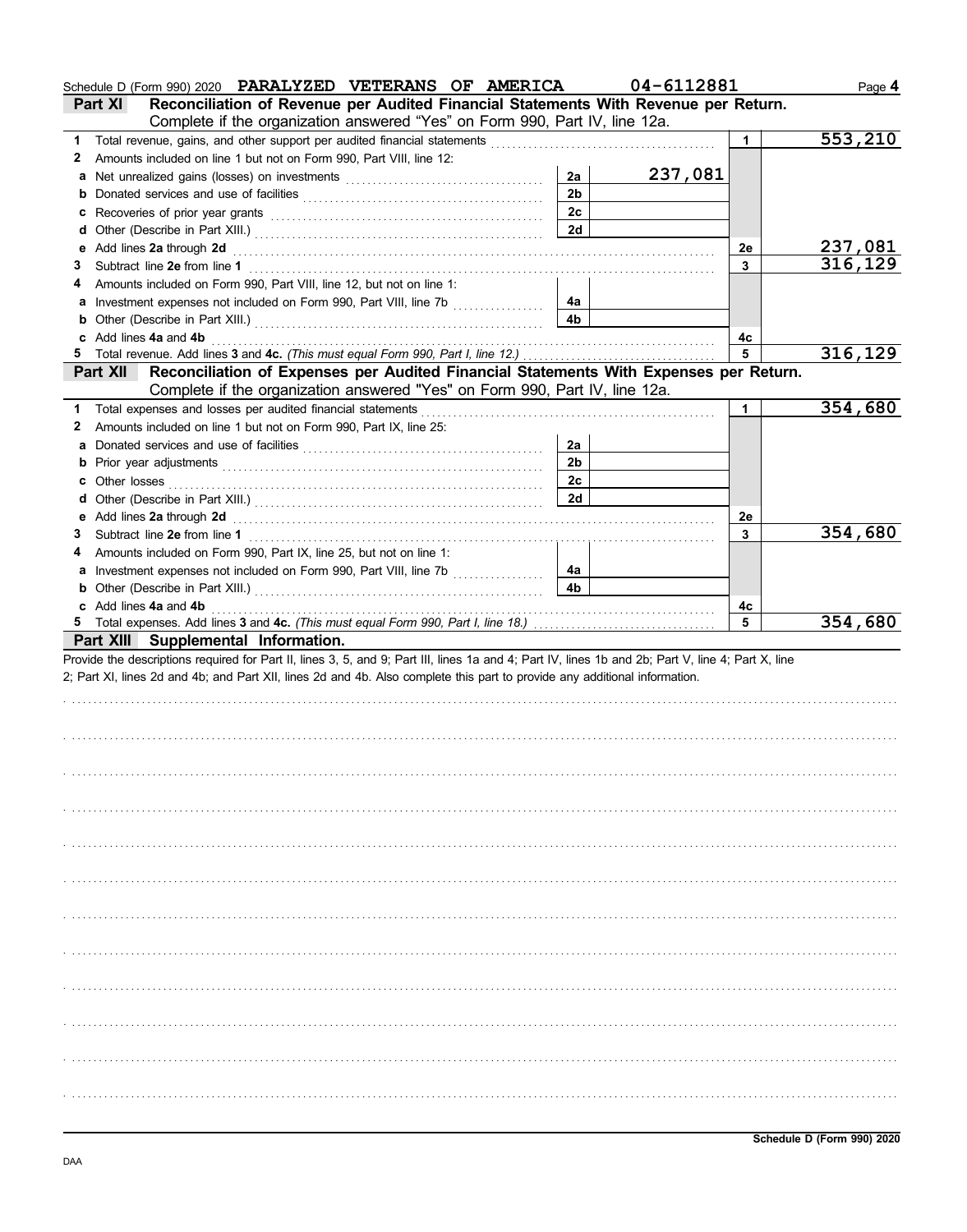|  | Schedule D (Form 990) 2020 PARALYZED VETERANS OF AMERICA<br>Part XIII Supplemental Information (continued) |  | 04-6112881 | Page 5 |
|--|------------------------------------------------------------------------------------------------------------|--|------------|--------|
|  |                                                                                                            |  |            |        |
|  |                                                                                                            |  |            |        |
|  |                                                                                                            |  |            |        |
|  |                                                                                                            |  |            |        |
|  |                                                                                                            |  |            |        |
|  |                                                                                                            |  |            |        |
|  |                                                                                                            |  |            |        |
|  |                                                                                                            |  |            |        |
|  |                                                                                                            |  |            |        |
|  |                                                                                                            |  |            |        |
|  |                                                                                                            |  |            |        |
|  |                                                                                                            |  |            |        |
|  |                                                                                                            |  |            |        |
|  |                                                                                                            |  |            |        |
|  |                                                                                                            |  |            |        |
|  |                                                                                                            |  |            |        |
|  |                                                                                                            |  |            |        |
|  |                                                                                                            |  |            |        |
|  |                                                                                                            |  |            |        |
|  |                                                                                                            |  |            |        |
|  |                                                                                                            |  |            |        |
|  |                                                                                                            |  |            |        |
|  |                                                                                                            |  |            | .      |
|  |                                                                                                            |  |            |        |
|  |                                                                                                            |  |            |        |
|  |                                                                                                            |  |            |        |
|  |                                                                                                            |  |            |        |
|  |                                                                                                            |  |            |        |
|  |                                                                                                            |  |            |        |
|  |                                                                                                            |  |            |        |
|  |                                                                                                            |  |            |        |
|  |                                                                                                            |  |            |        |
|  |                                                                                                            |  |            |        |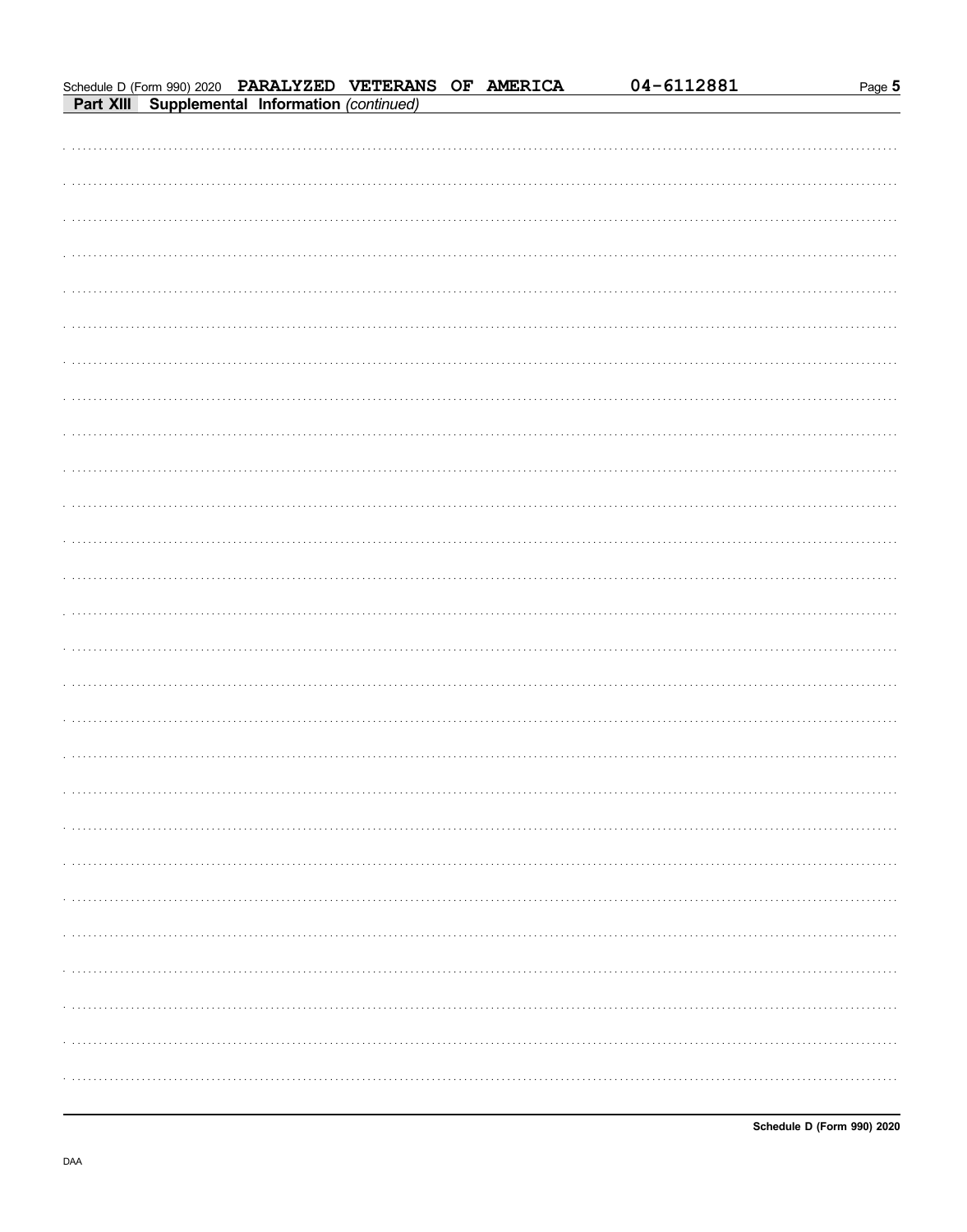| <b>SCHEDULE O</b>                                      | Supplemental Information to Form 990 or 990-EZ                                                                                         | OMB No. 1545-0047              |                                     |  |
|--------------------------------------------------------|----------------------------------------------------------------------------------------------------------------------------------------|--------------------------------|-------------------------------------|--|
| (Form 990 or 990-EZ)                                   | Complete to provide information for responses to specific questions on<br>Form 990 or 990-EZ or to provide any additional information. |                                |                                     |  |
| Department of the Treasury<br>Internal Revenue Service | Attach to Form 990 or 990-EZ.<br>Go to www.irs.gov/Form990 for the latest information.                                                 |                                | Open to Public<br><b>Inspection</b> |  |
| Name of the organization                               | <b>PARALYZED</b><br>VETERANS OF AMERICA                                                                                                | Employer identification number |                                     |  |
|                                                        | <b>CHAPTER</b><br><b>ENGLAND</b><br>NEW                                                                                                | 04-6112881                     |                                     |  |

Form 990 - Organization's Mission (1999) (1999) - Contractor Mission (1999 - Contractor Mission (1999) - Contractor (1999) - Contractor (1999) - Contractor (1999) - Contractor (1999) - Contractor (1999) - Contractor (1999)

The New England Chapter, Paralyzed Veterans of America is a 501(c)(3) nonprofit organization and the only congressionally chartered veterans service organization dedicated solely for the benefit and representation of veterans with spinal cord injury or disease. For more than 75 years, PVA has ensured veterans receive the benefits earned through their service to our Nation; monitored their care in VA spinal cord injury units; and funded research and education in the search for a cure, improved care and quality of life for individuals with paralysis. The contract of the state of the state of the state of the contract of

. . . . . . . . . . . . . . . . . . . . . . . . . . . . . . . . . . . . . . . . . . . . . . . . . . . . . . . . . . . . . . . . . . . . . . . . . . . . . . . . . . . . . . . . . . . . . . . . . . . . . . . . . . . . . . . . . . . . . . . . . . . . . . . . . . . . . . . . . . . . . . . . . . . . . . . . . . .

Form 990, Part III, Line 4a - First Accomplishment

Sports and Recreation (1999) and the second second second second second second second second second second second second second second second second second second second second second second second second second second sec

Throughout its history, the Chapter has stood by the belief that active participation in wheelchair sports and recreation pays tremendous dividends in terms of physical fitness, building self-esteem, chair mobility and competitiveness. The informal peer mentoring that occurs during these activities is invaluable to recently injured individuals, and aids in their efforts to re-enter their communities after the rehabilitation process. Through the Chapter's Wheelchair Sports & Recreation Program, we have been able to provide this valuable need to our members. Because of the COVID-19 pandemic, many of the previously scheduled sports and recreation activities were cancelled or postponed in the hopes of ensuring the health and safety of our members and all other participants and spectators.

. . . . . . . . . . . . . . . . . . . . . . . . . . . . . . . . . . . . . . . . . . . . . . . . . . . . . . . . . . . . . . . . . . . . . . . . . . . . . . . . . . . . . . . . . . . . . . . . . . . . . . . . . . . . . . . . . . . . . . . . . . . . . . . . . . . . . . . . . . . . . . . . . . . . . . . . . . .

Form 990, Part III, Line 4b - Second Accomplishment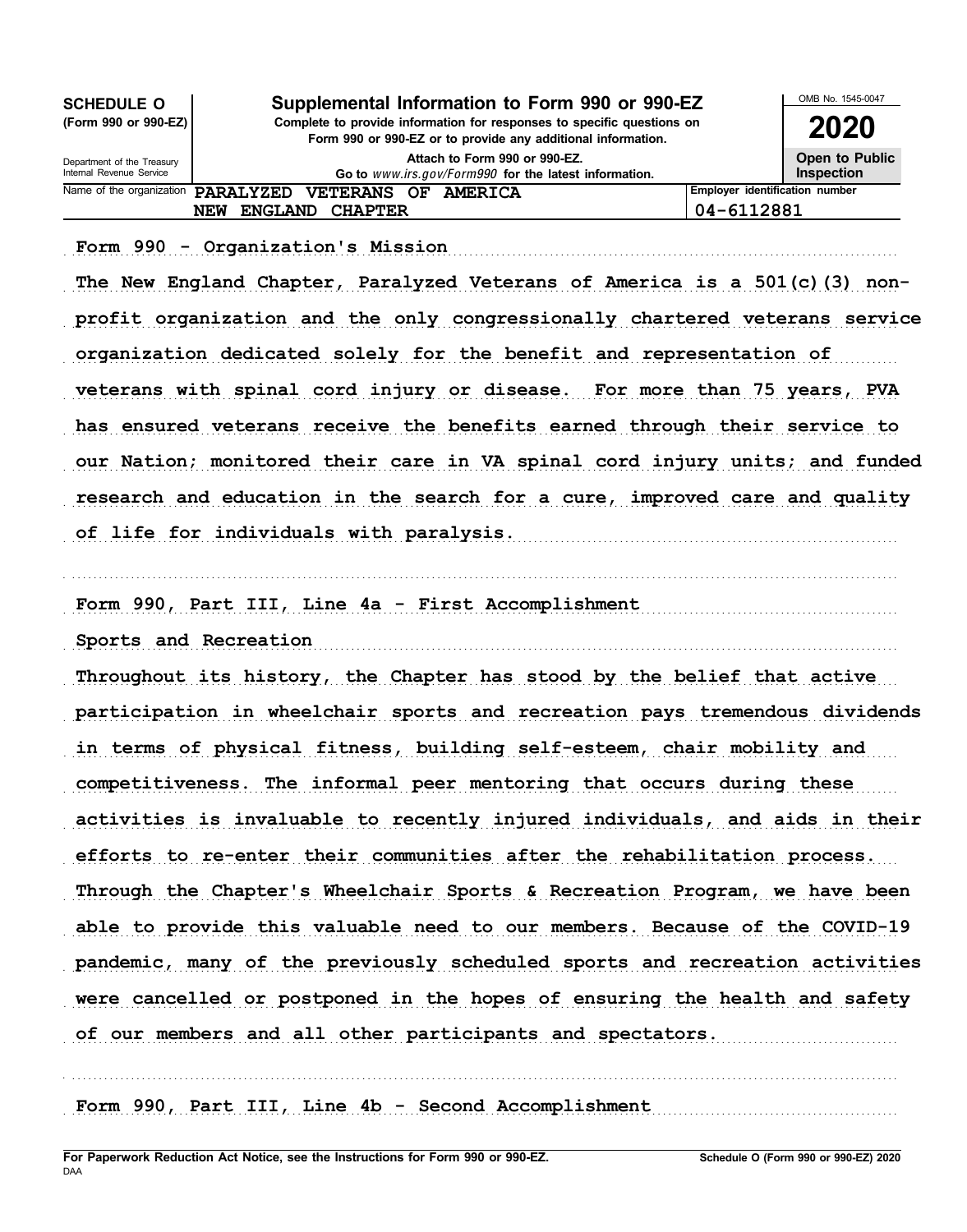| Schedule O (Form 990 or 990-EZ) 2020                 | Page 2                                |
|------------------------------------------------------|---------------------------------------|
| Name of the organization                             | <b>Employer identification number</b> |
| VETERANS<br><b>PARALYZED</b><br><b>AMERICA</b><br>OF | $04 - 6112881$                        |

In September 2020, the Chapter undertook the project of completely redesigning the website to address long standing issues with quality and quantity of content, ease of access across multiple platforms and devices, and overall format and navigability of the site. Over a 2-month period we collaborated with our chosen vendor to successfully overcome these issues and launched the new site on November 11, 2020. We received overwhelming positive feedback regarding the site's amazing new look, robust and informative content, and a designed layout that was much easier to navigate. The website now features new and industry standard "Responsive Website Design" technology advancements, making it compatible and viewable across most any internet capable device or OS from cell phones, tablets, laptops and PCs. Additionally, as part of the redesign, navigation and content were intentionally laid out and created in such a way visitors could reach their desired information within 1 to 2 clicks, and no more than 3. The site is also easily navigable by visitors using adaptive viewing technology. 

Another essential aspect of the redesign was incorporating a similar look and feel consistent with PVA's existing brand strategy. We felt it imperative to show and represent our strong relationship with the National organization. You can uniquely see how this is accomplished by integrating the PVA colors, logo, Mission Man and messaging throughout the site. Using these distinct and identifiable attributes in this manner is another factor differentiating our website from any other Chapter.

In an effort to streamline and ease membership applications, we directly integrated National's online membership application form into the site,

Page 1 of 3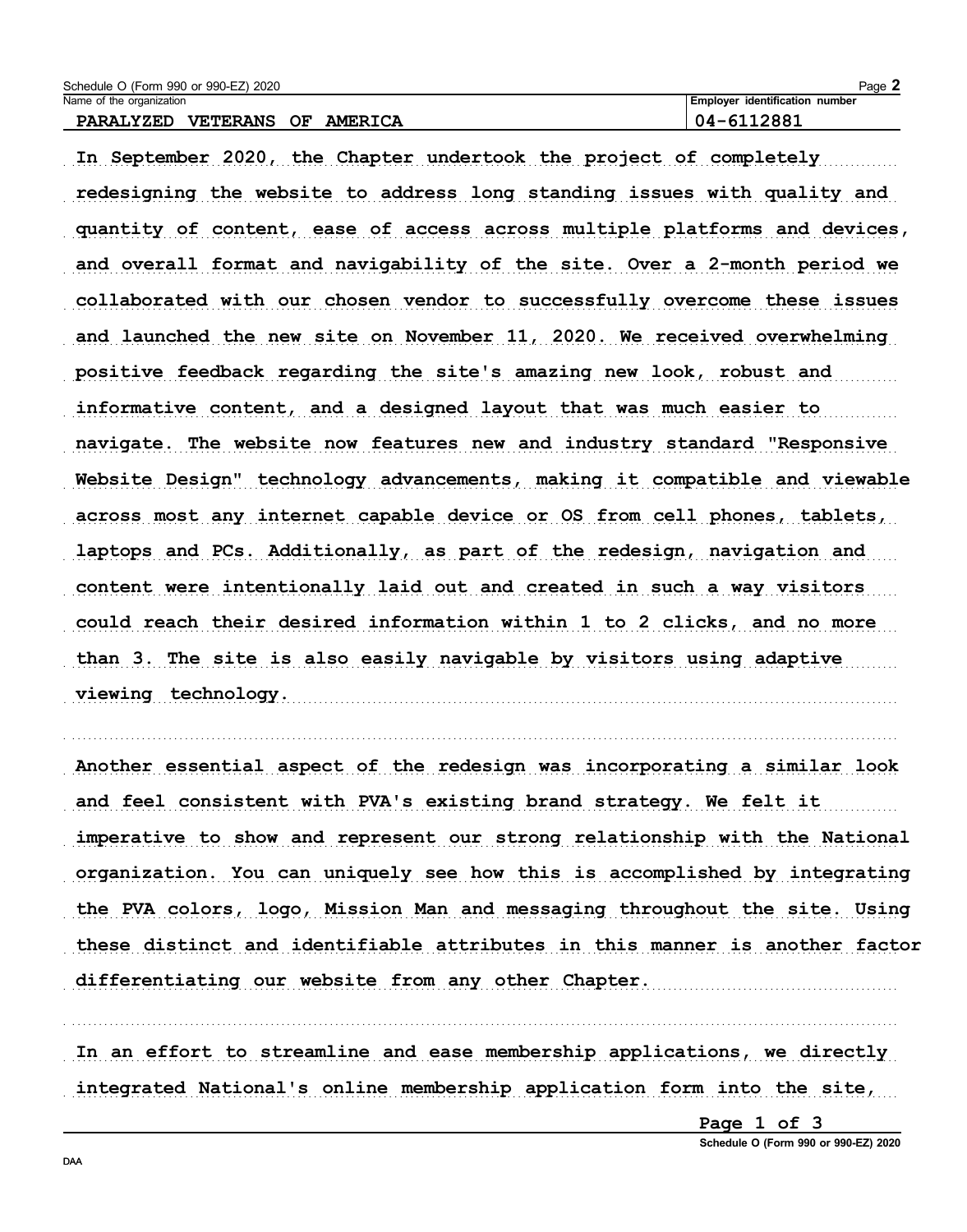| Schedule O (Form 990 or 990-EZ) 2020<br>Name of the organization                                                                                    | Page 2<br>Employer identification number |
|-----------------------------------------------------------------------------------------------------------------------------------------------------|------------------------------------------|
| PARALYZED VETERANS OF AMERICA                                                                                                                       | 04-6112881                               |
| which no other Chapter has done. As a result we have already added new<br>Chapter members through its use. In these same efforts, we created online |                                          |
| forms for Member COVID Relief Grants, Individual Allotments, Member and                                                                             |                                          |
| Nursing Educational Scholarships, and Face Mask requests.                                                                                           |                                          |
| Another significant feature added was the ability to accept secure                                                                                  |                                          |
| donations online and track them with our integrated donor management system                                                                         |                                          |
| on the backend. Included with this was highlighting several other ways                                                                              |                                          |
| which donors can support the Chapter. These efforts, too, have already                                                                              |                                          |
| proven successful, as we started receiving donations the day of the site                                                                            |                                          |
| launch.                                                                                                                                             |                                          |
| Form 990, Part III, Line 4d - All Other Accomplishments                                                                                             |                                          |
| Membership                                                                                                                                          |                                          |
| Currently, the Chapter has 778 members spread throughout the 6 New England                                                                          |                                          |
| states. The Chapter maintains a robust membership program and continually                                                                           |                                          |
| works to add new members through various outreach initiatives and accepts                                                                           |                                          |
| members transferring in from other Chapters. A popular membership benefit                                                                           |                                          |
| is the annual individual allotment of \$1,000. This is available to all                                                                             |                                          |
| members on a first-come-first-served basis until the funds are exhausted.                                                                           |                                          |
| The intent of these funds it to get members out and remain active by                                                                                |                                          |
| offsetting the cost of participating in sporting events, attending                                                                                  |                                          |
| entertainment activities, or whatever a member might want to do to enjoy                                                                            |                                          |
| and enrich their lives. The Chapter also supported members during the                                                                               |                                          |
| pandemic by offering free masks and neck gaiters branded with the New                                                                               |                                          |
| England PVA logo.                                                                                                                                   |                                          |

Page 2 of 3<br>Schedule 0 (Form 990 or 990-EZ) 2020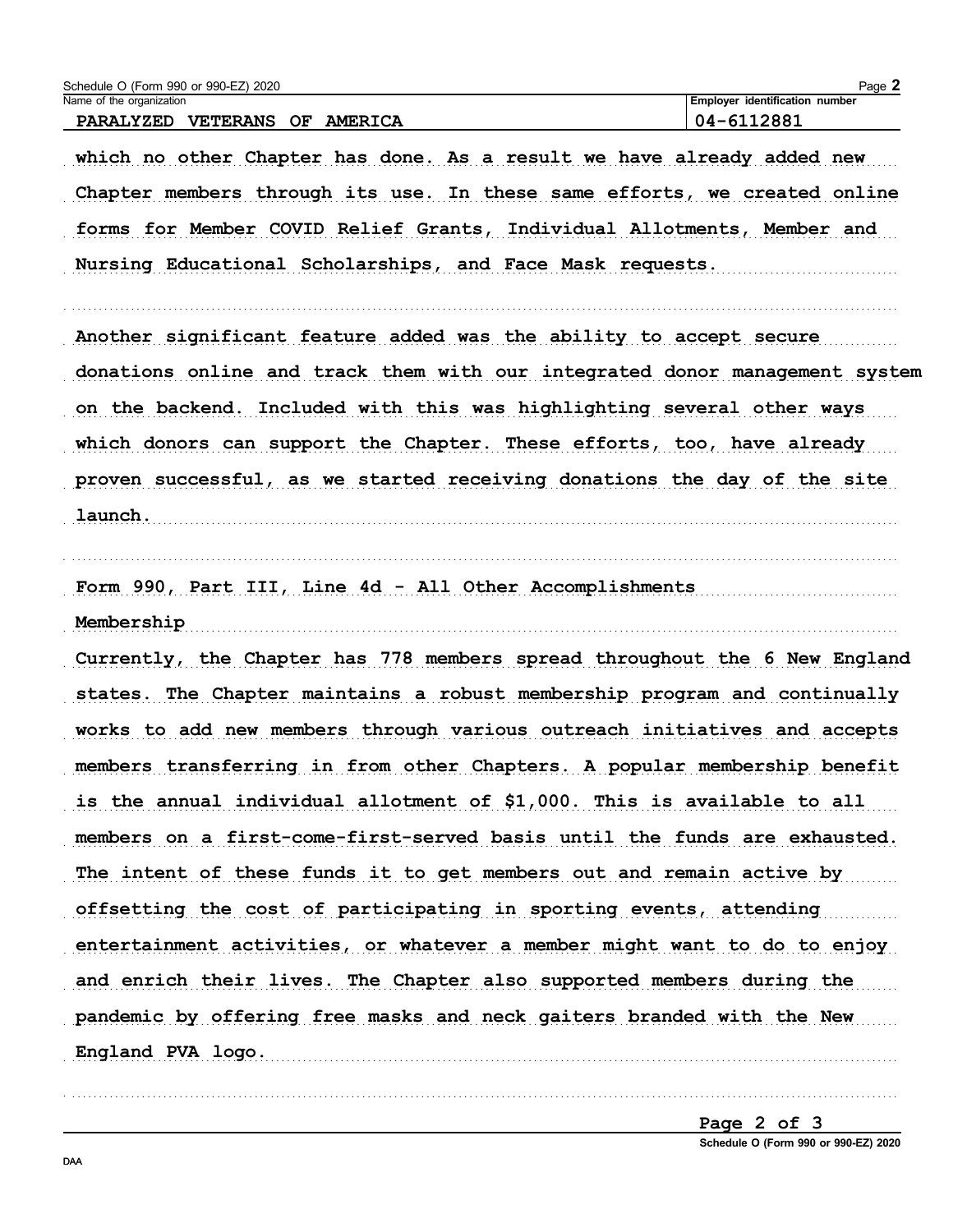| Schedule O (Form 990 or 990-EZ) 2020<br>Name of the organization |                                                                                                                                               | Page 2<br>Employer identification number |
|------------------------------------------------------------------|-----------------------------------------------------------------------------------------------------------------------------------------------|------------------------------------------|
| PARALYZED VETERANS OF AMERICA                                    |                                                                                                                                               | 04-6112881                               |
|                                                                  | Form 990, Part VI, Line 11b - Organization's Process to Review Form 990<br>BOARD REVIEWS FORM 990, VOTES TO ACCEPT, THEN FILES WHEN ACCEPTED. |                                          |
|                                                                  | Form 990, Part VI, Line 15a - Compensation Process for Top Official<br>COMPENSATION OF EXECUTIVE DIRECTOR IS SET BY BOARD OF DIRECTORS.       |                                          |
|                                                                  | Form 990, Part VI, Line 19 - Governing Documents Disclosure Explanation                                                                       |                                          |
| No documents available to the public                             |                                                                                                                                               |                                          |
|                                                                  |                                                                                                                                               |                                          |
|                                                                  |                                                                                                                                               |                                          |
|                                                                  |                                                                                                                                               |                                          |
|                                                                  |                                                                                                                                               |                                          |
|                                                                  |                                                                                                                                               |                                          |
|                                                                  |                                                                                                                                               |                                          |
|                                                                  |                                                                                                                                               |                                          |
|                                                                  |                                                                                                                                               |                                          |
|                                                                  |                                                                                                                                               |                                          |
|                                                                  |                                                                                                                                               |                                          |
|                                                                  |                                                                                                                                               |                                          |
|                                                                  |                                                                                                                                               |                                          |
|                                                                  |                                                                                                                                               |                                          |
|                                                                  |                                                                                                                                               |                                          |
|                                                                  |                                                                                                                                               |                                          |
|                                                                  |                                                                                                                                               |                                          |
|                                                                  |                                                                                                                                               |                                          |
|                                                                  |                                                                                                                                               |                                          |
|                                                                  |                                                                                                                                               |                                          |

Page 3 of 3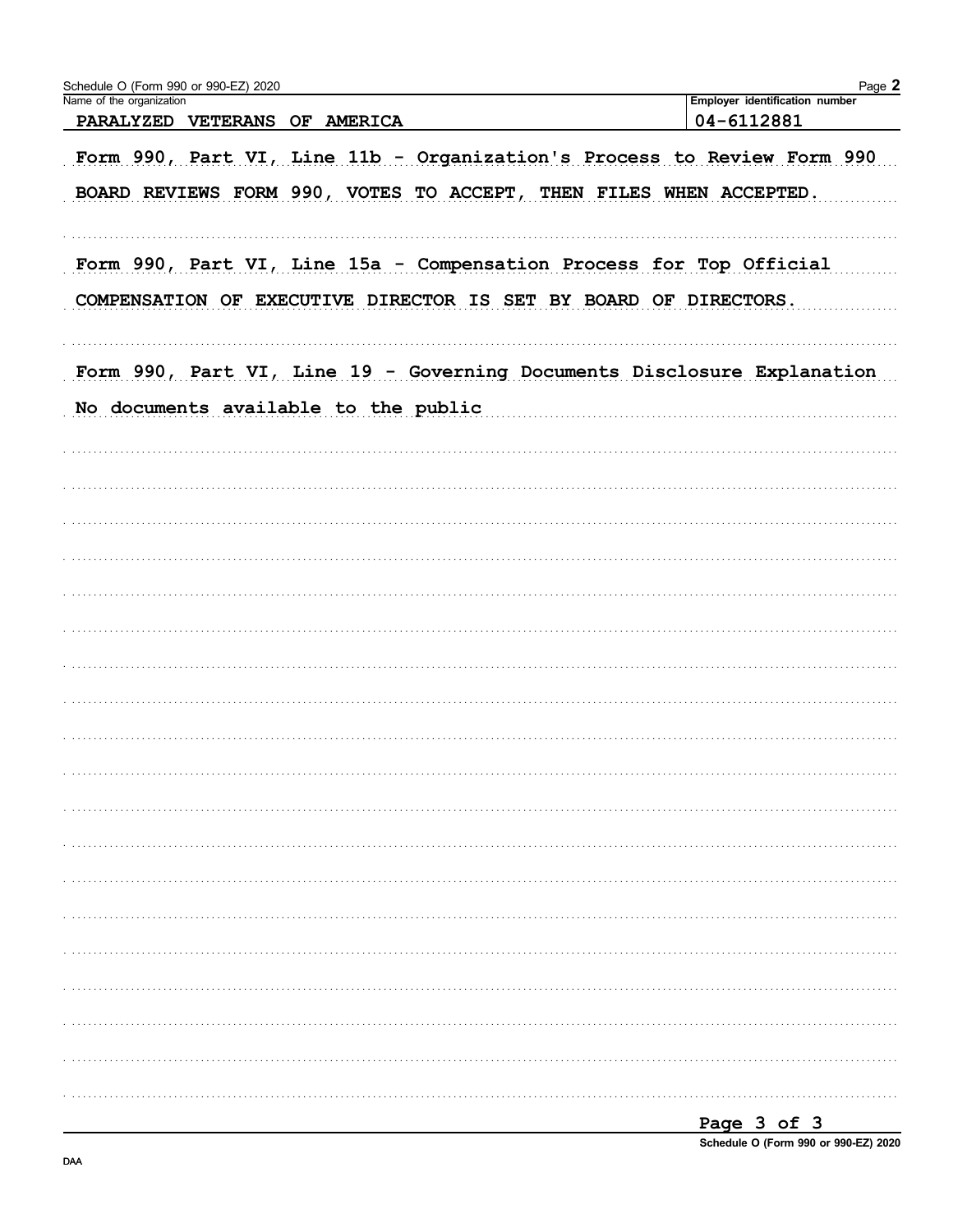# 04-6112881 **Federal Statements**

## **Form 990, Part IX, Line 24e - All Other Expenses**

| Description | Total<br><b>Expenses</b> |     | Program<br>Service | Management &<br>General | Fund<br>Raising |
|-------------|--------------------------|-----|--------------------|-------------------------|-----------------|
| SUPPLIES    |                          | 455 | 455                |                         |                 |
| Total       |                          | 455 | 455                |                         |                 |